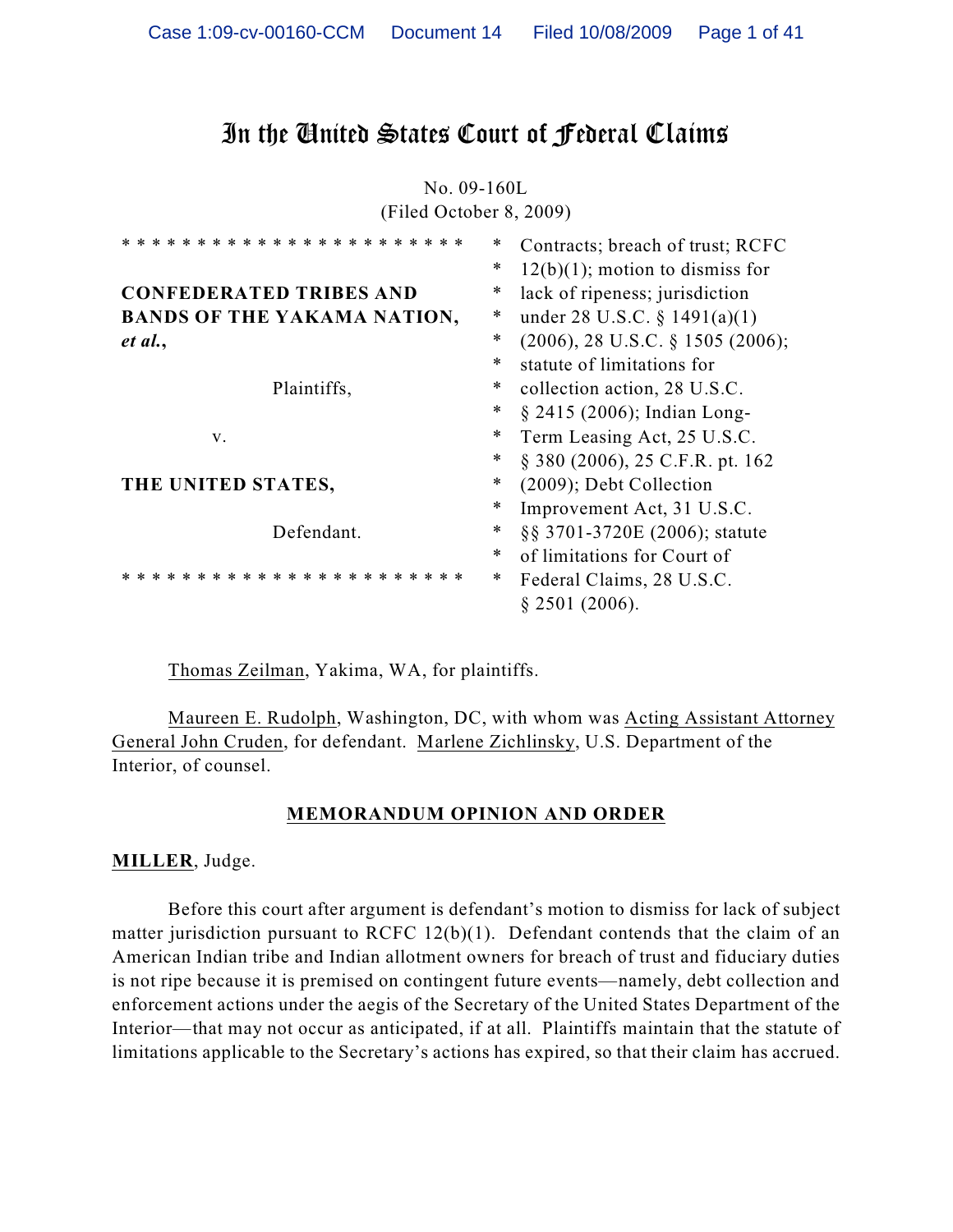#### **FACTS**

The facts are drawn from the complaint, as supplemented by documents reflecting the operative contract history, as well as records of decisions by the cognizant government officials, the Bureau of Indian Affairs (the "BIA"), and an appellate review board. Mindful that plaintiffs must establish subject matter jurisdiction on disputed evidence, see Reynolds v. Army & Air Force Exch. Serv., 846 F.2d 746, 747 (Fed. Cir. 1988); see also N. Hartland, L.L.C. v. United States, No. 2008-5008, 2009 WL 223867, at \*3 (Fed. Cir. Feb. 2, 2009) ("'All other facts underlying the controverted jurisdictional allegations are in dispute and are subject to fact-finding by the district court."" (quoting Cedars-Sinai Med. Ctr. v. Watkins, 11 F.3d 1573, 1584 (Fed. Cir. 1993))); Moyer v. United States, 190 F.3d 1314, 1318 (Fed. Cir. 1999) ("Fact-finding is proper when considering a motion to dismiss where the jurisdictional facts in the complaint . . . are challenged."), the court makes findings based on the materials submitted with the parties' briefs on defendant's motion, see Rocovich v. United States, 933 F.2d 991, 994 (Fed. Cir. 1991) (allowing and considering submissions of relevant evidence to resolve factual dispute regarding subject matter jurisdiction).

The following facts are established, for the purpose of ruling on defendant's motion, by the record submitted to date. The claim over which the United States Court of Federal Claims' subject matter jurisdiction is contested alleges the Government's breach of trust and fiduciary duties in collecting rent owed by a lessee to plaintiff lessors, the Confederated Tribes and Bands of the Yakama Nation (the "Yakama Nation") and eighteen individual landowners (together with the Yakama Nation "plaintiffs"). The lessee's debt of unpaid principal arose from 1996 until 2000, during the second quarter of a twenty-year lease approved and administered by the United States Department of the Interior on plaintiffs' behalf. Implicated by plaintiffs' complaint are the activities of three entities within the Department of the Interior: the Superintendent of the Yakama Agency (the "Superintendent") of the BIA; the Northwest Regional Director of the BIA (the "Regional Director"), who oversaw the Superintendent's activities and received appeals of decisions by the BIA; and the Interior Board of Indian Appeals (the "IBIA"), which reviewed appeals of decisions of the Regional Director.

A treaty concluded on June 9, 1855, between the Government and the Yakama Nation reserved, for the use of and occupation by the Yakama Nation, a tract of land on the banks of the Yakama and Attah-num Rivers (the latter now the Ahtanum Creek) in what is now the State of Washington (the "Yakama Reservation"). Treaty Between the United States and the Yakama Nation of Indians, U.S.-Yakama Nation, art. II, June 9, 1855, 12 Stat. 951. Currently, the Yakama Nation possesses a fractional ownership interest in adjoining parcels of land within the Yakama Reservation, Yakama Allotments Nos. 955 and 956 (the "Allotments"), obtained through a purchase made pursuant to 25 U.S.C. § 607 (2006). The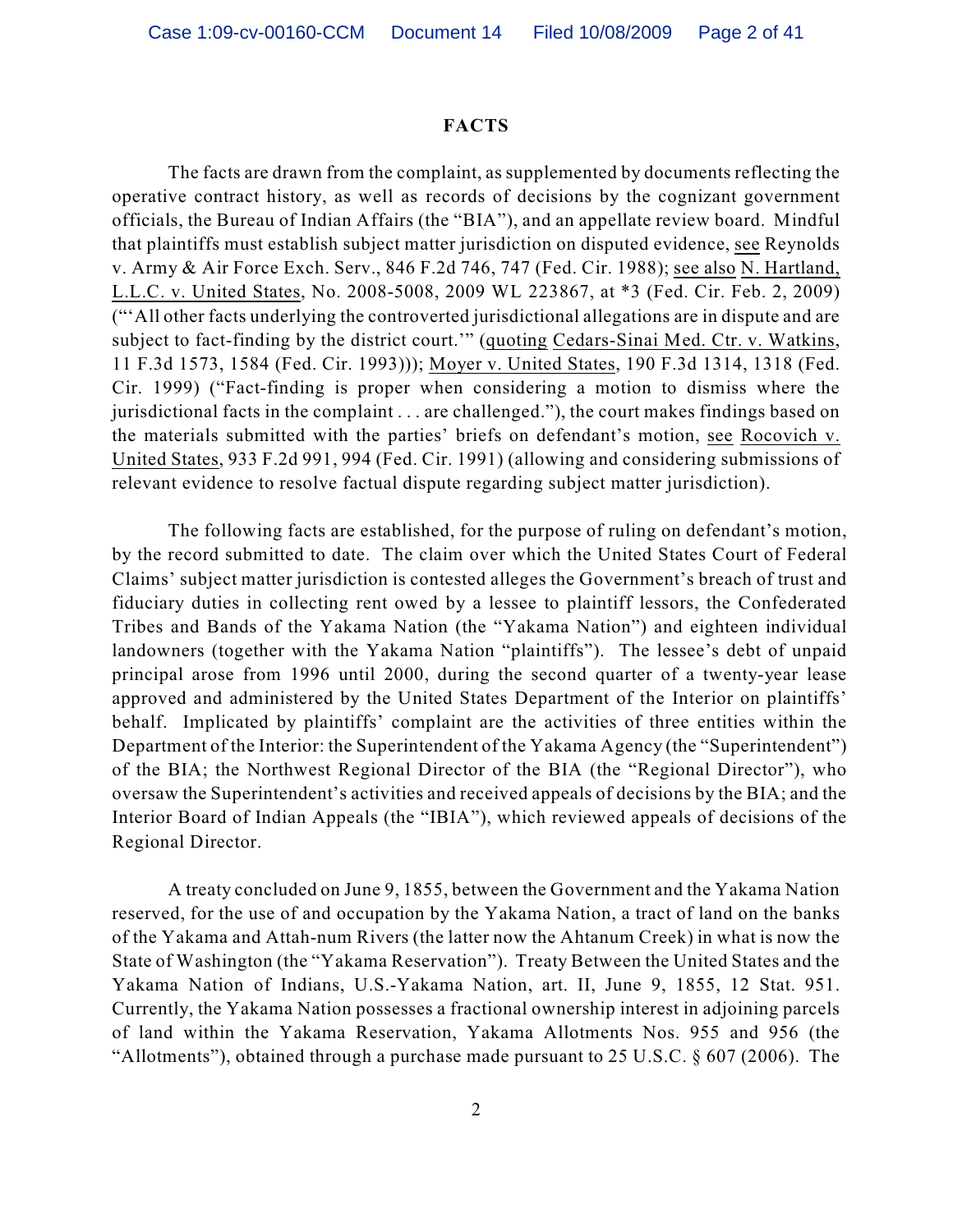other named plaintiffs—the eighteen individual landowners, of whom seventeen are enrolled members of the Yakama Nation and one is an enrolled member of the Colville Confederated Tribes of American Indians—possess fractional ownership interests in the Allotments as heirs of the original allottees. The Secretary of the Interior holds the Allotments in a trust status for the benefit of plaintiffs. Compl. filed Mar. 11, 2009, ¶ 1; see also 25 C.F.R. pt. 162 (2009).

The Indian Long-Term Leasing Act and the regulations promulgated under 25 U.S.C. §§ 380, 415(a) (2006), provide that the owners of interests in restricted Indian lands which are held in trust may lease these lands with the approval of the Secretary of the Interior. See 25 C.F.R. pt. 162. On September 2, 1992, the Superintendent, according to authority delegated by the Secretary of the Interior, approved Recreational Lease No. 5-1-7865-9110 (the "Lease") between plaintiffs and Yakima Ridgerunners, Inc., a Washington non-profit corporation ("Ridgerunners"). 1/ See generally Def.'s Br. filed June 11, 2009, Ex. A at 1; Compl. ¶ 5. For a period of what was expected to be twenty years, from January 1, 1991, until December 31, 2010, plaintiffs leased 15.17 acres of the Allotments to Ridgerunners for Ridgerunners' use as a park for camping and recreational vehicles. Plaintiffs and Ridgerunners agreed to an initial annual rent of \$1,200.00, due in advance to the Superintendent on December 1 of each year, which then would be subject to review and adjustment by the Superintendent at not less than five-year intervals. 2/ Additionally, an

Section 162.14 describes the Secretary of the Interior's available remedial options when responding to violations of leases of Indian lands. See 25 C.F.R. § 162.14 (1999). Elsewhere in the pre-2001 regulations, the Secretary of the Interior is authorized to grant leases of Indian lands that are held in trust by the United States. 25 C.F.R. §§ 162.1(b), 162.2 (1999). As used in these regulations, "Secretary" encompasses "the Secretary of the Interior or his authorized representative acting under delegated authority." 25 C.F.R. § 162.1(a) (1999). The parties have not supplied the express delegation of authority from the Secretary of the Interior to the BIA specific to the approval and administration of the Lease.

2/ The Lease states: "Such review shall give consideration to the economic conditions at the time, exclusive of improvement or development required by this contract or the contribution value of such improvements." Def.'s Br. filed June 11, 2009, Ex. A at 2.

<sup>1/</sup> During argument defendant cited 25 C.F.R. § 162.14 (1999), of the pre-2001 Indian Long-Term Leasing Act regulations as the express delegation of authority from the Secretary of the Interior to the BIA. Transcript of Proceedings, Confederated Tribes & Bands of the Yakama Nation v. United States, No. 09-160L, at 21 (Fed. Cl. Sept. 14, 2009) ("Tr."). To ensure clarity in citing to the amended and current regulations, citations to the pre-2001 enactment of 25 C.F.R. pt. 162 (1999), will include the parenthetical "(1999)".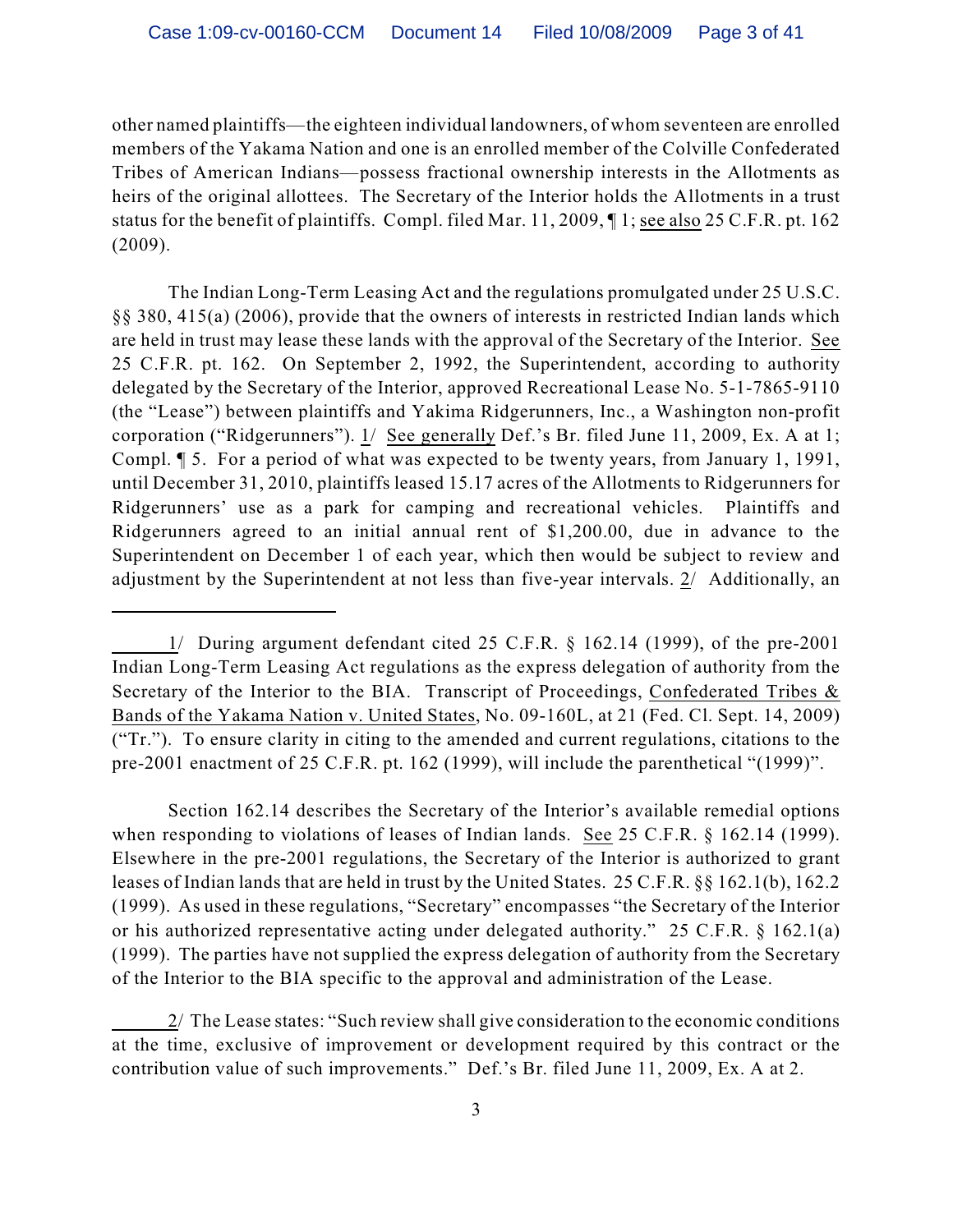agreed-upon rider attached to the Lease provided that rent payments remaining delinquent for more than thirty days would be penalized at an annual rate of 18%, to be applied from the payment due-date until the date of actual payment. Ridgerunners paid the \$1,200.00 annual rent due for the first quarter of the Lease (spanning the calendar years and rental periods of 1991 through 1995), notwithstanding an incidental carry-over balance of \$135.52 for latepayment penalties.

In 1995, pursuant to the Lease's rental adjustment provisions, the Superintendent reappraised Ridgerunners' annual rent from \$1,200.00 to \$3,230.00 for the Lease's second quarter (1996 through 2000). See Yakima Ridgerunners, Inc., 44 I.B.I.A. 72, 73-74 (2007). Nevertheless, the BIA failed to notify Ridgerunners of this reappraisal until November 26, 1996, on which date Ridgerunners was advised by certified letter that its rent had increased to \$3,230.00, retroactive for the full 1996 calendar year. At that time Ridgerunners had thirty days within which to appeal the Superintendent's decision. See 25 C.F.R. § 2.9(a). Ridgerunners failed to appeal the reappraisal decision within thirty days; therefore, the reappraisal became final on or about December 27, 1996. 3/ Yakima Ridgerunners, 44 I.B.I.A. at 73-74; see also 25 C.F.R. § 2.6(b).

A dispute between Ridgerunners and the BIA soon arose. Inexplicably, despite the reappraisal's finality, the BIA continued to invoice Ridgerunners for \$1,200.00 annually, not \$3,230.00. See Yakima Ridgerunners, 44 I.B.I.A. at 74; see also Def.'s Br. filed July 27, 2009, Ex. J at 10-13. In turn, Ridgerunners continued to pay the invoiced amount of \$1,200.00, not the reappraised \$3,230.00 amount. See Yakima Ridgerunners, 44 I.B.I.A. at 74. On October 10, 1997, Ridgerunners received a certified letter from the BIA with the

<sup>3/</sup> In its January 11, 2007 decision, the IBIA stated that "[i]t is undisputed that [Ridgerunners] did not timely appeal [the Lease's second-quarter rent reappraisal]." Yakima Ridgerunners, 44 I.B.I.A. at 74. In correspondence to the Superintendent dated December 9, 2000, Ridgerunners asserted that, upon learning of the Lease's second-quarter rent reappraisal via the November 26, 1996 notice, it had "precisely followed the appeal procedure, with the exception of the new address of the Area Director . . . . [and] [d]ue to the wrong address on the appeal, it was returned . . . after the 30 day time window for appeal." Def.'s Br. filed July 27, 2009, Ex. J at 19. Ridgerunners then called the Superintendent "to see what action could be taken, [but] was informed that the Yakima [sic] Agency had not received the appeal." Id. Had the BIA received the appeal, it likely would have been determined to be timely. See 25 C.F.R. § 2.9(a) (allowing that "[a] notice of appeal that is filed by mail is considered filed on the date that it is postmarked"). The record suggests that Ridgerunners made no subsequent effort to re-file the appeal.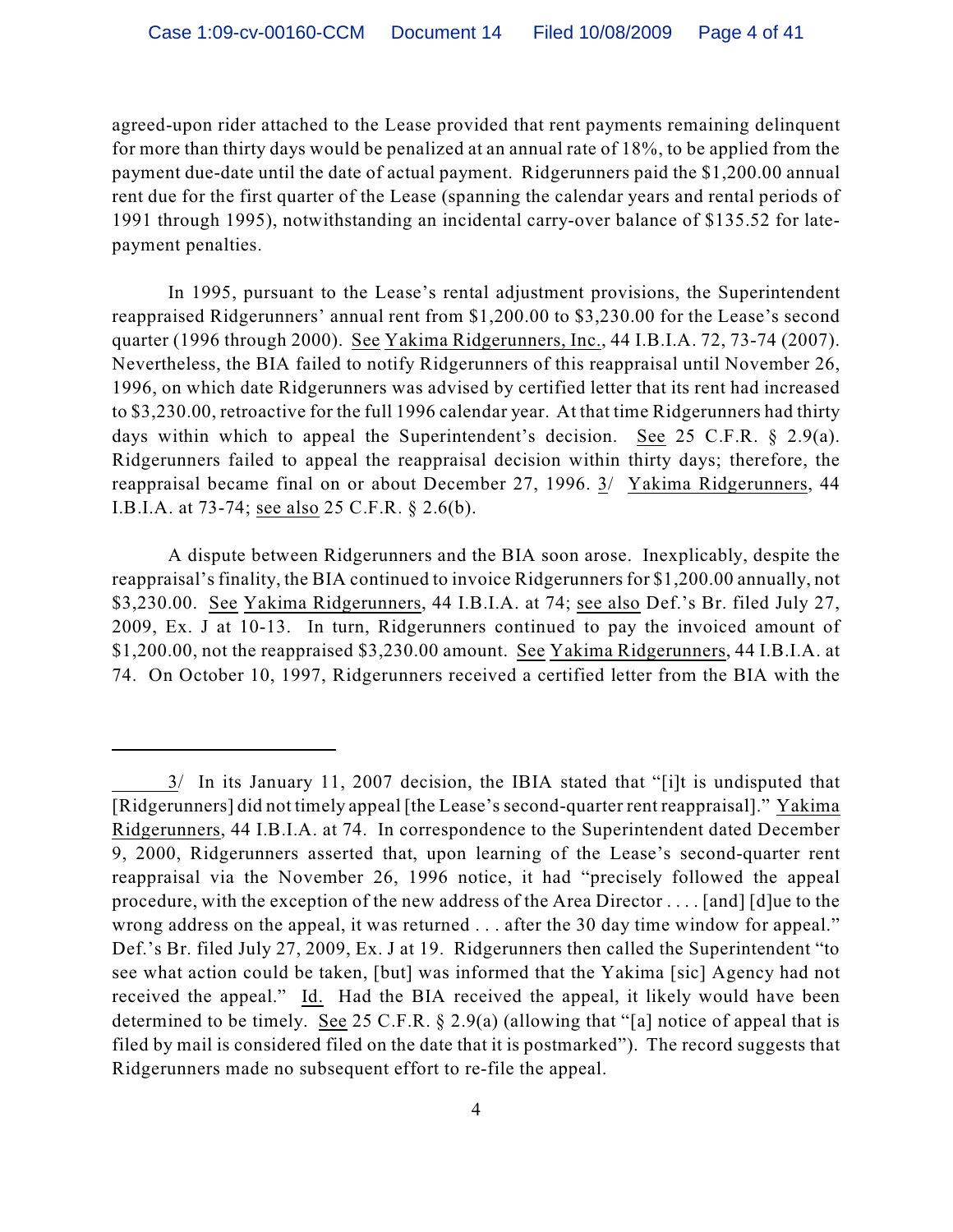following message: Ridgerunners' rent principal was \$4,030.00 4/ in arrears for the calendar years 1996 and 1997, plus 18% interest. See id. The BIA provided Ridgerunners with ten days within which to show cause as to why the Lease should not be cancelled.

While it appears that Ridgerunners never provided the BIA with a written response to the show-cause letter, Ridgerunners has maintained, as evidenced by its letter of April 19, 2004, that it "ask[ed] for negotiation on lease increases, retroactive billing, and interest accruing on debt not owed since 1997 . . . ." Def.'s Br. filed July 27, 2009, Ex. J at 2. Further, Ridgerunners argued to the IBIA in a January 19, 2005 letter that, in response to Ridgerunners' protests, BIA employees instructed Ridgerunners to continue paying \$1,200.00 until the dispute was resolved. Although the record is not clear regarding when or with whom these conversations may have occurred, 5/ see Yakima Ridgerunners, 44 I.B.I.A. at 74, it is undisputed that the BIA did not cancel the Lease at that time and that Ridgerunners continued to pay the \$1,200.00 invoiced annually by the BIA. 6/

5/ Ridgerunners contended before the IBIA that between 1996 and 1999 Ridgerunners frequently expressed its concerns with a BIA Realty Office employee, Ruben Bending, and that Ridgerunners was told to continue paying \$1,200.00. Def.'s Br. filed July 27, 2009, Ex. H at 3. Whether Ridgerunners did speak with Mr. Bending or any other BIA employee during this time period is unclear. On one hand, the IBIA found that these conversations with Mr. Bending apparently took place after 2001. See Yakima Ridgerunners, 44 I.B.I.A. at 74 n.7. Similarly, in an appeal to the Regional Director dated April 19, 2004, Ridgerunners referred to six conversations with "Rubin [sic] Bending" that seem to have occurred no earlier than November 2002. Def.'s Br. filed July 27, 2009, Ex. J at 2. On the other hand, in an appeal to the IBIA dated January 19, 2005, Ridgerunners claimed that it contacted Mr. Bending "on many occasions" before 1999. Id., Ex. H at 3.

6/ It is unclear whether the BIA invoiced Ridgerunners for \$1,200.00 (improperly) or \$3,230.00 (properly) for the calendar year 2000. Ridgerunners previously has maintained that an invoice for calendar year 2000 provided by the BIA to the IBIA, dated on or about November 1999 and showing an amount due from Ridgerunners of \$3,230.00, was a "fabrication." Yakima Ridgerunners, 44 I.B.I.A. at 74 n.4. Yet, in its April 2004 appeal to the Regional Director, Ridgerunners admitted that "[i]n November 1999, the billing was in the amount of \$3230 [sic]." Def.'s Br. filed July 27, 2009, Ex. J at 2; see also Yakima Ridgerunners, 44 I.B.I.A. at 74 n.4. Moreover, although Ridgerunners in its April 2004

<sup>4/</sup> As previously found by the IBIA, "[t]he amount in arrears appears to have been miscalculated and should have been \$4,060 as [Ridgerunners] continued to pay the original annual rent amount of \$1,200, but paid nothing towards the increased rent amount of \$2,030." Yakima Ridgerunners, 44 I.B.I.A. at 74 n.6.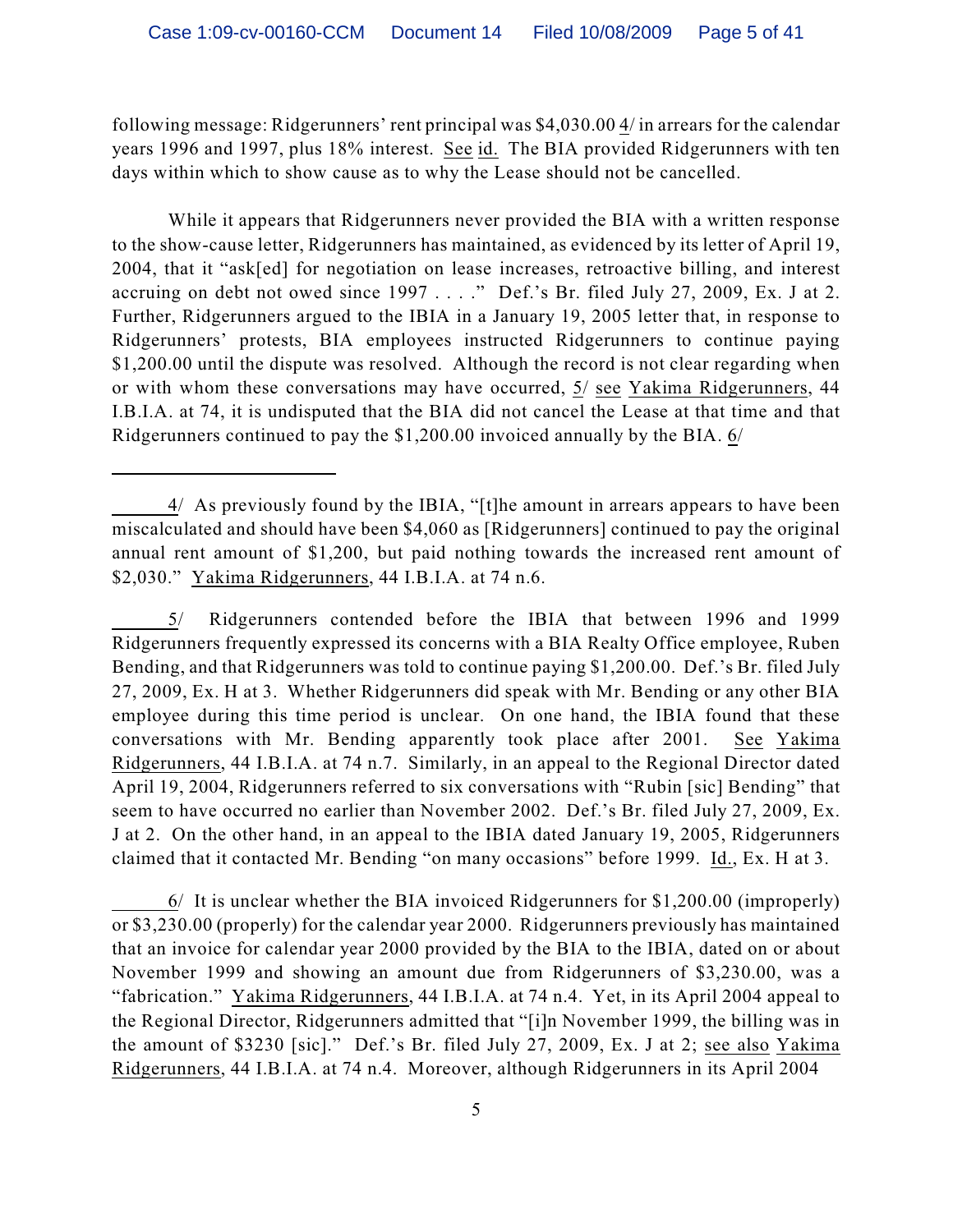During late 2000, at about the same time that the BIA conducted and notified Ridgerunners of the results of a new five-year rent appraisal, the BIA again advised Ridgerunners of its outstanding rent balance from the Lease's second quarter. On November 30, 2000, a certified letter from the BIA provided Ridgerunners with another ten-day window within which to show cause as to why the Lease should not be cancelled on account of Ridgerunners' outstanding balance of cumulative principal and interest: \$10,150.00. One day later, the BIA informed Ridgerunners that its annual rent again had been reappraised and would increase from \$3,230.00 to \$3,320.00 for the Lease's third quarter, effective December 1, 2000. 7/

Ridgerunners responded to both the show-cause letter and the rent reappraisal. In a December 9, 2000 letter to the BIA, Ridgerunners argued that, notwithstanding its failure to timely appeal the rent reappraisal for the second quarter, it did not owe the increased rent because the BIA consistently had billed Ridgerunners for only \$1,200.00. The BIA, which apparently did not respond to Ridgerunners' December 2000 correspondence, neither cancelled the Lease nor attempted, at that time, to collect the \$10,500.00 balance.

On January 5, 2001, Ridgerunners appealed the Lease's third-quarter rent reappraisal to the Regional Director. Ridgerunners by this appeal also attempted to appeal—again—the Lease's second-quarter rent reappraisal. On April 12, 2001, the Regional Director dismissed Ridgerunners' appeal of the Lease's third-quarter rent reappraisal as untimely, as it had not been mailed within thirty days of the date on which Ridgerunners received notice of the BIA's third-quarter rent reappraisal, i.e., December 1, 2000. In his September 19, 2001 order, the Regional Director declined to consider Ridgerunners' attempt to appeal the Lease's second-quarter reappraisal, concluding that the second-quarter reappraisal became final when Ridgerunners had failed to file a timely appeal.

6/ (Cont'd from page 5.)

appeal claimed that it had paid \$3,230.00 for the November 1999 billing (applicable to the 2000 calendar year), Def.'s Br. filed July 27, 2009, Ex. J at 2, the record to date does not evidence any payment by Ridgerunners for the 2000 calendar year beyond the \$1,200.00 that it consistently had paid for the previous years, see Def.'s Br. filed June 11, 2009, Ex. B at 1.

7/ In its April 2004 appeal to the Regional Director, Ridgerunners stated that "[i]n November 2002, we were informed the lease payment had been increased by \$90 per year, retroactive to the year 2000." Def.'s Br. filed July 27, 2009, Ex. J at 2. The record undercuts this statement. Four years earlier, in a December 9, 2000 letter to the BIA, Ridgerunners affirmed that it "received a notice that the payment for 2001 has increased by \$90 to \$3,320." Id., Ex. J at 20.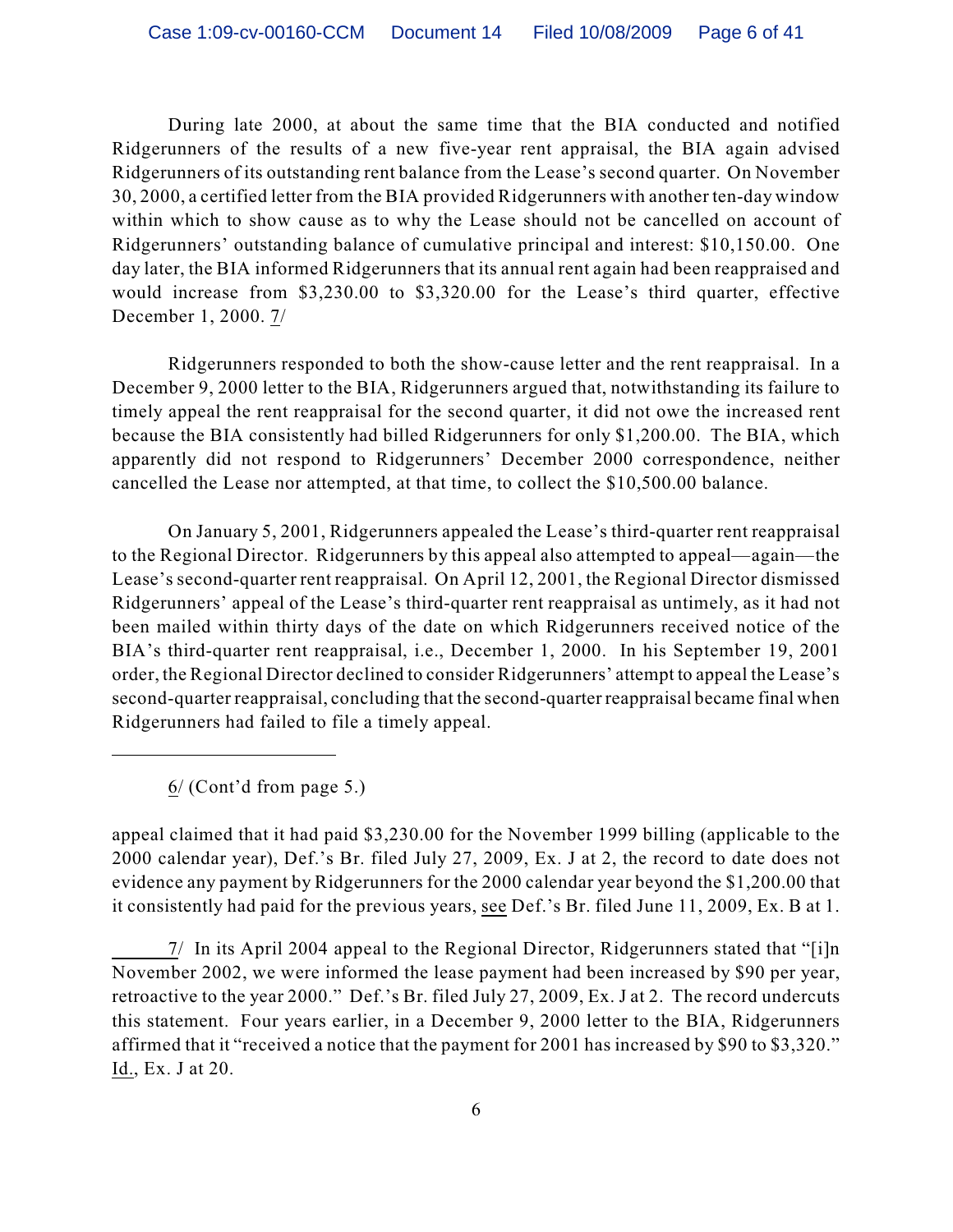On May 11, 2001, Ridgerunners submitted a timely notice of appeal of the Regional Director's decision to the IBIA. While Ridgerunners did not dispute that its appeal of the third-quarter rent reappraisal was untimely, it once again challenged the second-quarter rent reappraisal. In the Answer of Regional Director & Request for Expedited Consideration and Remand filed on August 8, 2001, in response to Ridgerunners' appeal, the Regional Director requested expedited consideration of Ridgerunners' appeal and asked the IBIA to affirm the dismissal of Ridgerunners' appeal of the third-quarter rent reappraisal. Additionally, the Regional Director stated that

to the extent [Ridgerunners] has raised any issues with respect to the [secondquarter] rental adjustment, or the enforcement actions taken or threatened by the BIA, [the Regional Director] requests that all those issues be remanded to him for potential settlement discussions among the Indian landowners, [Ridgerunners], and the BIA.

Yakima Ridgerunners, 44 I.B.I.A. at 75 (internal quotation omitted). Prior to its decision, the IBIA on August 30, 2001, received a letter from Ridgerunners again disputing the second-quarter rent reappraisal. On September 19, 2001, the IBIA affirmed the Regional Director's dismissal of Ridgerunners' appeal of the third-quarter rent reappraisal, vacated the remainder of the April 12, 2001 decision that involved the second-quarter rent reappraisal, and remanded the issues concerning the earlier rent invoices to the Regional Director for further proceedings.

The IBIA's order prompted both rent payments and settlement negotiations. Ridgerunners timely paid the reappraised \$3,320.00 rent for 2002, 2003, and 2004, respectively. Although at the time of the IBIA's decision Ridgerunners had not yet paid its rent for the 2001 calendar year—due on December 1, 2000, the first date on which the reappraised \$3,320.00 was due—it subsequently paid the overdue principal and interest for 2001 (\$5,345.29) in full on May 14, 2004. Meanwhile, the Superintendent, pursuant to instructions from the Regional Director, attempted to facilitate a settlement between the Indian landowners, now plaintiffs in this action, and Ridgerunners regarding the Lease's second-quarter principal and interest remaining in arrears. 8/ The settlement negotiations

<sup>8/</sup> In its April 2004 appeal to the Regional Director, Ridgerunners disputed whether negotiations ever occurred. Ridgerunners argued that "[a]t no time since the first signing of this lease in 1970 have there been any negotiations concerning rent increases, nor has there been any negotiation concerning the [BIA's Yakama Nation] Reality [sic] Office's retroactive increases and interest on them." Def.'s Br. filed July 27, 2009, Ex. J at 2. Ridgerunners quoted a dictionary definition of "negotiation" as "to confer with another to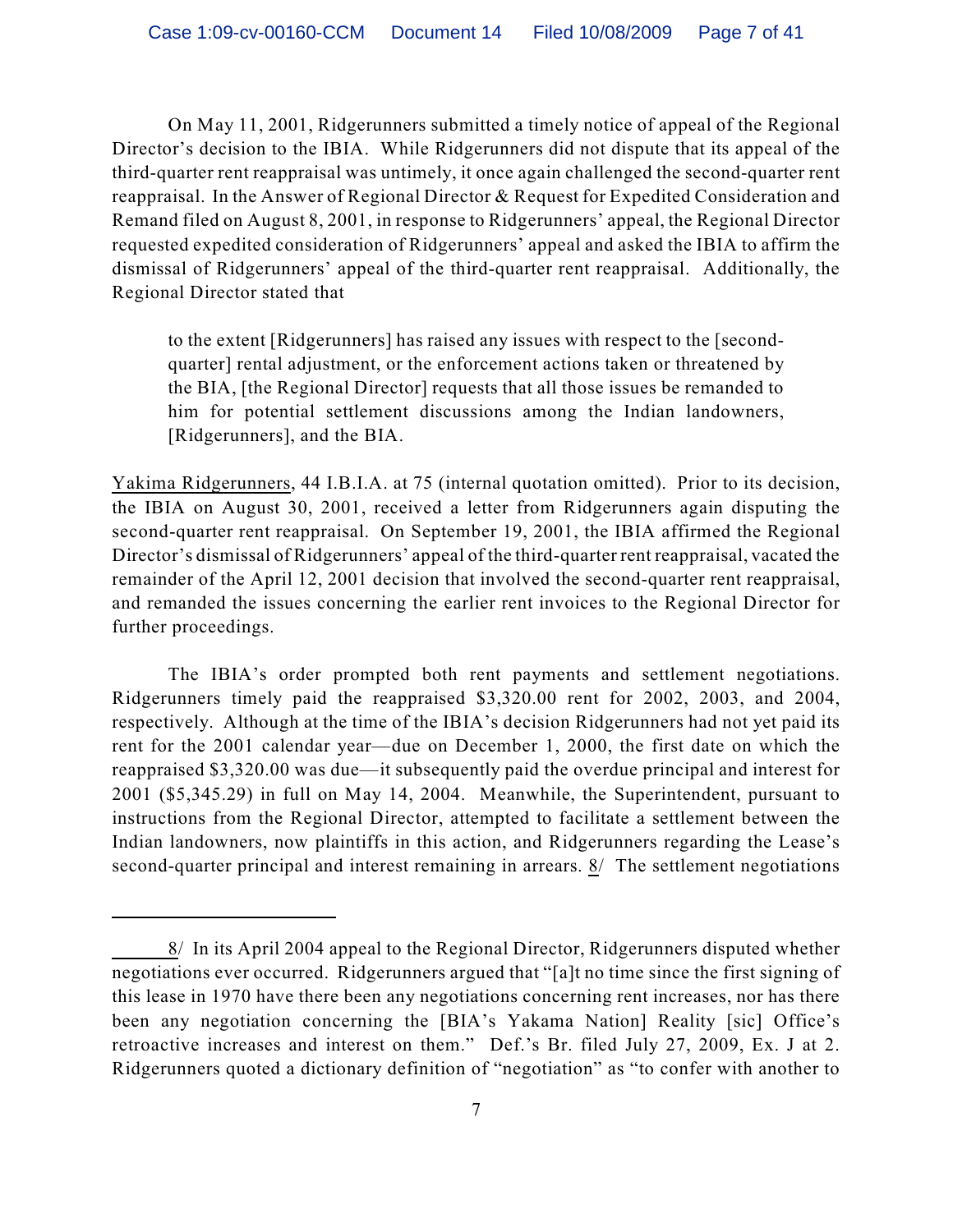ultimately reached an impasse, as the records reflect that one of the Indian landowners contacted the BIA on January 30, 2004, requesting the collection of all overdue payments and the cancellation of the Lease.

The BIA's subsequent attempts to collect payment, encourage settlement, and cancel the Lease were unavailing. On February 5, 2004, according to a chronology of Lease events prepared for this litigation by the BIA entitled "Yakama Agency Lease No. 5-1-7865-9110" (the "lease summary"), Ridgerunners received a letter from the BIA's Yakama Nation Realty Office (the "Realty Office") demanding payment of the Lease's overdue principal and interest and threatening cancellation of the Lease in accordance with the show-cause letter received by Ridgerunners on October 10, 1997. 9/ Def.'s Br. filed July 27, 2009, Exs. I at 3, J at 21. Ridgerunners promptly responded. By a telephone call to the Realty Office, Ridgerunners inquired about the status of settlement negotiations, and, in a February 17, 2004 letter to the Realty Office, Ridgerunners protested that 1) Ridgerunners had paid the invoiced amount; 2) the Realty Office was responsible for any accrued rent and interest; and 3) Ridgerunners was "interested in trying to reach a solution which would be equitable to all parties." Id., Ex. I. at 3. In a subsequent March 26, 2004 letter in response to Ridgerunners, the BIA gave official notice of 1) its cancellation of the Lease, effective immediately in accordance with the BIA's October 1997 and November 2000 show-cause letters; 2) a sixtyday grace period within which Ridgerunners could remove its improvements to the Allotments; and 3) Ridgerunners' right, with the posting of a \$52,362.02 appeal bond, to appeal the Lease's cancellation to the Regional Director within thirty days.

Ridgerunners' timely appeal, which was received by the Regional Director on April 21, 2004, disputed as unreasonable—and Ridgerunners thus declined to submit—an appeal bond. Def.'s Br. filed July 27, 2009, Ex. J at 3 (citing 25 C.F.R. § 2.5 (2003)). As with its earlier protests, Ridgerunners again characterized the Lease's second-quarter rent reappraisal,

 $8/$  (Cont'd from page 7.)

arrive at the settlement of some matter; to arrange or bring about through conference, discussion and compromise." Id. (internal quotation omitted). Semantics aside, Ridgerunners then declared that "[t]he negotiation by the Reality [sic] Office [of the BIA's Yakama Nation] has been to tell the landowners that Ridgerunners owed them a large sum of money, and do they want to cancel the lease because of this." Id. Thus, regardless of whether Ridgerunners approved of the negotiating posture taken by the BIA, it tacitly acknowledged that negotiations had taken place.

9/ During argument defendant clarified that the BIA is responsible for the lease summary. Tr. at 22.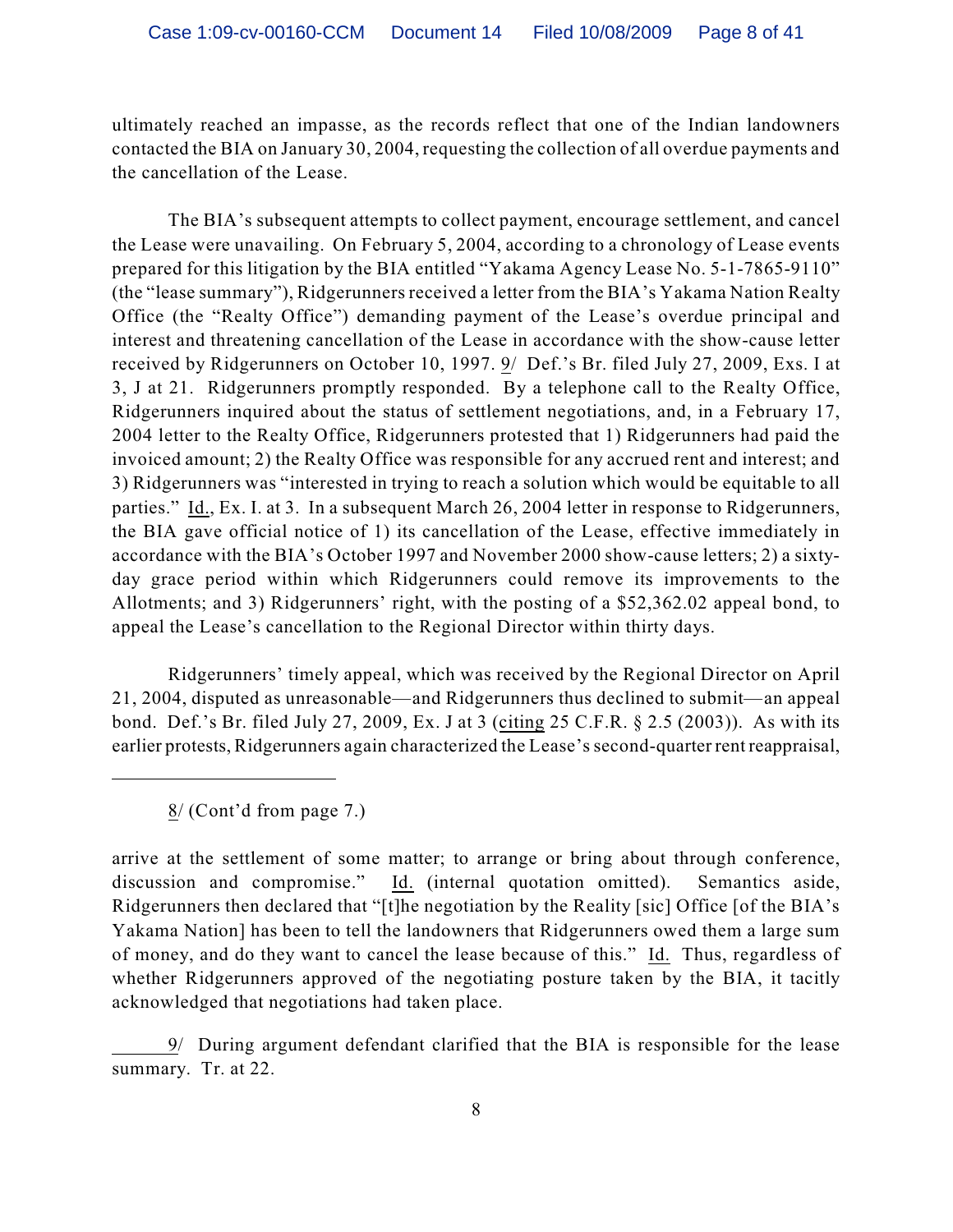including the principal and interest thereby due, as unjust and unreasonable. Similarly, Ridgerunners recounted the BIA's continued billing of \$1,200.00 after the reappraisal and the BIA's failure to negotiate a settlement that would be agreeable to both Ridgerunners and the Indian landowners, concluding that, "[i]f there is money owed to the landowners due to inaction by the Reality [sic] Office, it is owed by the Reality [sic] Office, as this is their [sic] negligence in not performing lease payment negotiations in a timely manner, and not billing Ridgerunners for the correct amount." Id., Ex. J at 3. Ridgerunners at the same time declared its continued interest in a "reasonable solution to this issue," and, although disavowing any liability for accrued interest on overdue rent for the Lease's second quarter, Ridgerunners offered "to pay one half of the remaining rent shown in arrears on the attachment to the 10 day show cause letter if the Reality [sic] Office will pay the other half plus the interest." Id., Ex. J at 4. In conclusion, Ridgerunners requested that the Regional Director withhold consideration of its appeal for sixty days to allow the parties to continue settlement negotiations.

In response to Ridgerunners' appeal, Roger A. Jacob, Sr., Manager of the Yakama Nation Trust Real Estate Services, on May 14, 2004, issued a notice—with copies to the Northwest Regional Office and the Superintendent—rescinding the Lease's cancellation and confirming a face-to-face settlement meeting scheduled for June 16, 2004. 10/ The June 16, 2004 settlement meeting proved unsuccessful, and Ridgerunners and the Indian landowners remained at loggerheads. In his letter dated June 23, 2004, the Superintendent summarized Ridgerunners' and the Indian landowners' respective positions: Ridgerunners insisted "that they [sic] paid what they [sic] were billed, and that since they [sic] were not notified in time, that the Bureau of Indian Affairs should be liable for the increase," while the Indian landowners requested immediate payment in full and the Lease's cancellation. Def.'s Br. filed June 11, 2009, Ex. E at 2-3. The Superintendent concluded that

<sup>10/</sup> Mr. Jacob's notice also acknowledged receipt of Ridgerunners' payment of the overdue principal and interest for the 2001 calendar year, which originally was due on December 1, 2000. Def.'s Br. filed June 11, 2009, Ex. D at 1. Defendant's generalized reference to the payment received on May 14, 2004, might imply that this payment was for accrued principal and interest from the Lease's second quarter, see id. at 8, but plaintiffs clarify that this payment was "a full payment of the adjusted rent for lease year 2001 (plus interest), not a partial payment for any of the outstanding rent for lease years 1996-2000, which is the subject of [plaintiffs'] action," Pls.' Br. filed July 8, 2009, at 2. The language of Mr. Jacob's letter—"[w]e received your lease payment for the rental due 12/1/00 . . ."—and the BIA's record of Ridgerunners' payments, see Def.'s Br. filed June 11, 2009, Ex. B at 1, validate plaintiffs' clarification of this ambiguity.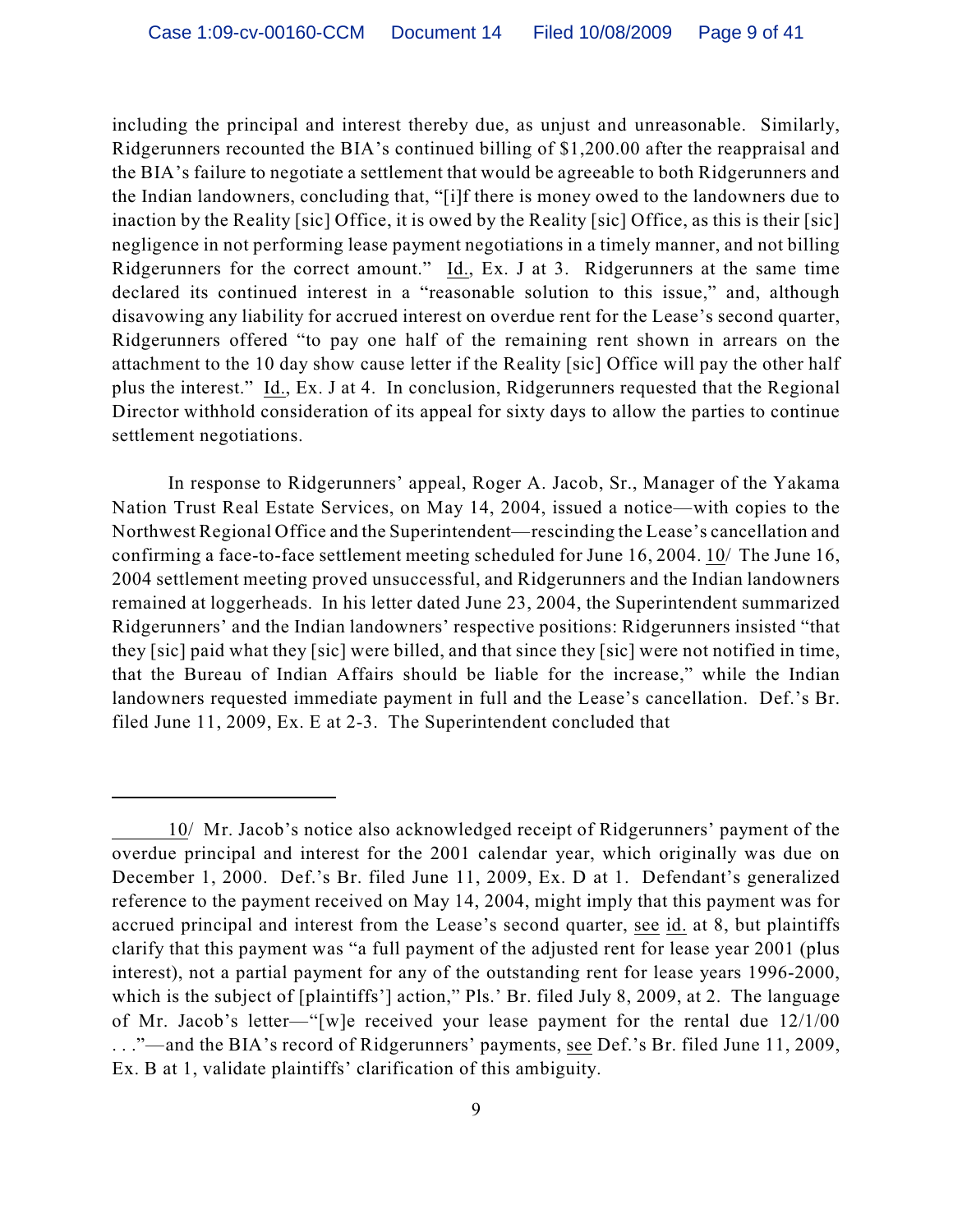1) with its certified letters of November 1996, October 1997, and November 2000, the BIA had properly notified Ridgerunners of the Lease's secondquarter rent reappraisal;

2) notwithstanding the BIA's November 1996, October 1997, and November 2000 letters, the BIA had not timely informed Ridgerunners of the rental increase due on December 1, 1995, and therefore, Ridgerunners was not liable for the unpaid principal or interest for the 1996 calendar year;

3) Ridgerunners' appeal of the second-quarter reappraisal was untimely;

4) Ridgerunners was liable for the unpaid principal and interest for the 1997- 2000 calendar years, a total of \$17,007.73 (of which \$8,887.73 was interest calculated through June 30, 2004); and

5) Ridgerunners had thirty days within which to post an appeal bond and appeal the decision to the Regional Director.

Id., Ex. E at 1-4.

On July 23, 2004, Ridgerunners timely appealed the Superintendent's decision to the Regional Director. Yakima Ridgerunners, 44 I.B.I.A. at 76. On October 8, 2004, the Regional Director modified, but otherwise affirmed, the Superintendent's decision. The Regional Director held that the BIA's continued billing of \$1,200.00 after the November 1996 notice did not absolve Ridgerunners of its responsibility to pay the \$3,230.00 amount as to which it had been properly notified. The Regional Director then directed the Superintendent to invoice Ridgerunners for the Lease's unpaid principal and interest; the Superintendent, in turn, issued a payment demand on October 27, 2004, in the amount of \$22,773.85, representing the accrued principal and interest for the Lease's entire second quarter (including the unpaid principal and interest from the 1996 rental period). Ridgerunners was given fifteen days within which to satisfy the debt.

On November 5, 2004, Ridgerunners timely appealed the Regional Director's October 8, 2004 decision to the IBIA. After Ridgerunners' opening brief professed a willingness to mediate the dispute, the IBIA on January 31, 2005, removed the appeal from its active docket and ordered Ridgerunners and the Indian landowners to participate in an assessment conference to evaluate the likely success of additional alternative dispute resolution ("ADR"). However, on October 24, 2005, the Department of the Interior's Office of Collaborative Action and Dispute Resolution informed the IBIA that ADR would not be successful. On January 11, 2007, after returning the appeal to its active docket, the IBIA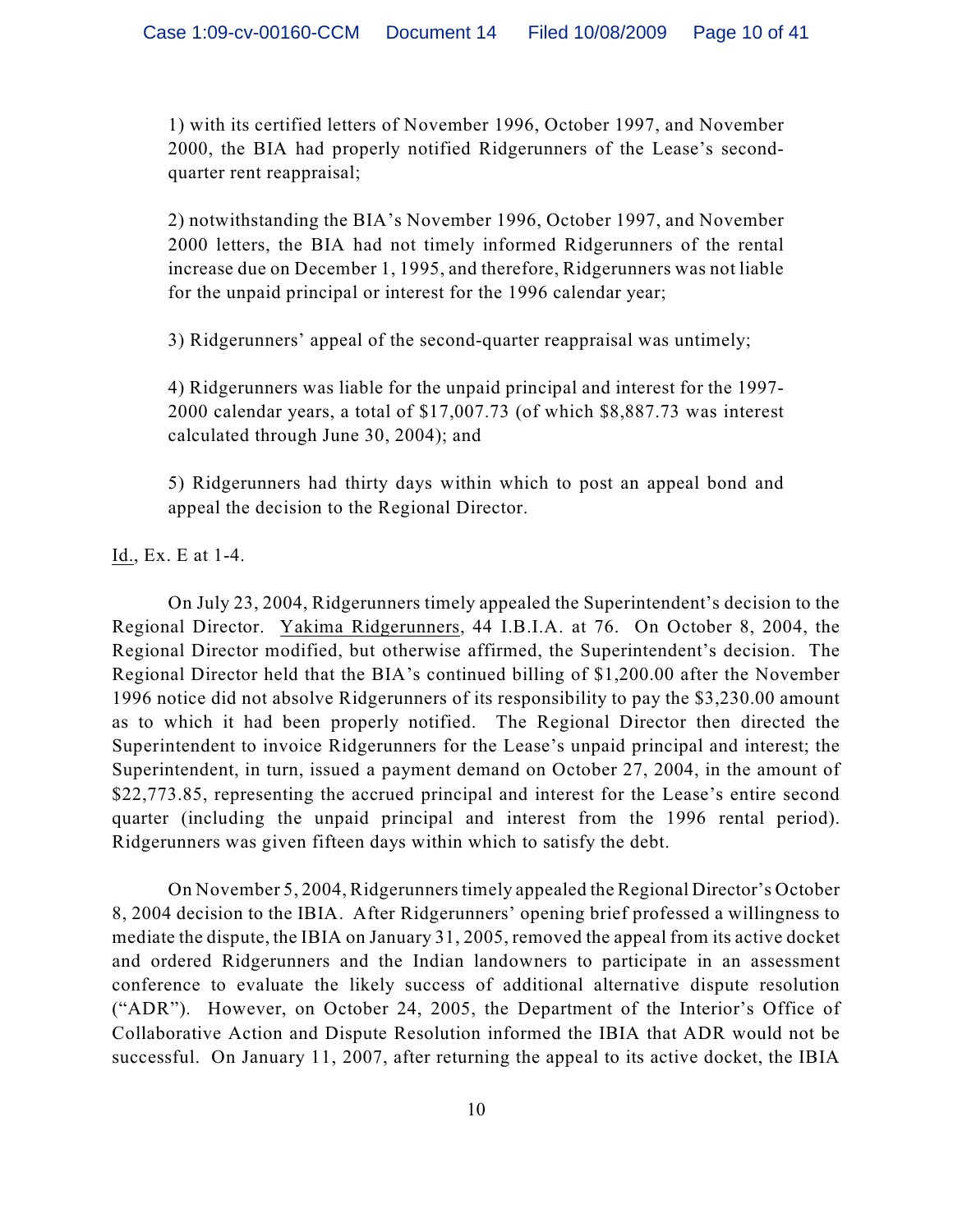slightly modified, but otherwise affirmed, the Regional Director's decision, holding Ridgerunners liable for all accrued principal and interest from the Lease's second quarter, less the interest levied on the principal due for the 1996 calendar year. 11/ According to the IBIA, Ridgerunners fruitlessly challenged the Lease's second-quarter rent reappraisal and the BIA's subsequent collection efforts:

The bottom line is this: In return for having a 20-year lease with a fixed annual rent for a minimum of five years, [Ridgerunners] agreed that its rent could be adjusted periodically at increments of not less than five years. . . . Therefore, when [Ridgerunners] received notice that its rent had been adjusted, it could not claim surprise—it knew it was subject to a rent increase and it agreed to have its rent adjusted.

The decision to adjust [Ridgerunners'] rent became final and effective at the end of the 30-day appeal period when [Ridgerunners] did not file an appeal in this timeframe [sic]. Therefore, for the second quarter of [Ridgerunners'] lease, the annual rental amount due then became \$3,230. Thus, there is nothing in the above "process" that merits vacating the Regional Director's decision that [Ridgerunners] is liable for \$10,150 in unpaid rent for calendar years 1996-2000.

## Id. at 81-82.

The BIA's collection efforts subsequent to the IBIA's January 11, 2007 decision remained unsuccessful. On January 26, 2007, the BIA billed Ridgerunners for the Lease's unpaid principal (\$10,150.00) and interest (\$12,587.80). Ridgerunners did not pay, and on February 9, 2007, Ridgerunners received a BIA demand providing ten days within which to satisfy the accrued debt (\$22,737.80) and to show cause why the Lease should not be

11/ The IBIA found the following:

Yakima Ridgerunners, 44 I.B.I.A. at 82.

Although the annual rent for 1996 was due on December 1, 1995, nothing in the record shows that [Ridgerunners] was informed of the rent adjustment prior to November 26, 1996. [Ridgerunners] cannot be expected to remit payment until it has been informed of the amount due. Therefore, we conclude that it is not reasonable to impose interest prior to the time the new adjustment was communicated to [Ridgerunners] and became due and payable.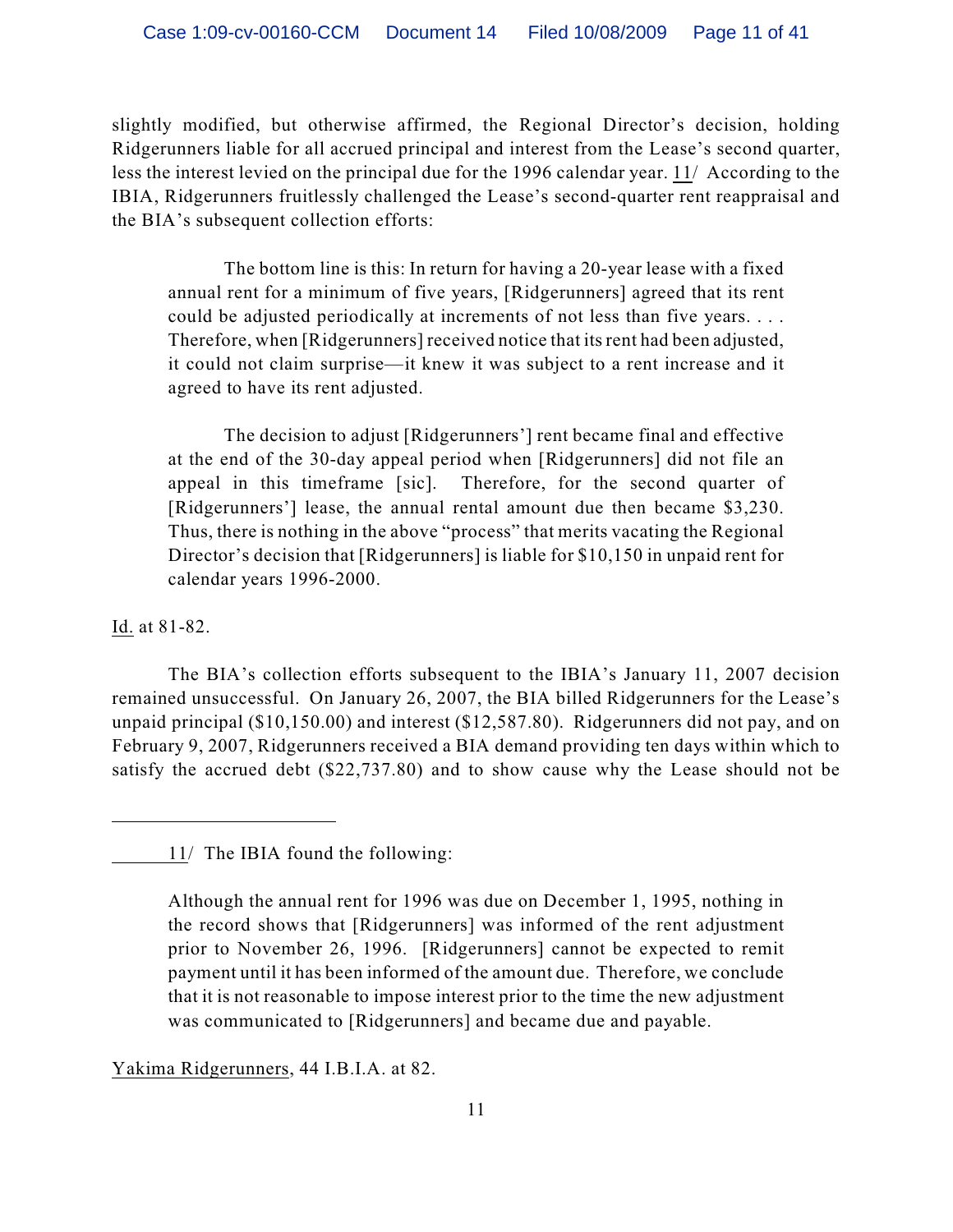cancelled. Ridgerunners again did not pay, and on March 13, 2007, Ridgerunners received the BIA's notice of the Lease's impending cancellation and a thirty-day window within which to appeal the cancellation, with bond, to the Regional Director. Ridgerunners neither paid the accrued debt nor appealed, and the Lease's cancellation became effective on April 12, 2007. 12/ On April 30, 2007, the BIA again invoiced Ridgerunners for the outstanding debt (\$22,752.80); again, Ridgerunners did not pay. Later, in separate correspondence to Ridgerunners dated May 18, 2007; October 5, 2007; and January 18, 2008, respectively, the BIA restated Ridgerunners' liability (\$22,752.80 as of April 3, 2007, plus interest) and affirmed the Government's commitment to collect payment. 13/

While the BIA sparred with Ridgerunners concerning the Allotments' improvements and the accrued second-quarter rent, the lessors (now plaintiffs) initiated their own collection efforts. On July 9, 2007, plaintiffs' attorney served a letter on the Secretary of the Interior through the Office of the Regional Solicitor, Department of the Interior, demanding compensation in the amount of \$50,426.41 for breach of trust and fiduciary duties allegedly arising from defendant's failure to collect the Lease's accrued rent. The Secretary did not respond. However, plaintiffs allege that the Secretary, acting through the Superintendent in March 2008, attempted to convince the Yakama Nation to file a legal action against Ridgerunners in Yakama Tribal Court in order to recover the outstanding rent balance. According to plaintiffs, the Yakama Nation declined to take such action, citing lack of authority and/or personal jurisdiction. 14/ On September 3, 2008, the Yakama Nation served

<sup>12/</sup> Plaintiffs' complaint filed March 11, 2009, alleges that "[o]n April 12, 2007, defendant, acting through the Acting Superintendent [of the BIA], finally cancelled the lease." Compl. ¶ 37. Defendant's motion explains that the cancellation—which was noticed in the correspondence received by Ridgerunners on March 13, 2007—became effective on April 12, 2007. Def.'s Br. filed June 11, 2009, at 9 n.4.

<sup>13/</sup> The primary purpose of the May 18, 2007 correspondence was to advise Ridgerunners of its obligation to remove its improvements to the Allotments. On June 15, 2007, in response to Ridgerunners' suggestion that the Indian landowners desired to retain the improvements, the BIA granted a sixty-day extension to Ridgerunners for the improvements' removal. See Def.'s Br. filed June 11, 2009, Ex. F at 27, 29. After the Indian landowners agreed that the improvements should be removed, the BIA issued its October 5, 2007 demand for the removal and restated the amount of Ridgerunners' liability for the accrued rent. See id., Ex. F at 30-31.

<sup>14/</sup> Defendant has asserted that as of June 11, 2009, plaintiffs had "not brought, nor attempted to bring, any enforcement actions against the lessee." Def.'s Br. filed June 11, 2009, at 10.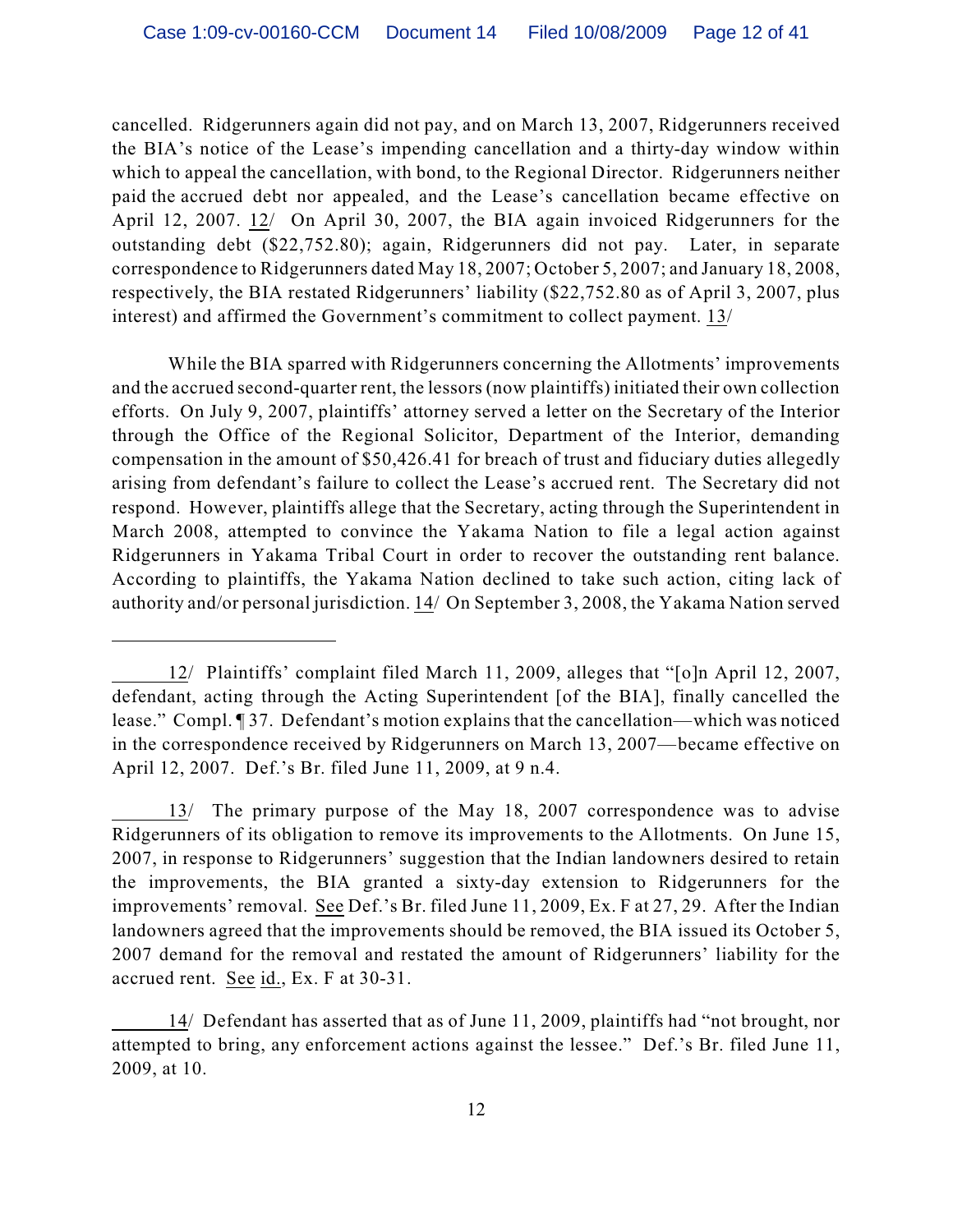a letter on the Secretary through the Regional Director demanding compensation in the amount of \$60,395.70 for breach of trust and fiduciary duties allegedly arising from defendant's failure to collect the Lease's accrued rent. The Secretary did not respond.

Although the Secretary did not respond to plaintiffs' September 3, 2008 demand, the BIA recently had taken action on Ridgerunners' accrued debt. On August 8, 2008, the BIA referred Ridgerunners' debt to the National Business Center (the "NBC"), the Department of the Interior's internal office responsible for referring debt-collection efforts to the Department of the Treasury ("Treasury"). Stanley Chan, an Accounting Technician for the Billing and Collection Office of the NBC, has submitted a declaration stating that the NBC has prepared Ridgerunners' file for transfer to Treasury, but is unable to make the transfer because the Yakama Nation's employees, acting under an Indian Self-Determination Act contract, 25 U.S.C. § 638 (2006), must provide additional information for the file. Declaration of Stanley Chan, June 10, 2009, Def.'s Br. filed June 11, 2009, Ex. G. According to Mr. Chan, on May 26, 2009, he received an e-mail from the Yakama Nation acknowledging the required additional information—and assuring that the Yakama Nation would provide this information in a timely manner—but he had received no follow-up correspondence from the Yakama Nation. Mr. Chan further states that he will transfer Ridgerunners' file to Treasury as soon as the Yakama Nation completes its required data submission. The Yakama Nation evidently provided the required information to the NBC after the conclusion of the litigants' briefing, as defendant informed the court at oral argument that Ridgerunners' debt has been transferred to Treasury. Transcript of Proceedings, Confederated Tribes & Bands of the Yakama Nation v. United States, No. 09- 160L, at 4 (Fed. Cl. Sept. 14, 2009) ("Tr.").

Plaintiffs filed their complaint on March 11, 2009. Plaintiffs claim that the Secretary's acts and omissions have breached the Government's fiduciary and trust duties to enforce the Lease and collect the Lease's accrued second-quarter rent on plaintiffs' behalf pursuant to 25 U.S.C. §§ 380, 415(a), as well as the regulations implementing the Indian Long-Term Leasing Act found at 25 C.F.R. pt. 162. Plaintiffs allege that the Government breached its fiduciary duty owed to plaintiffs by each of the following failures to act:

1) Ridgerunners failed to pay the Lease's accrued rent after receiving the BIA's show-cause letter on October 10, 1997; nevertheless, the BIA failed to cancel the Lease and failed to refer the Lease's outstanding balance to Treasury "for collection as a federal debt within 180 days as required by the Debt Collection Improvement Act of 1996, 31 U.S.C.  $\S$  3711(g)(1)(A)." Compl. ¶ 14.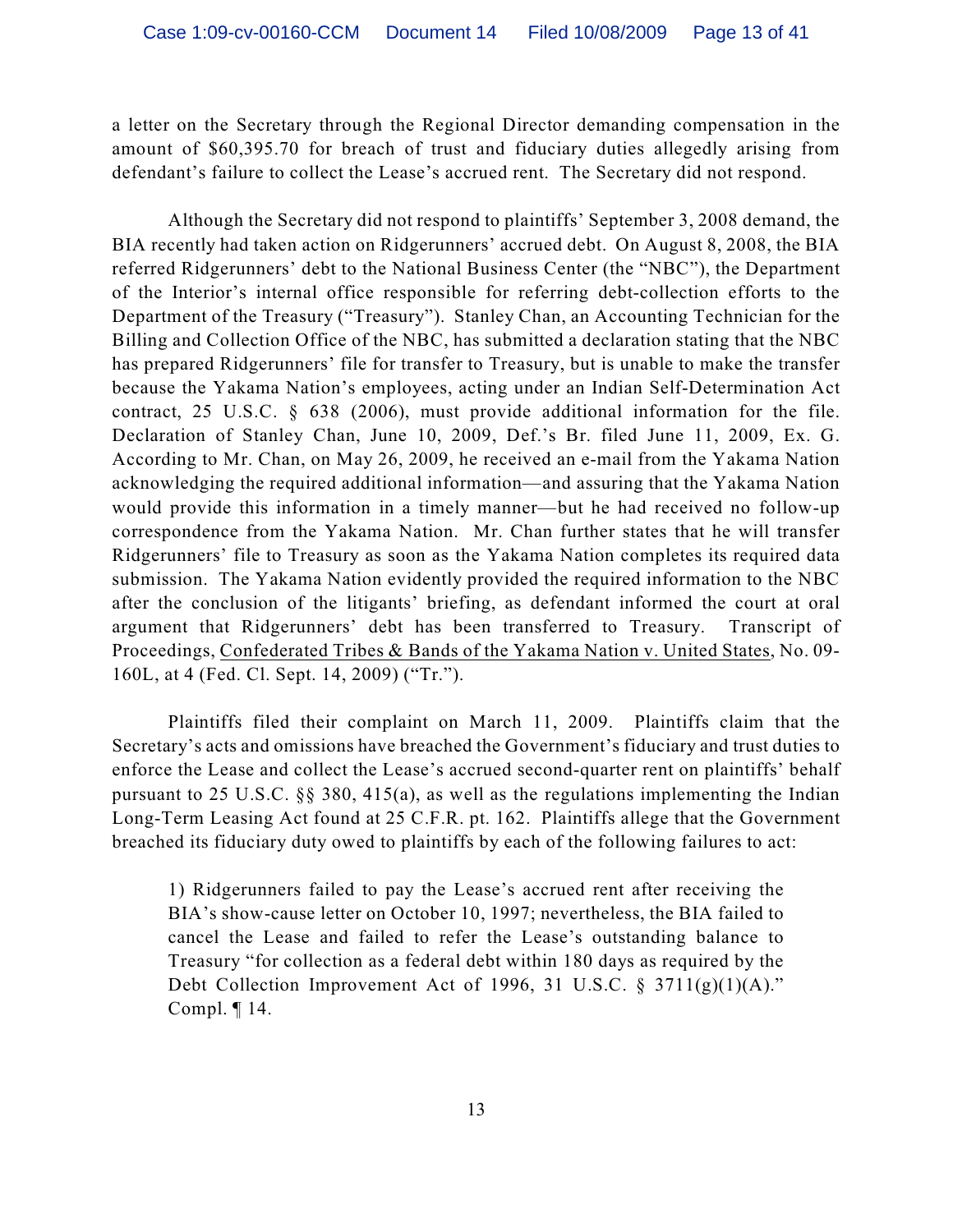2) In 1997, 1998, and 1999, Ridgerunners paid only \$1,200.00 for rent, failing to pay the full \$3,230.00 due to the BIA for the corresponding upcoming rental periods; nevertheless, the BIA failed to cancel the Lease and failed to refer the Lease's outstanding balance to Treasury for collection "within 180 days as required by statute." Id. ¶¶ 15-17.

3) After its show-cause letter on November 30, 2000, the BIA failed to cancel the Lease or refer the rent's outstanding balance to Treasury for collection. Id. ¶ 18. Plaintiffs cite the revised leasing regulations promulgated in 2001 under 25 C.F.R. pt. 162, according to which the BIA "'will ensure that tenants meet their payment obligations to Indian landowners, through the collection of rent on behalf of the landowners and the prompt initiation of appropriate collection and enforcement actions." Id.  $\P$  20 (quoting 25 C.F.R. § 162.108(a)).

Importantly, the complaint also suggests that the Secretary allowed the statute of limitations for judicial enforcement to expire, thus barring the BIA's ability to collect the Lease's unpaid balance through a judicial action for money damages. The applicable statute of limitations provides:

[E]very action for money damages brought by the United States or an officer or agency thereof which is founded upon any contract express or implied in law or fact, shall be barred unless the complaint is filed within six years after the right of action accrues or within one year after final decisions have been rendered in applicable administrative proceedings required by contract or by law, whichever is later: *Provided*, That in the event of later partial payment or written acknowledgment of debt, the right of action shall be deemed to accrue again at the time of each such payment or acknowledgment: *Provided further*, That an action for money damages brought by the United States for or on behalf of a recognized tribe, band or group of American Indians shall not be barred unless the complaint is filed more than six years and ninety days after the right of action accrued.

28 U.S.C. § 2415(a) (2006).

Plaintiffs chart the following chronology to demonstrate that  $\S$  2415(a) bars the Secretary's judicial enforcement of the Lease's accrued debt:

1) On or about March 27, 2003, a period of approximately six years and ninety days lapsed since the \$4,060.00 balance for 1996 and 1997 had accrued. Compl. ¶ 25.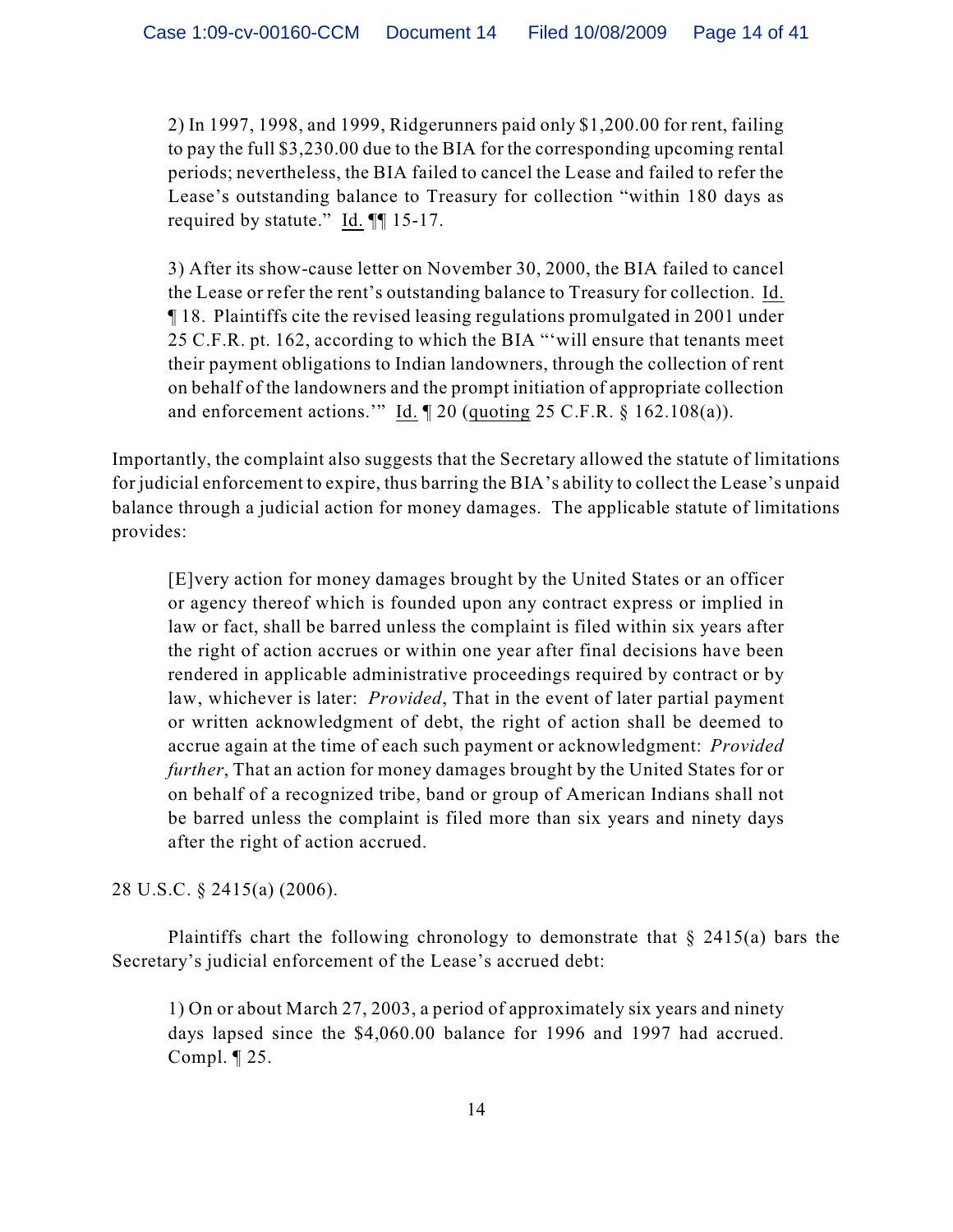2) On or about March 1, 2004, a period of approximately six years and ninety days lapsed since the \$2,030.00 balance for 1998 had accrued. Id. ¶ 26.

3) On or about March 1, 2005, a period of approximately six years and ninety days lapsed since the \$2,030.00 balance for 1999 had accrued. Id. ¶ 34.

4) On or about March 1, 2006, a period of approximately six years and ninety days lapsed since the \$2,030.00 balance for 2000 had accrued. Id. ¶ 35.

5) On or about January 11, 2008, a period of one year lapsed since the IBIA's final decision dated January 11, 2007. Id. ¶ 40.

Defendant's motion challenges the court's subject matter jurisdiction to consider plaintiffs' claim. Defendant argues that two sets of regulations under the Indian Long-Term Leasing Act apply to plaintiffs' claim and furnishes, in relevant part, excerpts from the pre-2001 and post-2001 enactments of 25 C.F.R. pt. 162. Defendant argues that plaintiffs' claim is not yet ripe because the Government continues to explore available judicial and nonjudicial debt-collection mechanisms. Def.'s Br. filed June 11, 2009, at 1 ("Plaintiffs' suit is not yet ripe because it is premised upon 'contingent future events that may not occur as anticipated, or indeed may not occur at all.'" (quoting Texas v. United States, 523 U.S. 296, 300 (1998))). Defendant also disputes plaintiff's application of  $\S$  2415(a), contending that Ridgerunners' "numerous acknowledgments and partial payments of the debt" re-started the statute of limitations for judicial action. 15/ Id. at 13 n.6; see also Def.'s Br. filed July 27,

<sup>15/</sup> Defendant offers three examples of Ridgerunners' "numerous" acknowledgments and partial payments: 1) Ridgerunners' January 19, 2005 correspondence stating that "Ridgerunners is willing to pay one half of the principal amount from 1997 to 2000"; 2) a lease summary entry dated February 17, 2004, providing that "[Ridgerunners] stated [that it] would pay the rent and interest [for 1999] . . . [Ridgerunners] feels that Yakima Agency Reality (sic) should be responsible for any back rent or interest; and . . . Ridgerunners is still interested in trying to reach a resolution which would be equitable to all parties"; and 3) Ridgerunners' April 21, 2004 correspondence requesting negotiation with the Indian landowners. Def.'s Br. filed July 27, 2009, at 5-6 (citing Midstates Res. Corp. v. Farmers Aerial Spraying Serv., Inc., 914 F. Supp. 1424, 1426-27 (N.D. Tex. 1996), for proposition that requests to negotiate outstanding debt that do not express concomitant unwillingness to pay such debt are considered "written acknowledgment" sufficient to restart limitations period) (internal quotations omitted).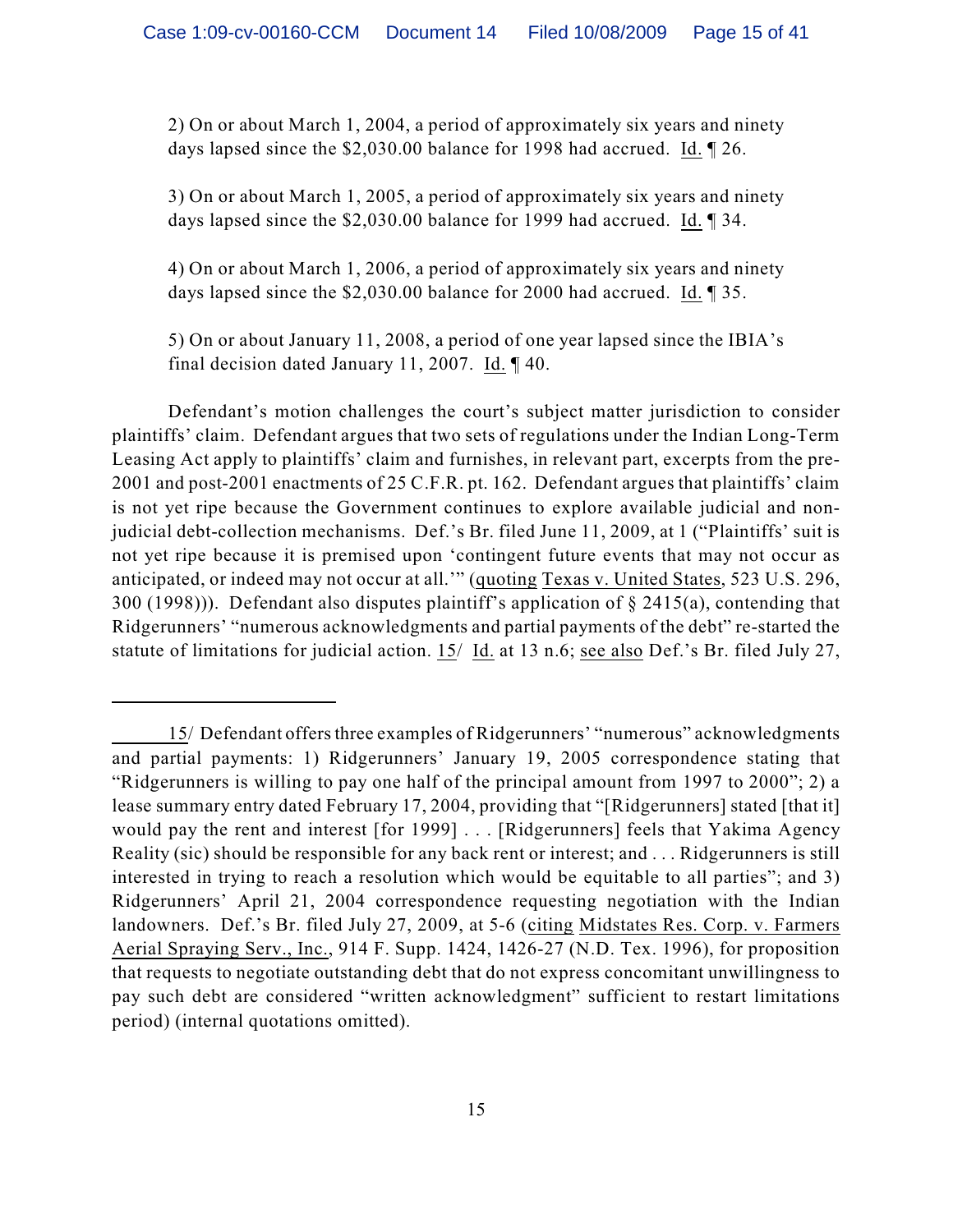2009, at 5 (citing 28 U.S.C. § 2415(a) ("That in the event of later partial payment or written acknowledgment of debt, the right of action shall be deemed to accrue again at the time of each such payment or acknowledgment . . . .")).

Having discounted plaintiffs' invocation of the statute of limitations, defendant next maintains that the Debt Collection Act, as amended by the Debt Collection Improvement Act of 1996, 31 U.S.C. §§ 3701-3720E (2006), and regulations promulgated thereunder, 31 C.F.R. pt. 900 (2009), anticipate the Secretary's continued and as-yet uninitiated debtcollection efforts. 16/ Defendant insists that the BIA—the executive agency charged with the initial prosecution of the Lease's debt-collection efforts under 31 U.S.C. §  $3711(a)(1)$ —only recently and unsuccessfully has concluded its attempts to collect Ridgerunners' debt and that the BIA properly and timely has prompted the debt's transfer to Treasury. Treasury can refer the debt to the Department of Justice for litigation or initiate any of the "numerous non-judicial, administrative options available for continuing enforcement" prescribed by the Debt Collection Improvement Act. 17/ Def.'s Br. filed June

15/ (Cont'd from page 15.)

Defendant is mistaken in its interpretation of the lease summary entry for February 17, 2004. In full, the relevant section of the summary provides that "[i]f proof of payment cannot be found for the rental due December 1, 2000, [Ridgerunners] stated [that it] would pay the rent and interest." Id., Ex. I at 3 (emphasis added). Ridgerunners' rental payment due on December 1, 2000, was for the 2001 calendar year, a rental period falling within the Lease's third, not second, quarter. On May 14, 2004, the BIA received Ridgerunners' \$5,345.29 payment for the 2001 calendar year, which included the \$3,320.00 originally due on December 1, 2000, plus interest. See Def.'s Br. filed June 11, 2009, Ex. B at 1. The quoted language from the lease summary entry dated February 17, 2004, does not constitute Ridgerunners' acknowledgment that it would pay the accrued rent and interest from the relevant period of plaintiffs' claim: the Lease's second quarter.

16/ Defendant correctly notes that 31 C.F.R. pt. 900 does not create private causes of action. Def.'s Br. filed June 11, 2009, at 5 n.2 (citing 31 C.F.R. § 900.8 ("The standards in this chapter do not create any right or benefit, substantive or procedural, enforceable at law or in equity by a party against the United States, its agencies, its officers, or any other person, nor shall the failure of an agency to comply with any of the provisions of parts 900-904 of this chapter be available to any debtor as a defense.")).

17/ According to defendant, Treasury's arsenal of non-judicial and administrative debt-collection tools includes "administrative offset, tax refund offset, Federal salary offset, referral to private collection contractors, referral to agencies operating a debt collection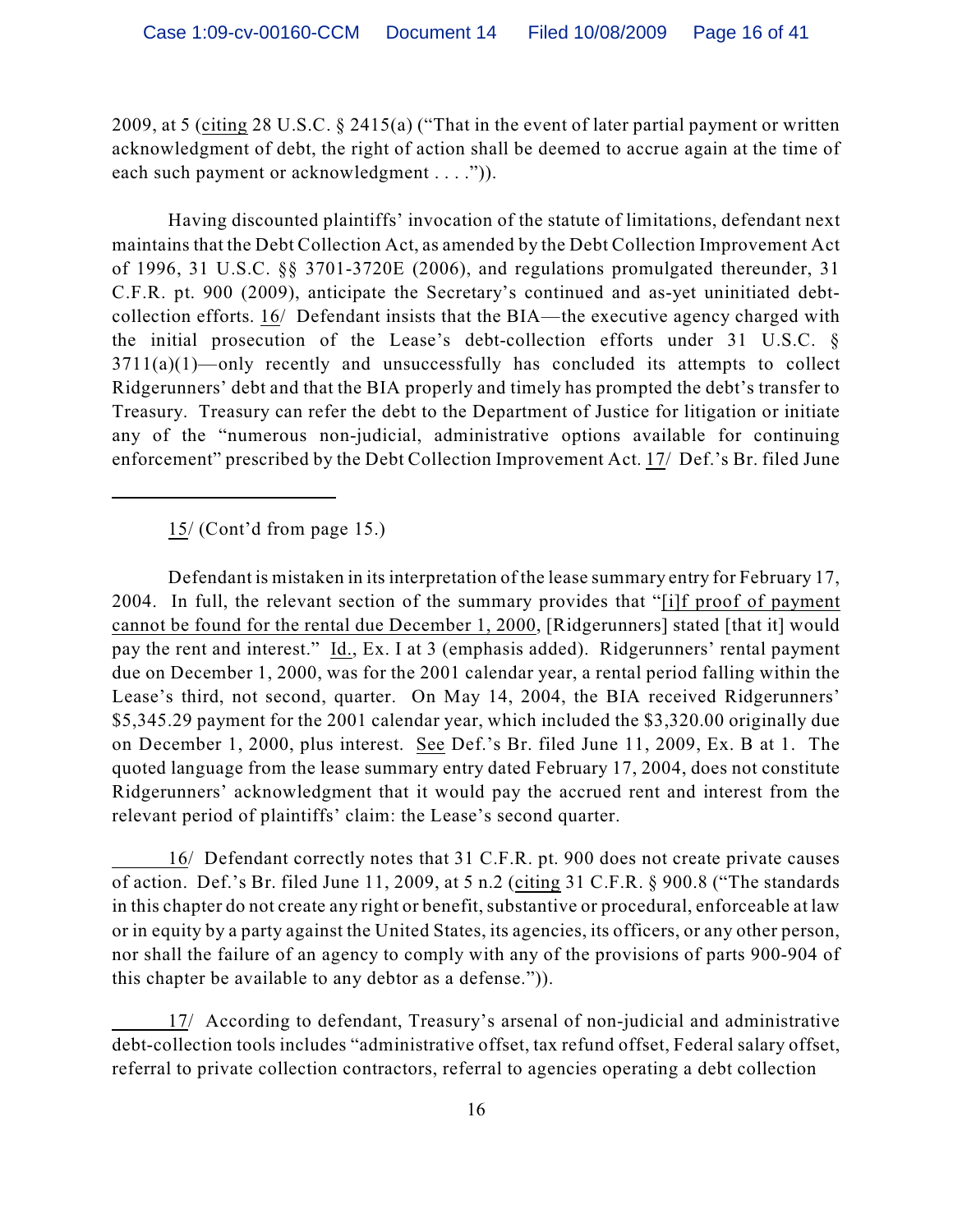11, 2009, at 13-14. Thus, defendant urges that ripeness has not been achieved because the Secretary's prospective judicial and administrative debt-collection actions may result in the full recovery of Ridgerunners' accrued debt or, at a minimum, change the operative facts of the case.

Plaintiffs respond that any administrative debt-collection mechanism will be futile and unable to ensure the collection of Ridgerunners' debt; therefore, the alleged expiration of the statute of limitations for the judicial enforcement option has established the Government's breach of trust and fiduciary duties. Plaintiffs re-assert the BIA's duties under the post-2001 version of 25 C.F.R. pt. 162—to "ensure that tenants meet their payment obligations to Indian landowners, through the collection of rent . . . and the prompt initiation of appropriate collection and enforcement actions," 25 C.F.R. § 162.108(a). Pls.' Br. filed July 8, 2009, at 3. Plaintiffs elaborate that, "assuming that the government does not succeed administratively, the only way that defendant can 'ensure' that Ridgerunners will 'meet its payment obligations' is to seek a judicial remedy before the applicable statute of limitations has expired." Id. at 4. Noting that the Government's claims against Ridgerunners accrued each time Ridgerunners failed to pay according to its Lease obligations and that the statute of limitations expired for each claim in the chronological order described in the complaint, 18/ plaintiffs emphasize that "[t]he crucial event for plaintiffs' claim was the government's

17/ (Cont'd from page 16.)

center, reporting delinquencies to credit reporting bureaus, and garnishing the wages of delinquent debtors." Def.'s Br. filed June 11, 2009, at 13-14 (citing 31 U.S.C. §§ 3716, 3720A, 3720B, 3720D, 3720E; 31 C.F.R. pt. 900).

18/ Setting aside how 28 U.S.C. § 2415(a) might apply following the January 11, 2007 IBIA decision, plaintiffs slightly modify the complaint's chronological application of § 2415(a). The complaint calculated—and applied to each of the Secretary's claims for Ridgerunners' unpaid rent—either a March 27 or a March 1 expiration of the six-year and ninety-day limitations period, as provided by  $\S 2415(a)$ . Compl.  $\P$  25-26, 34-35. Thus, the complaint's application of  $\S 2415(a)$  for the March 27, 2003 expiration began with the BIA's November 26, 1996, notice to Ridgerunners of the rent's reappraisal; for the subsequent March 1 expirations in 2004-2006, the limitations period began with Ridgerunners' annual payment deadline of December 1. In contrast, plaintiffs now assert that, because rent notices were sent on or before December 1 of each year, Ridgerunners' lease payments were not due and payable until January 1, thereby accruing plaintiffs' claims approximately one month later and causing the six-year and ninety-day statute of limitations to expire on or about April 1, 2003, for the 1996-1997 lease years; April 1, 2004, for the 1998 lease year; April 1, 2004, for the 1999 lease year; and April 1, 2005, for the 2000 lease year. Pls.' Br. filed July 8, 2009, at 5.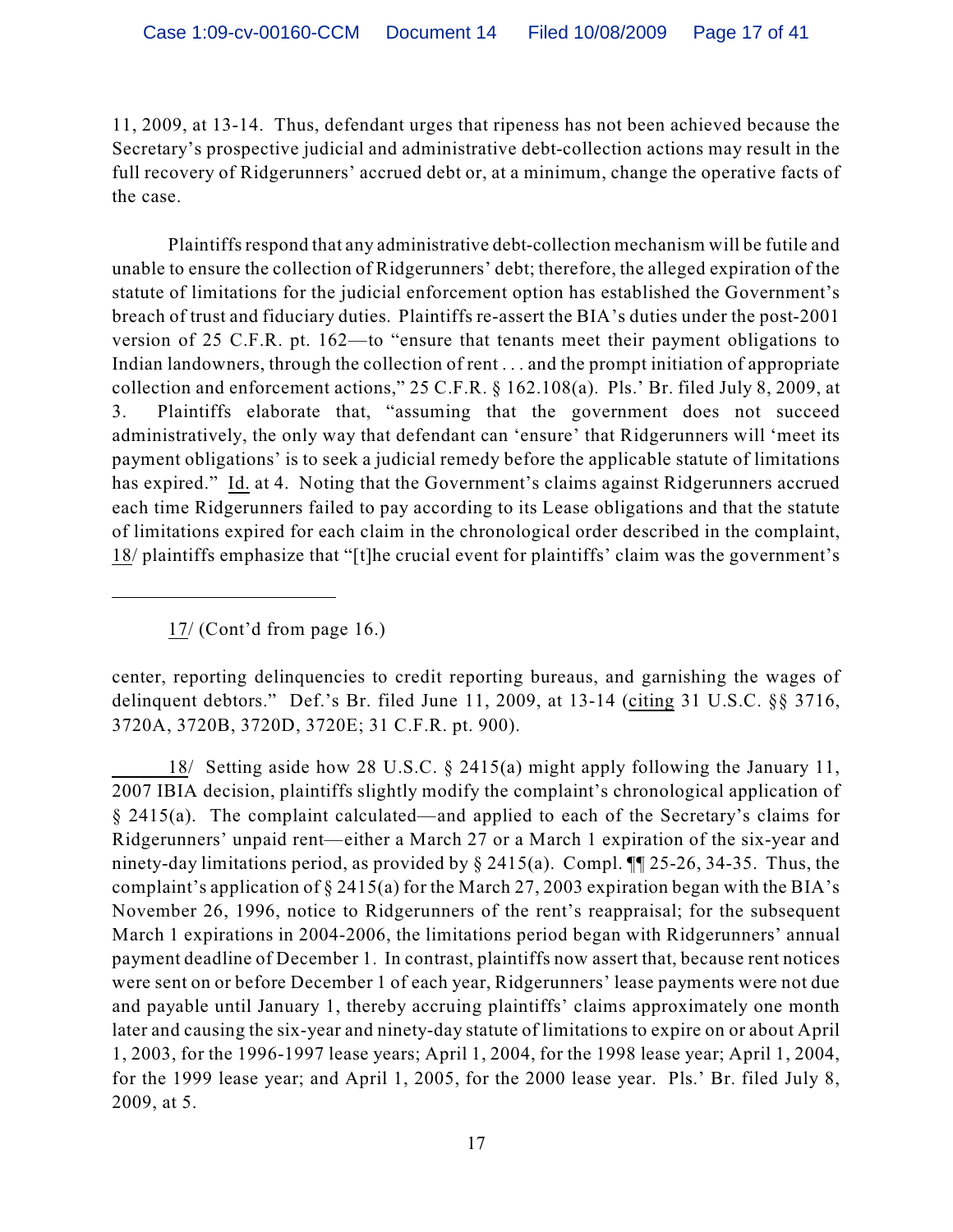failure to follow up [sic] on the [January 11,] 2007 IBIA decision with a diligent pursuit of the delinquent rent within one year [by January 11, 2008]." Id. at 8. According to plaintiffs, the Secretary neglected to refer Ridgerunners' debt to Treasury for collection within 180 days, as required by 31 U.S.C. § 3711(g)(1)(A). Id. at 6. Consequently, the Government did not initiate judicial enforcement within the stipulated "one year after final decisions have been rendered in applicable administrative proceedings." 28 U.S.C. § 2415(a). Id. at 4-8. Plaintiffs contend that regardless of the Secretary's administrative attempts to collect Ridgerunners' debt, expiration of § 2415(a)'s statute of limitations on January 11, 2008, fixed the Government's liability for breach of trust and fiduciary duties, thereby accruing plaintiffs' claim under the Court of Federal Claims' statute of limitations, 28 U.S.C. § 2501 (2006), and making it ripe for adjudication. See id. at 9 ("A claim for damages against the United States first accrues 'when all the events have occurred which fix the alleged liability of the defendant and entitle the plaintiff to institute an action' and the plaintiff 'was or should have been aware of their existence.'" (quoting Hopland Band of Pomo Indians v. United States, 855 F.2d 1573, 1577 (Fed. Cir. 1988))).

Defendant counters that plaintiffs "inappropriately dismiss and disregard the nonjudicial . . . mechanisms [available to the Government] for debt collection." Def.'s Br. filed July 27, 2009, at 2; see also supra note 17. According to defendant, plaintiffs' claim is not ripe because the Secretary's administrative options are hardly futile and may result in the collection of Ridgerunners' debt. Further, because of Ridgerunners' acknowledgments of and requests to negotiate its debt, the statute of limitations has not expired on the Government's potential judicial enforcement. See supra note 15. Recognizing that plaintiffs' claim stems from the collection of debt accrued between 1996 and 2000, defendant criticizes plaintiffs' reliance on 25 C.F.R. § 162.108 and other leasing regulations that became effective in 2001. Similarly, defendant argues that plaintiffs misread the Debt Collection Improvement Act and its enacting regulations. Pursuant thereto, debt-collection efforts must be transferred to Treasury after a 180-day delinquency, not within 180 days (as asserted by plaintiffs). Def.'s Br. filed July 27, 2009, at 6 n.3 (citing 31 C.F.R. § 901.1(c)). Finally, defendant concludes by suggesting that if, as plaintiffs assert, their claim accrued

18/ (Cont'd from page 17.)

If there is any merit to either application of  $\S$  2415(a), the correct application likely is that in the complaint. The Lease provides that Ridgerunners' rent was due on or before December 1, not January 1, and Ridgerunners' history of rental payments tacitly acknowledges as much, as well. Compare Def.'s Br. filed June 11, 2009, Ex. A at 1 (providing Lease's terms), with id., Ex. B at 1 (showing that BIA received almost all annual payments before December 1).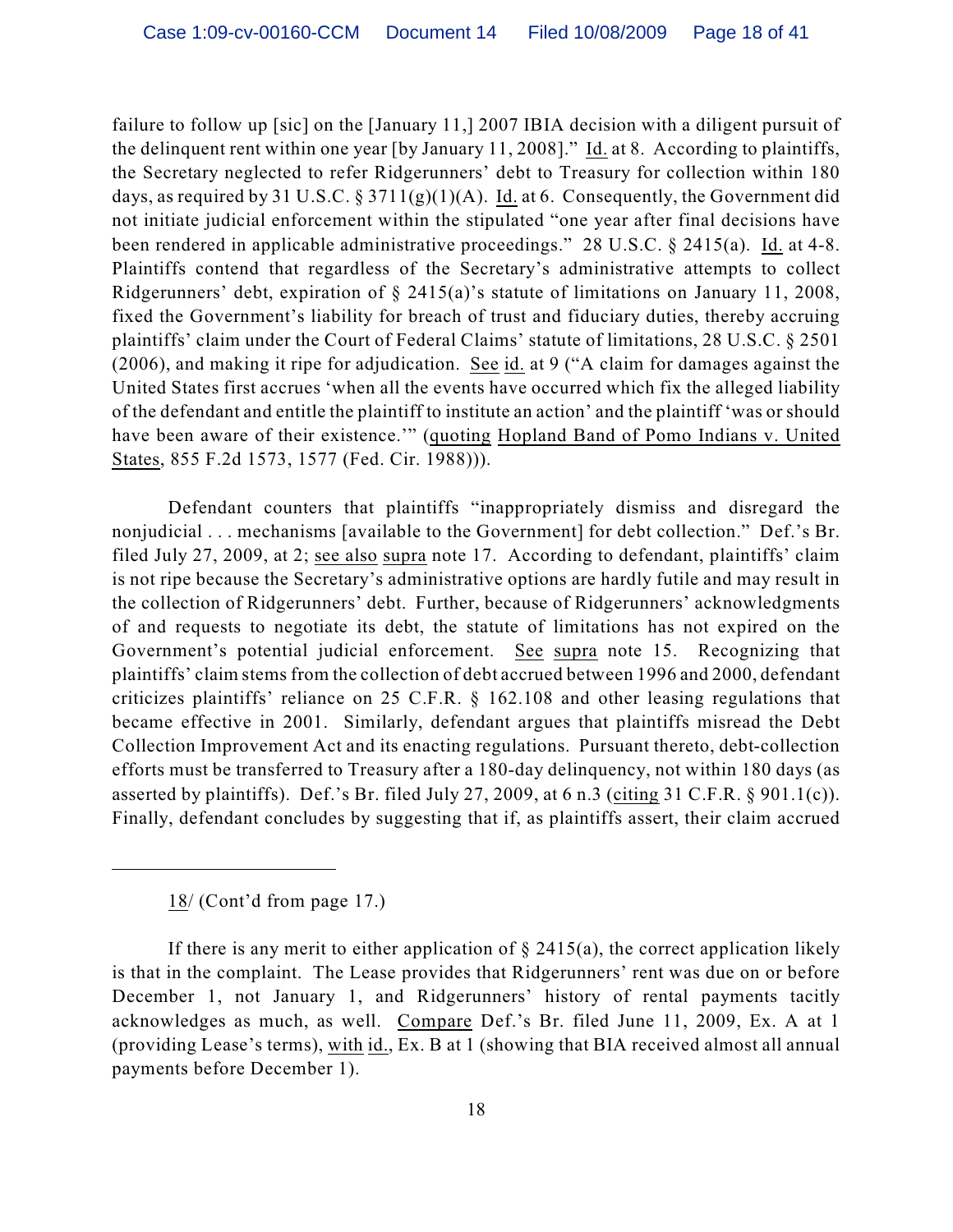under 28 U.S.C. § 2501 when plaintiffs knew or should have known of its existence, "[p]laintiffs' claim are [sic] for outstanding rent due from 1996-2000[;] Plaintiffs were well aware of the breach and is [sic] more than six years [as established by § 2501] before Plaintiffs filed this action." Id. at 7.

#### **DISCUSSION**

Defendant challenges this court's subject matter jurisdiction on two grounds. First, defendant insists that plaintiffs' claim is not ripe for review. Second, defendant's reply brief suggests that plaintiffs' claim is barred by 28 U.S.C. § 2501.

#### I. Standard of review and jurisdictional challenge relating to ripeness

The ripeness doctrine is based on the "case or controversy" requirement of Article III of the Constitution, Blanchette v. Conn. Gen. Ins. Corps., 419 U.S. 102, 138 (1974), which is a necessary predicate to a federal court's subject matter jurisdiction over a plaintiff's claim, see Caraco Pharm. Labs., Ltd. v. Forest Labs., Inc., 527 F.3d 1278, 1290 (Fed. Cir. 2008).

Jurisdiction must be established before the court may proceed to the merits of a case. Steel Co. v. Citizens for a Better Env't, 523 U.S. 83, 88-89 (1998). Courts are presumed to lack subject matter jurisdiction unless it is affirmatively indicated by the record; therefore, it is a plaintiff's responsibility to allege facts sufficient to establish the court's subject matter jurisdiction. Renne v. Geary, 501 U.S. 312, 316 (1991). Once the court's subject matter jurisdiction is put into question, it is "incumbent upon [the plaintiff] to come forward with evidence establishing the court's jurisdiction . . . . [The plaintiff] bears the burden of establishing subject matter jurisdiction by a preponderance of the evidence." Reynolds, 846 F.2d at 748; see also McNutt v. Gen. Motors Acceptance Corp., 298 U.S. 178, 189 (1936) ("If [plaintiff's] allegations of jurisdictional facts are challenged by his adversary in any appropriate manner, [plaintiff] must support them by competent proof.").

When confronted with a motion to dismiss filed pursuant to RCFC  $12(b)(1)$  and reviewing the sufficiency of a complaint for lack of subject matter jurisdiction, the court's task "is necessarily a limited one," whereby "[t]he issue is not whether a plaintiff will ultimately prevail but whether the claimant is entitled to offer evidence to support the claims." Scheuer v. Rhodes, 416 U.S. 232, 236 (1974), overruled on other grounds by Harlow v. Fitzgerald, 457 U.S. 800 (1982). When the movant challenges merely the facial sufficiency of the pleadings, the court will accept as true a plaintiff's undisputed allegations of fact, see id., and indulge all reasonable inferences in favor of the non-movant, Henke v. United States, 60 F.3d 795, 797 (Fed. Cir. 1995). Nevertheless, when the RCFC 12(b)(1) motion controverts the plaintiff's jurisdictional allegations and challenges the factual basis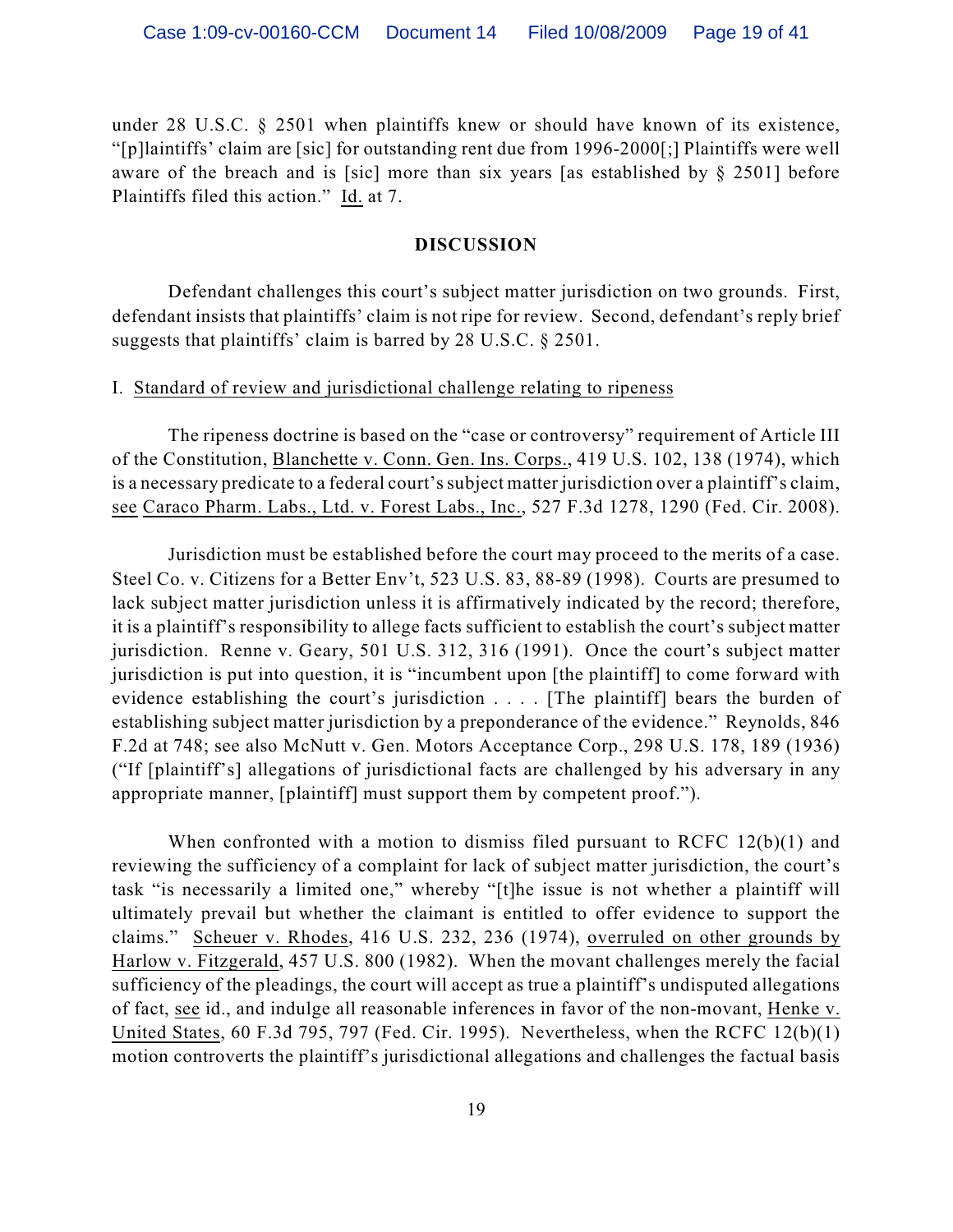of the court's jurisdiction, the plaintiff must demonstrate facts sufficient to support jurisdiction. Cedars-Sinai Med. Ctr., 11 F.3d at 1583-84. In assessing a plaintiff's proof, the court will not be limited to the allegations of the complaint, but instead "may consider [other] relevant evidence in order to resolve the factual dispute." Reynolds, 846 F.2d at 747; see also Moyer, 190 F.3d at 1318.

As a sovereign, "the United States may be sued only to the extent that it has consented to suit by statute, and the terms of that consent define the jurisdiction of the court to hear those suits." Shore v. United States, 9 F.3d 1524, 1525 (Fed. Cir. 1993) (citing United States v. Testan, 424 U.S. 392, 399 (1976)). Plaintiffs' complaint generally alleges subject matter jurisdiction under 1) the Tucker Act, 28 U.S.C. § 1491(a)(1) (2006); and 2) 28 U.S.C. § 1505 (2006), which prescribes the court's jurisdiction over claims against the United States by or on behalf of American Indians. The Tucker Act "confers jurisdiction upon the Court of Federal Claims over the specified categories of actions brought against the United States, and ... waives the Government's sovereign immunity for those actions." 28 U.S.C. § 1491(a)(1); Fisher v. United States, 402 F.3d 1167, 1172 (Fed. Cir. 2005) (en banc); see also Emery Worldwide Airlines, Inc. v. United States, 49 Fed. Cl. 211, 220 (2001), aff'd, 264 F.3d 1071 (Fed. Cir. 2001). The Tucker Act grants jurisdiction over "any claim against the United States founded either upon the Constitution, or any Act of Congress or any regulation of an executive department, or upon any express or implied contract with the United States, or for liquidated or unliquidated damages in cases not sounding in tort."  $\S$  1491(a)(1). Additionally, § 1505 further establishes the Court of Federal Claims' jurisdiction, allowing the court to hear any claim against the United States

in favor of any tribe, band, or other identifiable group of American Indians residing within the territorial limits of the United States or Alaska whenever such claim is one arising under the Constitution, laws or treaties of the United States, or Executive orders of the President, or is one which otherwise would not be cognizable in the Court of Federal Claims if the claimant were not an Indian tribe, band or group.

28 U.S.C. § 1505.

## II. Whether plaintiffs' claim is ripe

As a constitutional doctrine, ripeness ensures the existence of a justiciable case or controversy by forcing federal courts to withhold consideration of premature adjudication. See Abbott Labs. v. Gardner, 387 U.S. 136, 148-49 (1967). The critical question is, ultimately, whether a case involves "contingent future events that may not occur as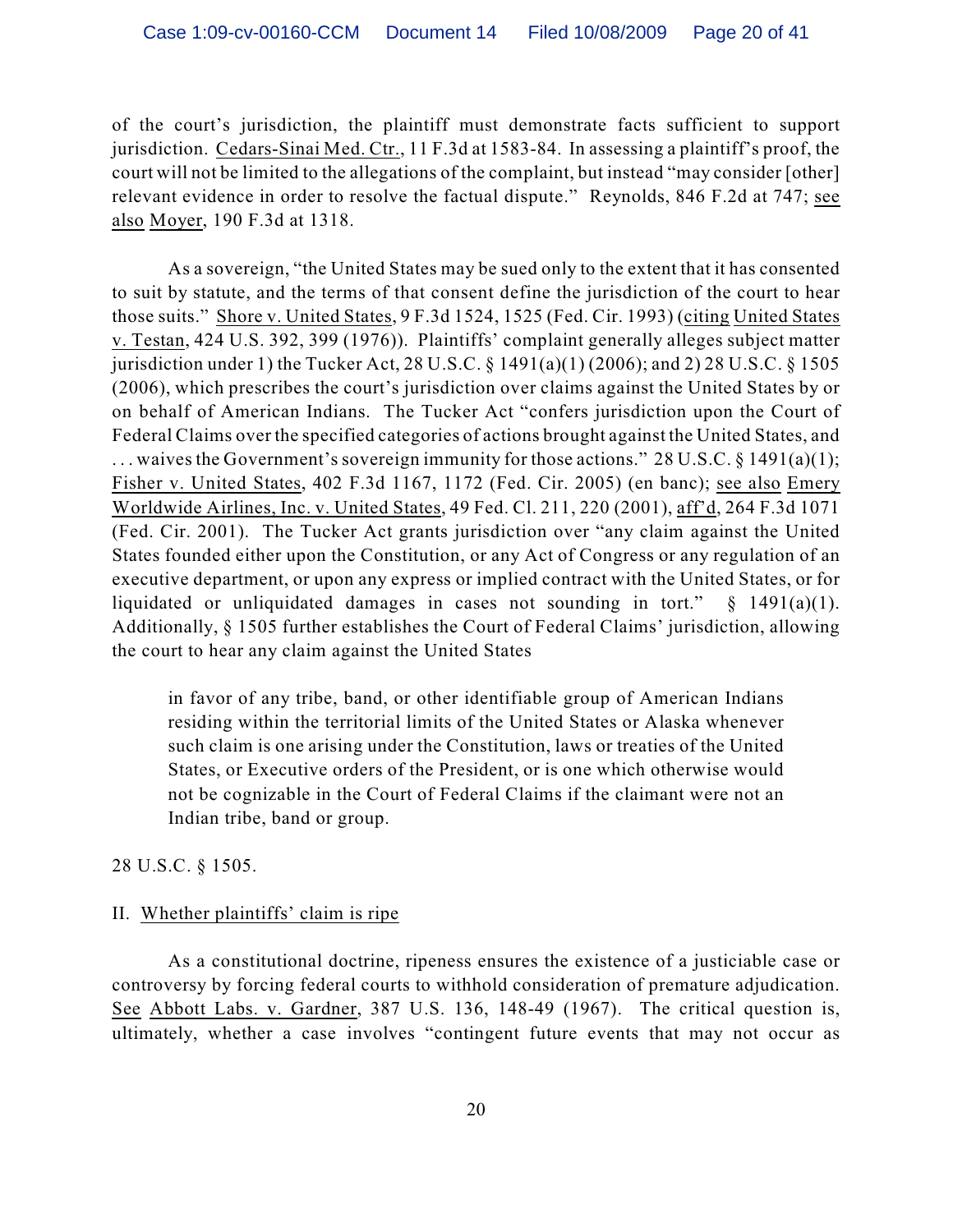anticipated, or indeed may not occur at all." Texas v. United States, 523 U.S. 296, 300 (1998) (internal quotation omitted); Cedars-Sinai Med. Ctr., 11 F.3d at 1583.

A ripeness dispute requires the application of a two-part test by which a court must evaluate 1) the fitness of the issues for judicial decision; and 2) the hardship to the parties of withholding court consideration. Caraco Pharm. Labs., 527 F.3d at 1294-95 (citing Abbott Labs., 387 U.S. at 149). As to the former, "an action is fit for judicial review where further factual development would not 'significantly advance [a court's] ability to deal with the legal issues presented.'" Id. at 1295 (quoting Nat'l Park Hospitality Ass'n v. Dep't of Interior, 538 U.S. 803, 812 (2003)). The latter anticipates an assessment of whether "withholding court consideration of an action causes hardship to the plaintiff where the complained-of conduct has an 'immediate and substantial impact' on the plaintiff." Id. (quoting Gardner v. Toilet Goods Ass'n, 387 U.S. 167, 171 (1967)). A sufficient risk of immediate hardship may warrant prompt adjudication. Cedars-Sinai Med. Ctr., 11 F.3d at 1580-81. Both prongs of the two-part test must be satisfied for a claim to be found ripe. Id. at 1581.

#### 1. The fitness of the issues for judicial review

Defendant's central premise—that the suit is not ripe because "many avenues of recourse [exist] by which the government can collect [the debt]," thus altering the operative facts of the case, Def.'s Br. filed June 11, 2009, at 14—implicates the fitness of the issues for judicial resolution. An evaluation of this fitness requires an assessment of the BIA's administrative and remedial activities corresponding to Ridgerunners' debt vis-à-vis the BIA's express legal responsibilities pursuant to the Indian Long-Term Leasing Act, which the litigants agreed at argument would establish the relevant scope of any trust and fiduciary duties. Tr. at 35, 49. Although plaintiffs' claim is not predicated on the Debt Collection Improvement Act, it is discussed to illuminate the relevant framework for the collection of debts arising under Indian leases—indicating what the BIA could have done to collect Ridgerunners' debt and at what periods—and to substantiate the BIA's relative inactivity. Plaintiffs have shown a record of dilatory BIA behavior culminating in the expiration of the statute of limitations on one debt-collection tool contemplated by the Debt Collection Improvement Act: litigation initiated by the Department of Justice. This expiration and the BIA's debt-collection activity leading thereto implicate the BIA's trust and fiduciary duties asserted under the Indian Long-Term Leasing Act, rendering plaintiffs' claim fit for judicial review.

## 1) The Indian Long-Term Leasing Act

The Indian Long-Term Leasing Act and its implementing regulations provide the legal framework for the administration and review of leases of Indian lands by the BIA, the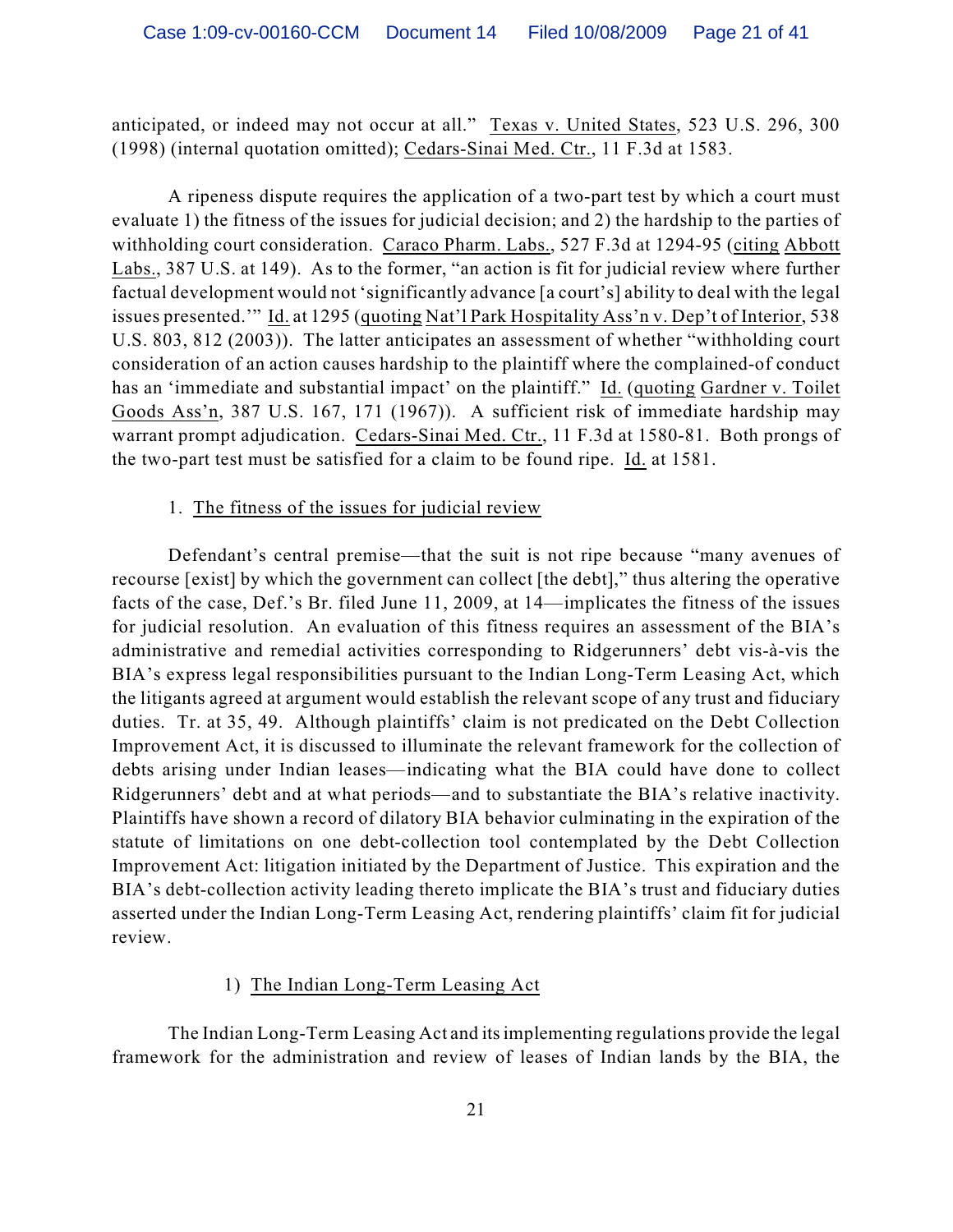Regional Director, and the IBIA. As an initial matter, the court agrees with defendant that the pre-2001 enactment of 25 C.F.R. pt. 162 (1999), not the post-2001 regulations cited by plaintiffs, applied to the day-to-day administration of the Lease from 1996-2000, the Lease's second quarter. According to the pre-2001 regulations, owners of Indian lands held in trust or restricted status could lease these lands with the approval of the Secretary of the Interior, 25 C.F.R. § 162.5(a) (1999), 19/ and, "[w]hile the leased premises [were] in trust or restricted status, all of the lessee's obligations under [the] lease . . . [were] to the United States as well as to the owner of the land," id.  $\S$  162.5(g)(1) (1999). Upon a satisfactory showing that a lease of Indian lands had been violated, "the lessee [was to] be served with written notice setting forth in detail the nature of the alleged violation and allowing him ten days from the date of receipt of notice in which to show cause why the lease should not be cancelled." Id. § 162.14 (1999). Thereafter, "[i]f within the ten-day period[] it [was] determined that the breach may be corrected and the lessee agree[d] to take the necessary corrective measures, he [was to] be given an opportunity to carry out such measures and . . . a reasonable time within which to take corrective action." Id. On the other hand, "[i]f the lessee fail[ed] within such reasonable time to correct the breach or to furnish satisfactory reasons why the lease should not be cancelled, the lessee [was to] forthwith be notified in writing of the cancellation . . . and demands [were to] be made for payment of all obligations." Id. Lease cancellations were appealable, and notices of cancellation were to "inform the lessee of his right to appeal pursuant to part 2 of this chapter." Id.

Plaintiffs' cited regulations became applicable only after the amendment of 25 C.F.R. pt. 162. See Trust Management Reform: Leasing/Permitting, Grazing, Probate and Funds Held in Trust, 66 Fed. Reg. 7,068-01 (Jan. 22, 2001) (to be codified at 25 C.F.R. pts. 15, 114- 15, 162, 166). Effective March 23, 2001, the superseding Indian Long-Term Leasing Act regulations now obligate the BIA to "ensure that tenants meet their payment obligations to Indian landowners, through the collection of rent on behalf of the landowners and the prompt initiation of appropriate collection and enforcement actions." 20/ 25 C.F.R. § 162.108(a). In the event of a lease violation by a tenant, the regulations stipulate that the BIA will send the tenant and its sureties a notice of violation providing ten days within which to cure the violation, dispute the violation, or request additional time within which to cure the violation. Id. § 162.618. If violations are not cured within the requisite time period, the BIA will consult with the Indian lessors to determine the appropriate recourse, which may include

<sup>19/</sup> Under these regulations the authority to approve and subsequently to administer Indian leases is delegated from the Secretary of the Interior to the BIA. See supra note 1.

<sup>20/</sup> Without conceding the applicability of the post-2001 regulations, at oral argument defendant emphasized the discretionary nature of § 162.108(a)'s prescription for "appropriate collection and enforcement actions." Tr. at 55-56 (citing  $\S$  162.108(a)).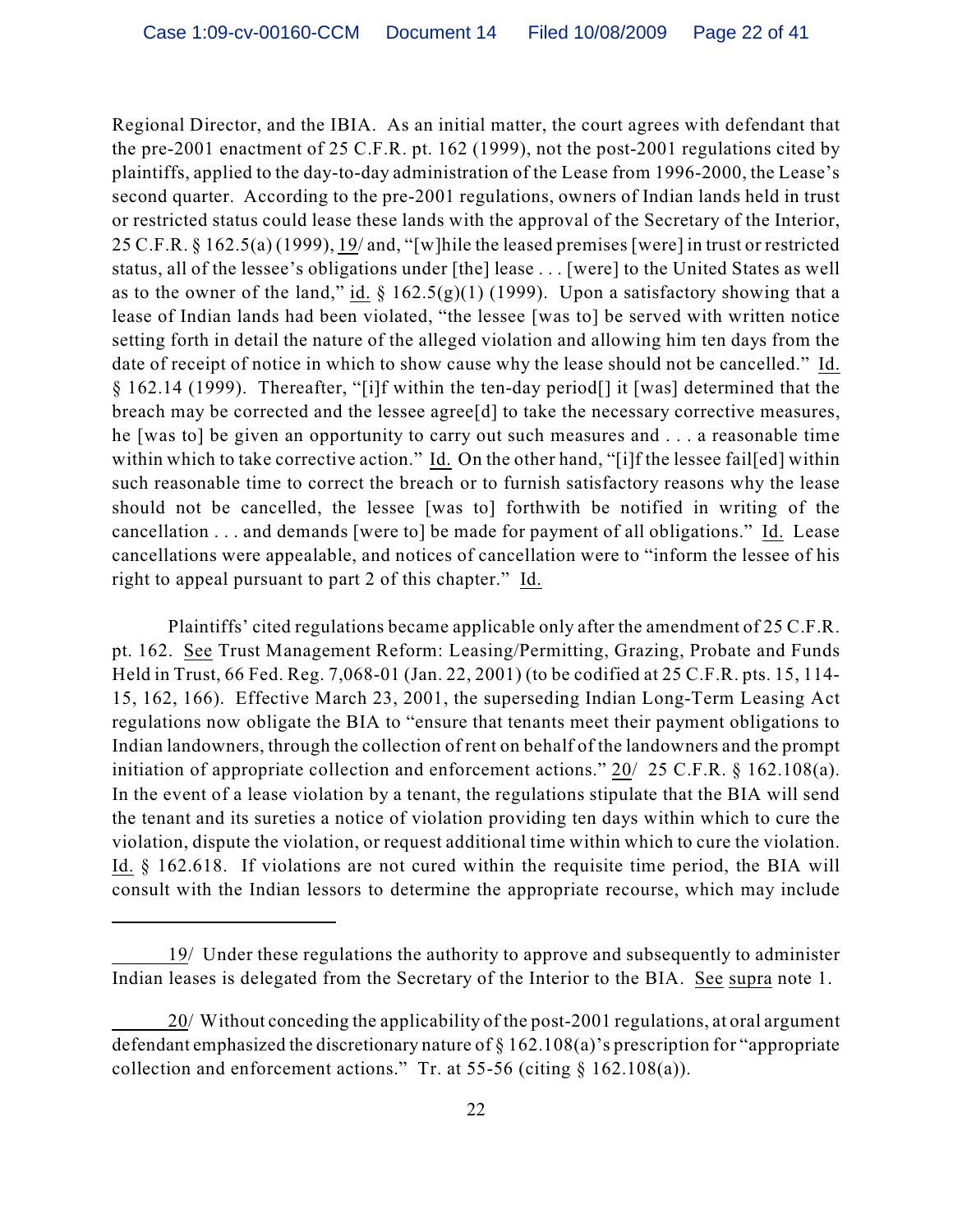delivering a notice of cancellation, providing additional time to remedy the violation, or initiating other remedial action under the lease. Id. § 162.619. Failure to pay rent according to the terms of a lease is a violation that should trigger the remedial tools of §§ 162.618-19. See id. §§ 162.615(a), (b). 21/

At all times relevant hereto, both before and after the 2001 amendment of the Indian Long-Term Leasing Act regulations, the pertinent procedures contained in 25 C.F.R. pt. 2 regulating appeals of lease cancellations or any other adverse BIA decision were unchanged. According to 25 C.F.R. § 2.7, the BIA must provide written notice of its decisions to all interested parties, which is to include direction for appealing the decision within thirty days to an official therein identified. Notices of appeal filed by mail are considered filed on the date they are postmarked, placing the burden of proof of timely filing on the appellant. Id. § 2.9(a). No extensions of time are permitted beyond the initially provided thirty-day window. The contents of a notice of appeal must abide by 25 C.F.R. §§ 2.9(c), 2.10 (requiring a statement of reasons), and copies of the notice of appeal must be sent to all known interested parties, the official whose decision is being appealed, and the official deciding the appeal, id.  $\S 2.9(a)$ . An interested party that fails to file its notice of appeal within thirty days will suffer dismissal of the appeal, id. § 2.17(a), and the BIA's original decision will be made final and effective, id. § 2.6(b). Indeed, the final disposition of an untimely appeal is clear: "Notices of appeal not filed in the specified time shall not be considered, and the decision involved shall be considered final for the Department [of the Interior] and effective in accordance with  $\S 2.6(b)$  [finality of decisions]." Id.  $\S 2.9(a)$ .

# 2) The Debt Collection Improvement Act and federal debt-collection standards

The Debt Collection Improvement Act provides the relevant statutory and regulatory standards for the Government's debt-collection efforts. 22/ As a general matter, the Debt

<sup>21/</sup> Defendant at oral argument emphasized the language of § 162.615(b), Tr. at 44- 45, which provides that "[i]f a tenant fails to provide adequate proof of payment or cure the violation within the requisite time period . . . , and the amount due is not in dispute, [the BIA] may immediately take action to recover the amount of unpaid rent and any associated interest charges or late payment penalties," § 162.615(b) (emphasis added).

<sup>22/</sup> Under the Debt Collection Improvement Act, "the term 'claim' or 'debt' means any amount of funds or property that has been determined by an appropriate official of the Federal Government to be owed to the United States by a person, organization, or entity other than another Federal agency." 31 U.S.C.  $\S$  3701(b)(1). The term "claim" further includes "any amount the United States is authorized by statute to collect for the benefit of any person," "any fines or penalties assessed by an agency," and "other amounts of money or property owed to the Government."  $\S$ § 3701(b)(1)(D), (F), (G).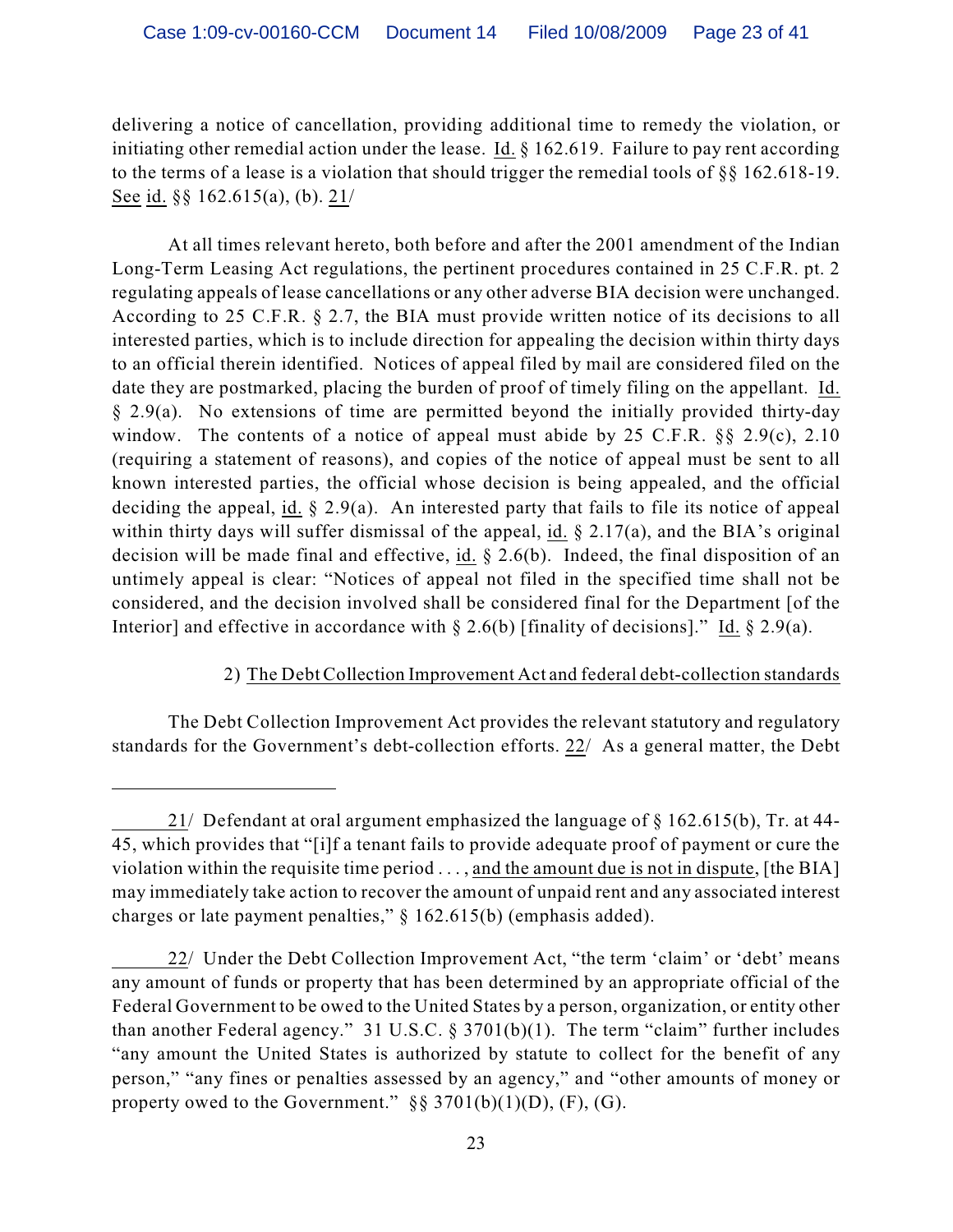Collection Improvement Act requires that debt-collection efforts be initiated by the head of the agency from whose activities the debt arose—in this case, the BIA. 23/ See 31 U.S.C. § 3711(a)(1) ("The head of an executive, judicial, or legislative agency . . . shall try to collect a claim of the United States Government for money or property arising out of the activities of, or referred to, the agency[.]"). When collecting a debt accrued by a lessee of Indian land, the BIA may employ a variety of non-judicial debt-collection tools, including administrative offsets, referrals to debt-collection services, reductions of tax refunds, and garnishment of a debtor's disposable pay. 24/ See generally §§ 3716, 3718, 3720A, 3720D. Further, to supplement these administrative measures, the BIA 1) shall charge interest and penalties to delinquent debts; 2) may bar delinquent debtors from receiving federal financial assistance; and 3) may disseminate information regarding the identity of debtors and their debts for the purpose of collecting delinquent amounts. See generally §§ 3717, 3720B, 3720E. The BIA also must report a summary of its accrued claims to Treasury on at least an annual basis, see § 3719(a), and at the same time provide "other information [Treasury] considers necessary to decide whether the head of the agency is acting aggressively to collect the claims of the agency[,]" § 3719(a)(3).

The Debt Collection Improvement Act further contemplates that if BIA debtcollection efforts remain unsuccessful for a period of 180 days, Treasury will assume the debt-collection responsibilities. According to § 3711,

[i]f a nontax debt or claim owed to the United States has been delinquent for a period of 180 days  $- (A)$  the head of the executive, judicial, or legislative agency that administers the program that gave rise to the debt or claim shall transfer the debt or claim to the Secretary of the Treasury; and (B)

<sup>23/</sup> Defendant appears to predicate its analysis of the BIA's debt-collection efforts under the Debt Collection Improvement Act on the Secretary of the Interior's delegation of authority for approving and administering Indian leases to the BIA. See supra note 1.

<sup>24/</sup> Notwithstanding whether it is practically possible to collect a debt or claim in its entirety utilizing these non-judicial tools, the statutory language suggests that they would allow collection in full. See 31 U.S.C. § 3716(a) ("[T]he head of an . . . agency may collect the claim by administrative offset.");  $\S$  3718(a) ("[T]he head of the agency may enter into a contract with a person for collection service to recover indebtedness owed . . . ."); § 3720A(c) ("Upon receiving notice from any Federal agency . . . the Secretary of the Treasury . . . . [s]hall reduce such [debtor's tax] refunds by an amount equal to the amount of such debt . . . ."); § 3720D(a) ("[T]he head of an . . . agency . . . may in accordance with this section garnish the disposable pay of the individual to collect the amount owed . . . .").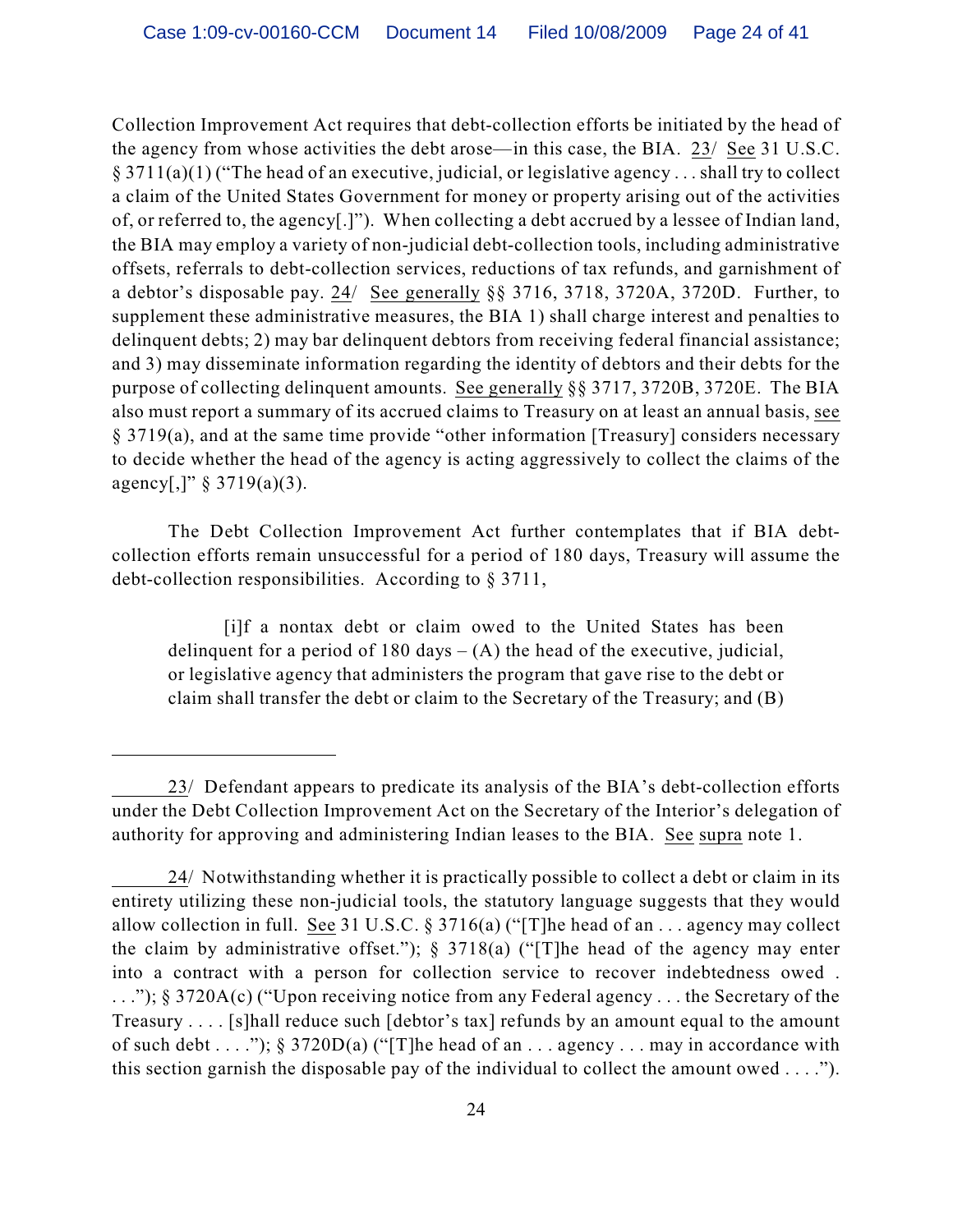upon such transfer the Secretary of the Treasury shall take appropriate action to collect or terminate collection actions on the debt or claim.

§ 3711(g)(1); see also § 3716(c)(6) (requiring that agencies notify Treasury of past-due, legally enforceable debts over 180-days delinquent for administrative offsets). Upon the receipt of a debt or claim from the BIA or any other agency, Treasury then may prompt debtcollection efforts by a referral to 1) a public debt-collection center; 2) a private debtcollection contractor; or 3) the Department of Justice for litigation, as well as by other action in accordance with the Debt Collection Improvement Act and other applicable statutes. §§ 3711(g)(4)-(5). The Debt Collection Improvement Act provides some exceptions to the otherwise mandatory transfer of accrued debts; for example, § 3711 exempts any claim or debt that is in litigation or foreclosure from mandatory transfer.  $\S 3711(g)(2)(A)(i)$ .

Regulations implemented by Treasury subsequent to enactment of the Debt Collection Improvement Act clarify the scope of the Government's debt-collection responsibilities. The first, 31 C.F.R. § 285.12 (2009), explicates the necessary transfer of delinquent debts and claims to the Treasury's Financial Management Service (the "FMS") and defines such a transfer as "cross-servicing." 25/ 31 C.F.R. § 285.12(b). Affirmatively restating an agency's duty to cross-service debt that has been delinquent for 180 days to the FMS, 26/ the regulation provides that "[a] debt is considered 180 days delinquent for purposes of this section if it is 180 days past due and is legally enforceable." Id.  $\S 285.12(c)(3)(i)$ . A debt is considered past-due if not paid "by the date specified in the agency's initial written demand for payment or applicable agreement or instrument . . . unless other satisfactory payment arrangements have been made." Id. A debt is legally enforceable "if there has been a final agency determination that the debt, in the amount stated, is due and there are no legal bars to collection action." Id. A debt is not legally enforceable—even if it is more than 180 days past-due—when it "is the subject of a pending administrative review process required by statute or regulation and collection action during the review process is prohibited." Id. Thereafter, however, "[w]hen a final agency determination is made after an administrative appeal or review process, the creditor agency must transfer such debt to [the] FMS, if more

<sup>25/</sup> The litigants do not cite § 285.12, although it is cross-referenced as authority within 31 C.F.R. § 901.1(e), which is cited in relevant part by both parties. See generally Def.'s Br. filed July 27, 2009; Pls.' Br. filed July 8, 2009; Def.'s Br. filed June 11, 2009.

<sup>26/</sup> Aside from the mandatory transfer required by 31 C.F.R. § 285.12(c), § 285.12(h) provides creditor agencies with the option to "refer any debt that is less than 180 days delinquent to FMS or, with the consent of FMS, to a Treasury-designated debt collection center for debt collection services." 31 C.F.R. § 285.12(h); see also 31 U.S.C. § 3711(g).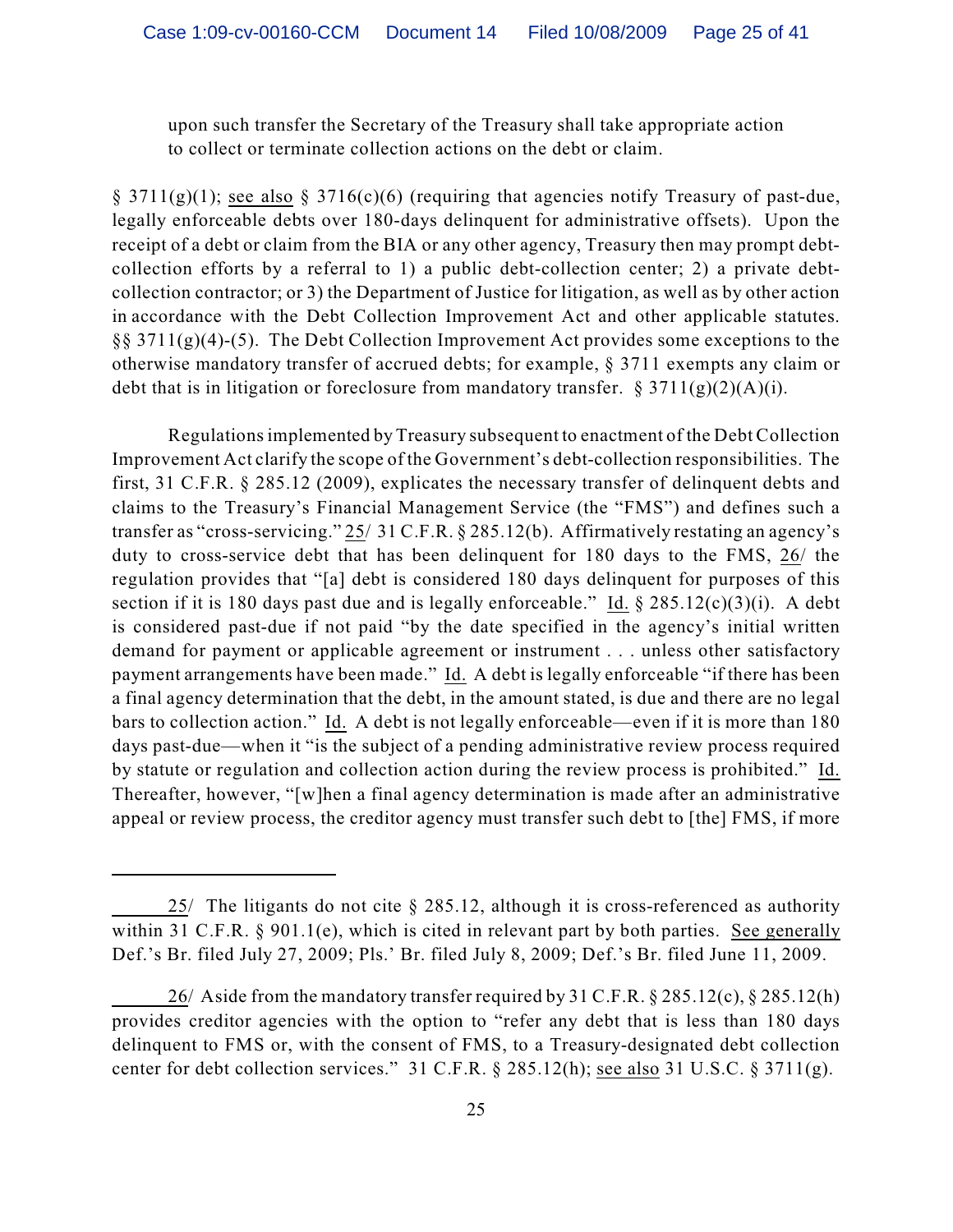than 180 days delinquent, within 30 days after the date of the final decision." 27/ Id.  $\S$  285.12(c)(3)(ii). In addition,  $\S$  285.12 restates the exceptions to mandatory crossservicing, such as those applicable to debts in litigation or foreclosure, id. § 285.12(d)(2)(i), and provides that a debt is in litigation if it has been referred to the United States Attorney General for litigation by the creditor agency, id.  $\S 285.12(d)(2)(i)(A)$ , or if it is otherwise "the subject of proceedings pending in a court of competent jurisdiction . . . whether initiated by the creditor agency, the debtor, or any other party[,]" id.  $\S 285.12(d)(2)(i)(B)$ . See also 31 U.S.C. § 3711(g)(2).

The second set of applicable Treasury regulations, cited by both parties at 31 C.F.R. pt. 900 (2009), became effective on December 22, 2000. See Federal Claims Collection Standards, 65 Fed. Reg. 70,390, 70,391 (Nov. 22, 2000) (to be codified at 31 C.F.R. pts. 900- 04). As quoted by defendant, 28/ 31 C.F.R. § 901.1(e) echoes the previously discussed statutes and regulations and states that "[a]gencies shall transfer to [Treasury] any debt that has been delinquent for a period of 180 days or more," provided such debt is not in litigation, foreclosure, or subject to another exemption. 29/ Id. § 901.1(e). Section 901.1(a),

28/ Defendant quotes 31 C.F.R. § 901.1(e), but mistakenly cites § 901.1(c). Def.'s Br. filed July 27, 2009, at 6 n.3.

29/ The enacting regulations make clear that "[t]he 180-day delinquency period begins to run on the date a debt becomes delinquent, that is, when the debt is not paid on the date due," Federal Claims Collection Standards, 65 Fed. Reg. at 70,391, or in accordance with the definition of delinquency found in 31 C.F.R. § 900.2(b): "[a] debt is 'delinquent' if it has not been paid by the date specified in the agency's initial written demand for payment or applicable agreement or instrument (including a post-delinquency payment agreement), unless other satisfactory payment arrangements have been made." § 900.2(b). As does 31 C.F.R. § 285.12(h), see supra note 26, 31 C.F.R. § 901.1 encourages agencies to transfer debts that are less than 180-days delinquent to Treasury or Treasury-designated "debt collection centers" to facilitate more efficient and cost-effective debt collection. § 901.1(d).

<sup>27/</sup> Upon the conclusion of an administrative appeal or review process, rather than demanding the immediate transfer of a debt that is already delinquent for more than 180 days, 31 C.F.R. § 285.12(c)(3)(ii) provides a thirty-day period to allow a debtor the opportunity to pay its debts or enter into a repayment plan prior to mandatory cross-servicing. Transfer of Debts to Treasury for Collection, 64 Fed. Reg. 22,906, 22,907 (Apr. 28, 1999) (to be codified at 31 C.F.R. pt. 285). Nevertheless, the regulations contemplate that "[d]ebts should be transferred to [the] FMS immediately following a decision on an appeal when the agency determines that it is unlikely that the debtor will pay or enter into a repayment plan within the 30 day period." Id.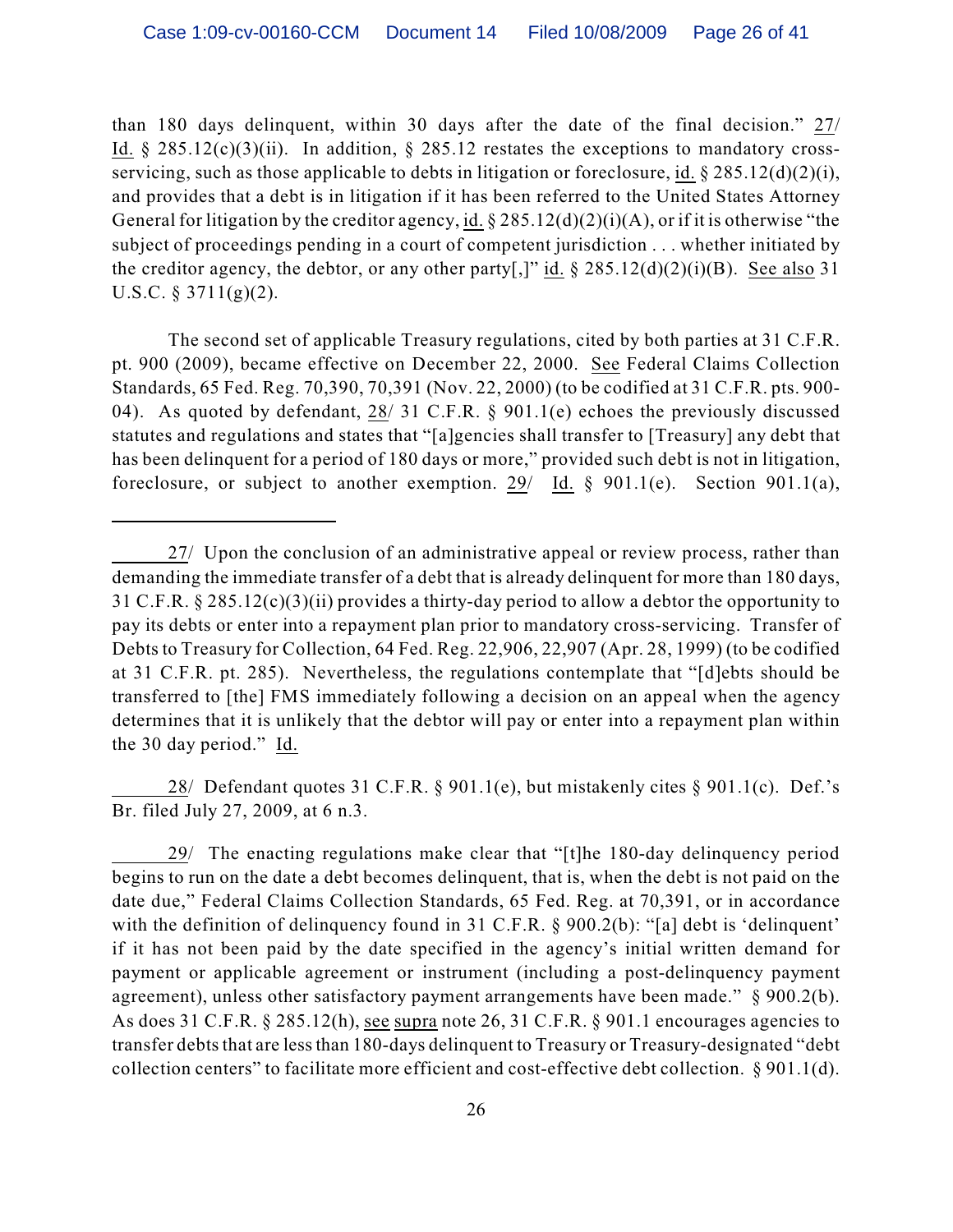meanwhile, recalls the language of 31 U.S.C. § 3719(a)(3)—which prescribes regular reports reflecting whether "the head of the agency is acting aggressively to collect the claims of the agency,"  $\S 3719(a)(3)$  (emphasis added)—and requires that "agencies shall aggressively collect all debts arising out of activities of . . . that agency. Collection activities shall be undertaken promptly with follow-up action taken as necessary," § 901.1(a). Similarly, § 901.2(a) provides express instruction for agencies' written payment demands to debtors, stipulating that "[i]n determining the timing of the demand letter(s), agencies should give due regard to the need to refer debts promptly to the Department of Justice for litigation ...." 30/ § 901.2(a). Indeed, § 901.2(a) further provides that, "[w]hen necessary to protect the Government's interest (for example, to prevent the running of the statute of limitations), written demand may be preceded by other appropriate actions under parts 900-904 of this chapter, including immediate referral for litigation." Id. Notwithstanding the foregoing, however, the standards of 31 C.F.R. pts. 900-04 do not create any private rights enforceable at law or in equity against the United States. Id. § 900.8 ("The standards in this chapter do not create any right or benefit . . . .").

# 3) The applicability of the statute of limitations in the context of plaintiffs' claim for breach of trust and fiduciary duties

The statute of limitations applicable to the Government's debt-collection by litigation—referenced obliquely above in 31 C.F.R. § 901.2(a) and applied by plaintiffs and defendant respectively to yield conflicting results—is 28 U.S.C. § 2415(a). The statute bars any action for money damages commenced by the United States "unlessthe complaint is filed within six years after the right of action accrues or within one year after final decisions have been rendered in applicable administrative proceedings required by contract or by law, whichever is later." 28 U.S.C.  $\S$  2415(a). When an action for money damages is filed on behalf of a recognized tribe, band, or group of American Indians, however, the complaint shall not be barred unless it is filed "more than six years and ninety days after the right of action accrued." Id. Nevertheless, "in the event of later partial payment or written acknowledgment of debt, the right of action shall be deemed to accrue again at the time of each such payment or acknowledgment." Id.

As is dictated by federal statutes of limitations, a claim initially accrues 1) "when all events necessary to state a claim have occurred" and 2) "when claimants know or should know of their potential claims." Chevron U.S.A., Inc. v. United States, 923 F.2d 830, 834

<sup>30/</sup> Section 904.1(a) states that "[a]gencies shall promptly refer to the Department of Justice for litigation debts on which aggressive collection activity has been taken in accordance with part 901 of this chapter . . . ." 31 C.F.R. § 904.1(a).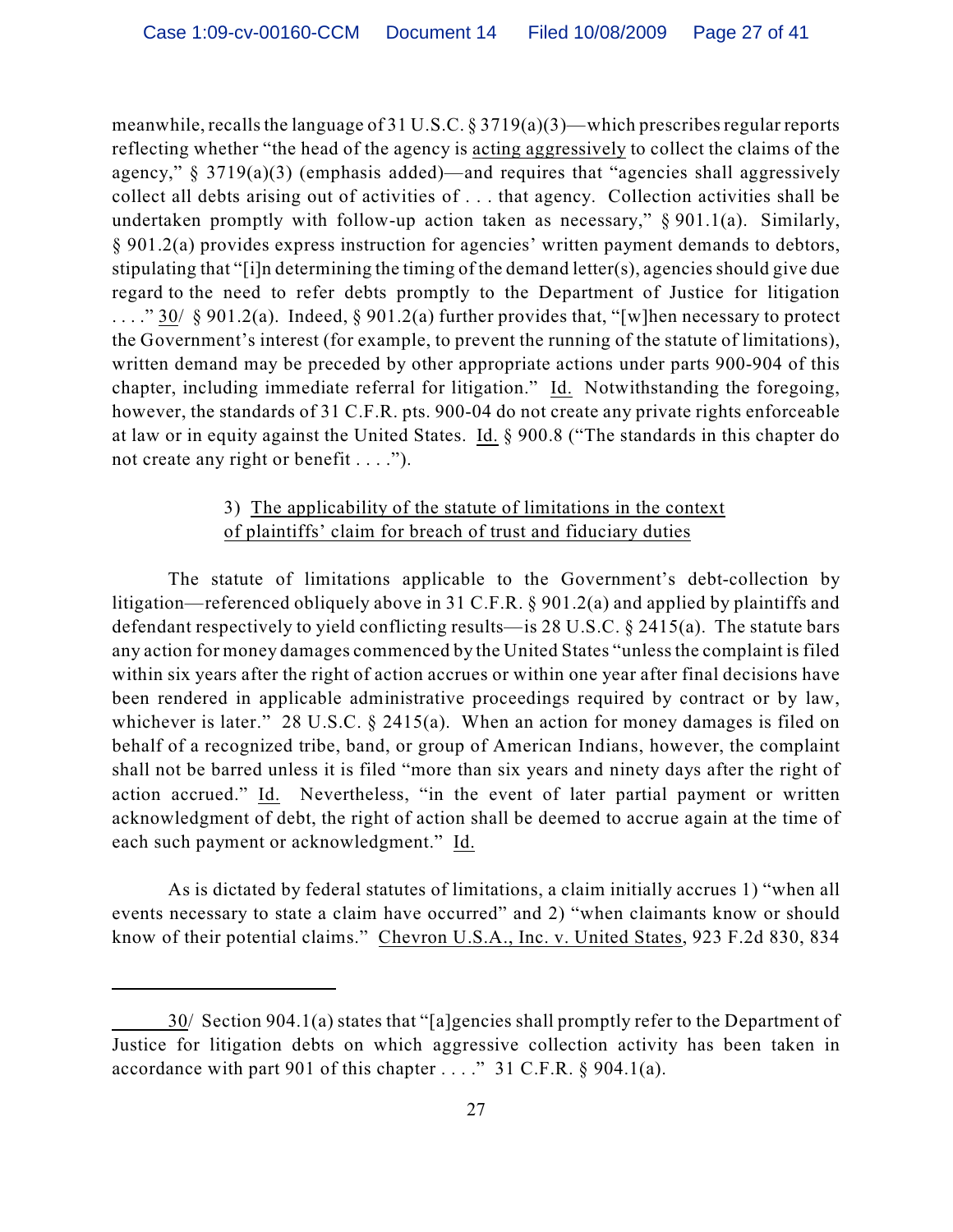(Fed. Cir. 1991). Plaintiffs emphasize that, when determining the accrual of a claim involving the failure to pay an amount due and payable on a lease, a claim has been said to accrue immediately upon the breach of the duty to pay the amount due and payable. See Phillips Petroleum Co. v. Lujan, 4 F.3d 858, 861 (10th Cir. 1993). 31/

For purposes of the statute of limitations, a plaintiff's claim against the Government accrues "when all the events have occurred to fix the liability of the Government and entitle the claimant to institute action." John R. Sand & Gravel Co. v. United States, 457 F.3d 1345, 1355-56 (Fed. Cir. 2006) (internal quotation omitted), aff'd, 552 U.S. 130 (2008). For a claim against the Government as a fiduciary, such an accrual occurs "only when there is a preexisting duty to act, and the beneficiary then 'knew or should have known of the breach.'" Brown v. United States, 195 F.3d 1334, 1337 (Fed. Cir. 1999) (quoting Jones v. United States, 801 F.2d 1334, 1335 (Fed. Cir. 1986)).

The court concludes that plaintiffs have alleged a breach of trust and fiduciary duties premised on the Indian Long-Term Leasing Act that is fit for judicial review. Plaintiffs have shown that the Debt Collection Improvement Act and the statute of limitations are relevant frameworks for assessing the BIA's lease administration and debt-collection activities. The BIA's dilatory behavior—culminating in the expiration of the Government's statute of limitations—implicates its responsibility to administer the Lease as plaintiffs' trustee regardless of whether additional nonjudicial debt-collection tools remain at Treasury's disposal. Based on the record before the court, one prescribed measure of debt collection is now unavailable, and plaintiffs are not obligated to indulge the Government's exploration of all possible debt-collection mechanisms prior to maintaining a claim for breach of trust and fiduciary duties.

For example, plaintiffs have shown that the BIA's administrative activities during the Lease's second quarter may have conflicted with the agency's trust and fiduciary responsibilities *ab initio*. On November 26, 1996, after receiving the BIA's belated notice of the reappraised rent for the second quarter of the Lease, Ridgerunners had thirty days within which to appeal the reappraisal under the Indian Long-Term Leasing Act. Ridgerunners failed to appeal, thereby making the reappraised annual rent of \$3,230.00 final and effective on December 27, 1996. Nevertheless, the BIA continued to bill and to collect only \$1,200.00 annually for at least three more years until at least November 1999 when the BIA arguably (and finally) corrected its invoicing and billed Ridgerunners for \$3,230.00 for

<sup>31/</sup> Although not binding, "the decisions of other regional circuits are persuasive authority and instructive." Bank of Guam v. United States, No. 2008-5078, 2009 WL 2448503, at \*6 n.4 (Fed. Cir. Aug. 12, 2009).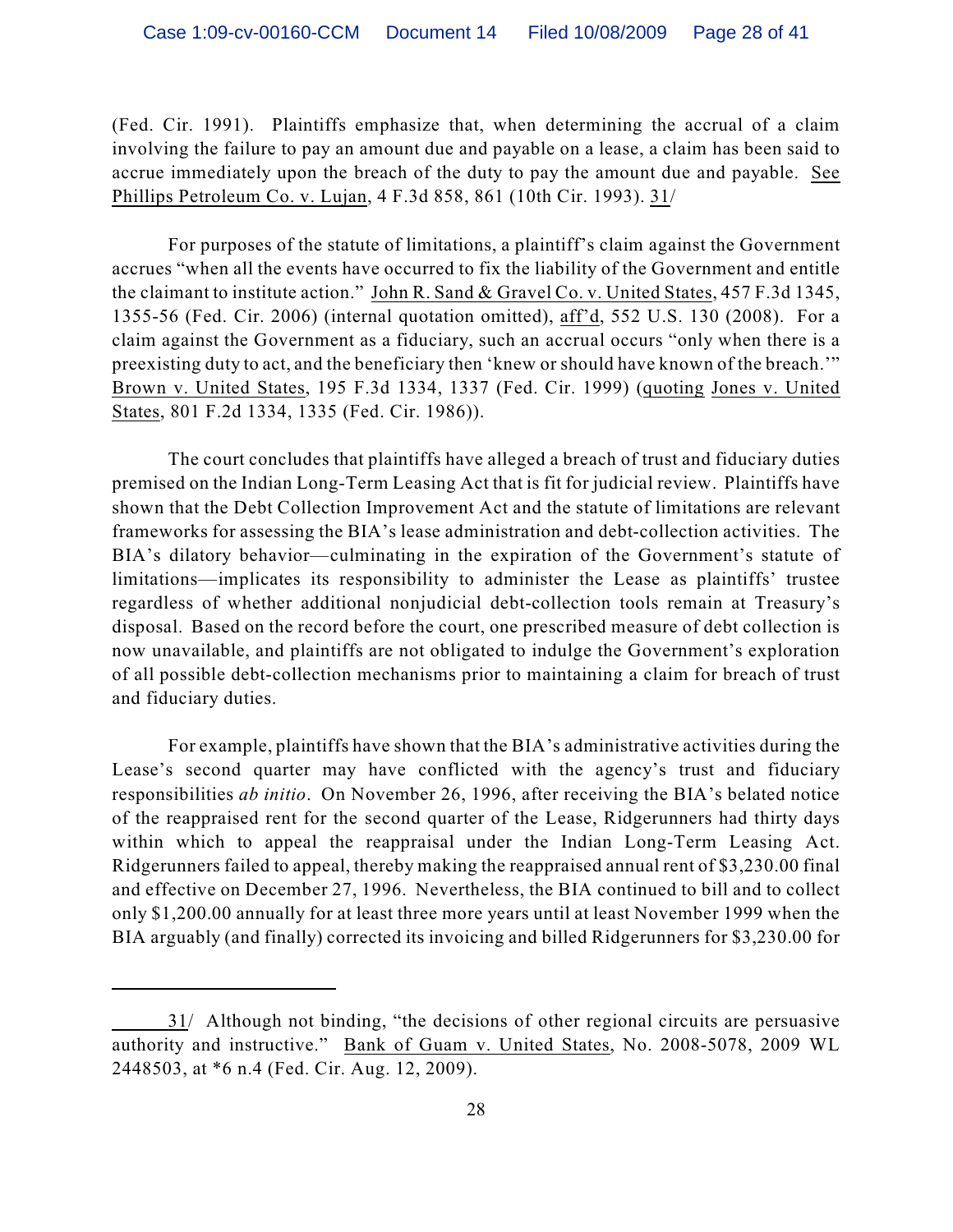the 2000 calendar year, the final year of the Lease's second quarter. See supra note 6. Even though Ridgerunners had paid only \$1,200.00 for each of the 1996 and 1997 lease years, the BIA made no effort to collect the overdue \$4,060.00 balance—either through the delivery of a ten-day show-cause letter in accordance with 25 C.F.R. § 162.14 (1999), or otherwise—for approximately ten months, until the BIA sent a show-cause letter to Ridgerunners in October 1997. After receiving the show-cause letter on October 10, 1997, Ridgerunners neither responded in writing nor appealed pursuant to 25 C.F.R. pt. 2; yet, the BIA took no subsequent remedial action—whether to collect Ridgerunners' debt or cancel the Lease pursuant to 25 C.F.R. § 162.14 (1999)—for over three years, at which point Ridgerunners received a second show-cause letter from the BIA on November 30, 2000.

Defendant's briefing stresses the sequence of events following the BIA's November 2000 show-cause letter by which 1) Ridgerunners continually protested the Lease's secondquarter rent reappraisal; and 2) after various decisions, appeals, and remands by and between the BIA, the Regional Director, and the IBIA, the IBIA ultimately affirmed both Ridgerunners' liability for all principal accrued from 1996-2000 and all interest levied from 1997-2000. Still, notwithstanding the back-and-forth debate regarding Ridgerunners' ultimate liability for the accrued principal and interest that followed the show-cause letter, both Ridgerunners' liability for the reappraised rent and the BIA's responsibility to collect Ridgerunners' debt already were established by the Indian Long-Term Leasing Act. Although it may have been unfair or unreasonable for Ridgerunners to receive on November 26, 1996, a reappraised and retroactive rent of \$3,230.00, the \$3,230.00 rent became final on December 27, 1996, when Ridgerunners failed to appeal the BIA's reappraisal. Despite its subsequent invoices for \$1,200.00, the BIA thereafter was obligated to collect \$3,230.00 annually, as well as the \$4,060.00 carry-over balance created by the retroactive portion of the reappraisal. In apparent contravention of its duties as trustee, however, the BIA did not take action. With two exceptions, show-cause letters were not issued at every instance of a Lease violation. When Ridgerunners failed to comply with the BIA's November 1996 and October 1997 correspondence by appeal or otherwise, the BIA did not attempt to cancel the Lease or initiate any of its available debt-collection tools.

To the extent that the Debt Collection Improvement Act establishes relevant benchmarks for measuring the BIA's debt-collection activity, plaintiffs have also shown that the BIA, for whatever reason, neglected all of its debt-collection tools as Ridgerunners' debt continued to accumulate. On December 27, 1996, Ridgerunners' \$4,060.00 balance for the 1996 and 1997 calendar years became due and payable to the BIA. An additional \$2,030.00, reflecting Ridgerunners' unpaid balance after its annual payments of only \$1,200.00 became due and payable to the BIA on December 1, 1997; December 1, 1998; and December 1, 1999, respectively. Nevertheless, although the BIA sent three show-cause letters to Ridgerunners—one each in October 1997, November 1997, and November 2000,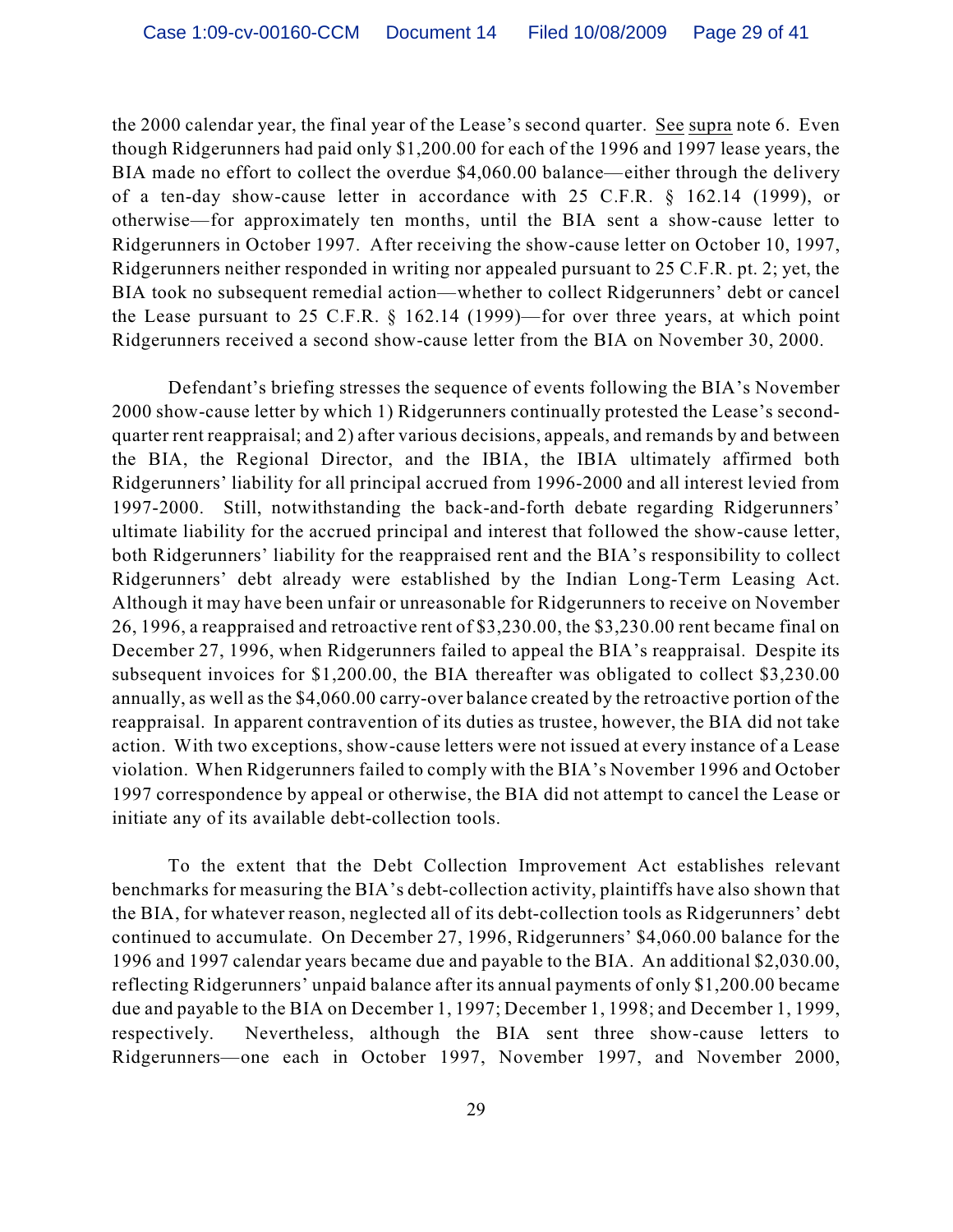respectively—during the Lease's second quarter, it did not initiate any of its available nonjudicial debt-collection tools. See generally 31 U.S.C. §§ 3716, 3718, 3720A, 3720D. The BIA levied interest charges on Ridgerunners' accrued debt, but no record has been submitted of any attempt by the BIA to penalize Ridgerunners further for its delinquency, or, as the statute requires, to disseminate information regarding Ridgerunners and its outstanding debt. See generally 31 U.S.C. §§ 3717, 3720E. The record developed to date reveals no evidence that the Secretary reported information to the Treasury to substantiate that "the head of the agency [was] acting aggressively to collect the claims of the agency." 31 U.S.C. § 3719(a)(3).

Just as it declined to initiate any administrative debt-collection efforts, the BIA also neglected to cross-service Ridgerunners' debt to Treasury. As acknowledged by defendant, see Def.'s Br. filed July 27, 2009, at 6 n.3, the BIA should have referred Ridgerunners' accrued debt to Treasury when the debt reached 180-days past-due, see § 3711(g)(1). In fact, as applied to Ridgerunners' annual rental payments, in the absence of successful debtcollection efforts by the BIA, the Debt Collection Improvement Act required cross-servicing to occur 1) 180 days after December 27, 1996, for the \$4,060.00 balance which became due for the 2006 and 2007 rental periods; 2) 180 days after December 1, 1997, for the \$2,030.00 which had thereupon become due; 3) 180 days after December 1, 1998, for the \$2,030.00 which had thereupon become due; and 4) 180 days after December 1, 1999, for the \$2,030.00 which had thereupon become due. Thereafter, Treasury would have sponsored debtcollection efforts through non-judicial means or would have referred the matter to the Department of Justice for litigation. See  $\S$ § 3711(g)(4)-(5).

Defendant incorrectly asserts that, because Ridgerunners disputed its accrued debt, the debt was unfit for transfer by the Secretary of the Interior to Treasury until after the IBIA's final decision on January 11, 2007, which ostensibly fixed the amount of Ridgerunners' liability. See Def.'s Br. filed June 11, 2009, at 13 (citing  $\S 3711(g)(2)(A)(i)$ ) (stating that "the statute anticipates that an agency should not transfer a disputed debt to Treasury"). Defendant reads the language of the Debt Collection Improvement Act too broadly. The Act does not exclude automatically a "disputed" debt from cross-servicing; rather, it provides that "any debt or claim that is in litigation or foreclosure" is excluded from cross-servicing. § 3711(g)(2)(A)(i). At the expiration of the 180-day period following the date on which each of Ridgerunners' debts was due, not one of Ridgerunners' debts—neither the initial \$4,060.00 balance, nor the subsequently and annually tallied \$2,030.00 balances—was in litigation or foreclosure, and each debt should have been cross-serviced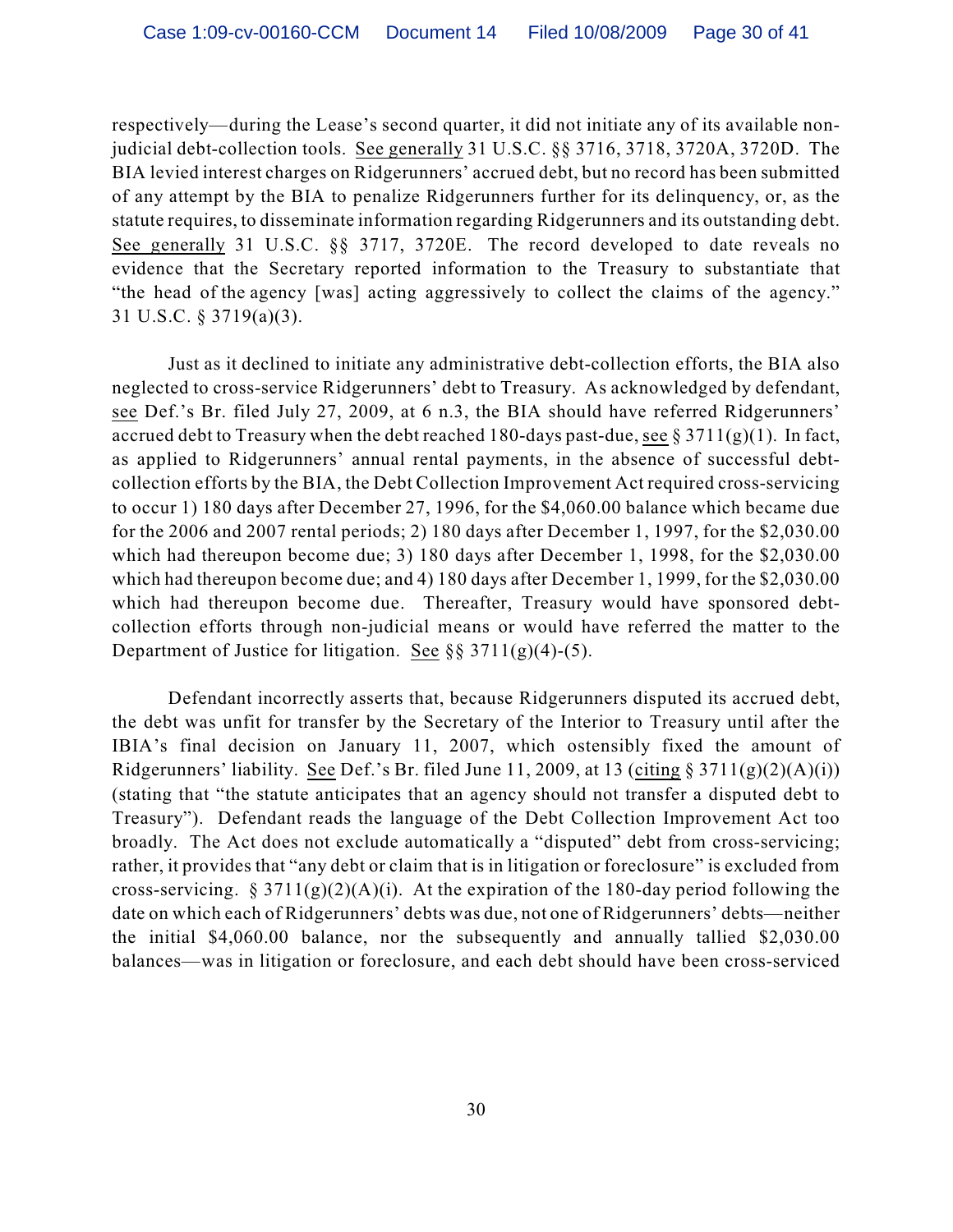accordingly. 32/ If  $\S 3711(g)(2)(A)(i)$  operated at all to forestall the cross-servicing of Ridgerunners' debt, it would not have applied until approximately January 5, 2001, when Ridgerunners first appealed (whether legitimately or not) the second-quarter reappraisal. 33/

Notably, December 2000 through January 2001 seems to have been a turning point for the BIA. December 22, 2000, the effective date of the second set of Debt Collection Improvement Act regulations cited herein, 31 C.F.R. pts. 900-04, coincides with the

33/ Defendant's reference to 25 C.F.R. § 162.615(b) at oral argument is similarly unconvincing, supra note 21, as this regulation became effective in March 2001, long after the BIA's first opportunity to cross-service Ridgerunners' debts first arose. While § 162.615(b) subsequently may have operated to insulate the BIA from any obligation to cross-service Ridgerunners' debt during the protracted appellate process from March 2001 until the IBIA's ostensibly final decision in January 2007, it excuses neither an unwillingness to cross-service the debt from 1996 until 2001, nor the ultimate expiration of the Government's statute of limitations as discussed infra.

<sup>32/</sup> The first regulation to amend the Debt Collection Improvement Act discussed herein, 31 C.F.R. § 285.12, enacted and amended in 1998 and 1999, respectively, clarified that Ridgerunners' debts should have been considered to be 180-days delinquent and accordingly cross-serviced to Treasury as set forth above—180 days after December 27, 1996, and 180 days after December 1 of 1997, 1998, and 1999. See id. § 285.12(c)(3)(i) ("A debt is considered 180 days delinquent . . . if it is 180 days past due and is legally enforceable."). Ridgerunners' debts were past-due on those dates because they had not been paid on the date specified by the BIA according to either the November 26, 1996 notice of reappraisal (payment required by December 26, 1996) or the Lease itself (payment required by December 1, annually). See id. § 285.12(c)(3)(i). Ridgerunners' debts were legally enforceable on those dates after the reappraised rent was made final when Ridgerunners failed to appeal the reappraisal by December 26, 1996, and no other form of administrative review was required by statute or regulation. See id. § 285.12(c)(3)(i). Moreover, in order to be excluded from the cross-servicing requirements on account of litigation or foreclosure, the regulations confirm that Ridgerunners' debts would have had to have been referred to the Attorney General for collection or have been the subject of pending litigation in a court of competent jurisdiction. Id.  $\S$  285.12(d)(2)(i). The amended regulations should have reminded the BIA of the immediate need to cross-service Ridgerunners' debt when the amendments became effective. They evidently did not. Ridgerunners' debt arguably fell within the cross-servicing exclusions for the first time on January 5, 2001, when Ridgerunners first appealed the second-quarter reappraisal; prior to that, however, the Department of the Interior made no attempt to cross-service the debt.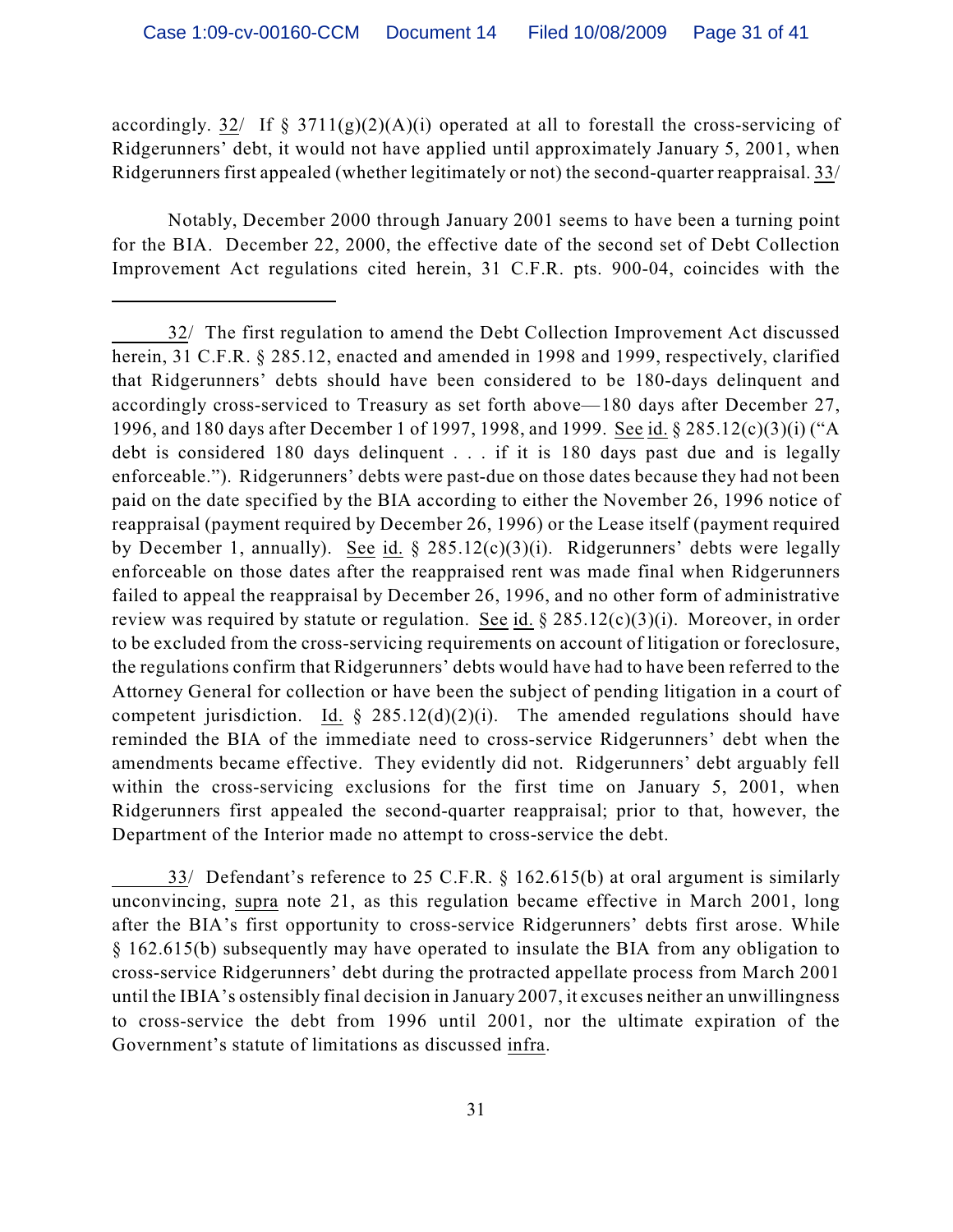BIA's—and relatedly, Ridgerunners'—most straightforward attempts to comply with the Indian Long-Term Leasing Act and the Debt Collection Improvement Act. Consequently, in an attempt to bolster its argument that plaintiffs' claim is not ripe and to elide the BIA's dilatory behavior until that point, defendant details and emphasizes the protracted appellate history involving Ridgerunners' debt subsequent to the BIA's show-cause letter of November 30, 2000, beginning with Ridgerunners' January 2001 appeal to the Regional Director and culminating in the IBIA's ostensibly final decision on January 11, 2007. Nonetheless, contrary to its intentions, defendant cannot redeem the BIA's earlier inadequate lease administration and debt-collection efforts or detract from the fitness of plaintiffs' claim. Not only have plaintiffs made a showing that the BIA's earlier actions may have violated its trust and fiduciary duties, plaintiffs have also shown that, when measured against the governing statutes and regulations, the BIA's subsequent activities may have failed to satisfy its trust and fiduciary duties.

Under one scenario the BIA's November 30, 2000 demand letter initiated a sequence of events approximating the lease administration and debt collection contemplated by the Indian Long-Term Leasing Act and the Debt Collection Improvement Act. After recognizing (again) that Ridgerunners' accrued debt violated the Lease, the BIA sent its November 30, 2000 demand letter to Ridgerunners in accordance with 25 C.F.R. § 162.14 (1999). On December 9, 2000, Ridgerunners timely responded to the BIA's demand letter in accordance with § 162.14 (1999). On January 5, 2001, in conjunction with a timely appeal of the BIA's reappraisal of Ridgerunners' rent for the Lease's third quarter pursuant to 25 C.F.R. § 2.9(a), Ridgerunners also appealed the BIA's reappraisal of Ridgerunners' rent for the Lease's second quarter. Thereafter, as has been set forth, Ridgerunners and the BIA embarked on a six-year odyssey of timely appeals, remands, and negotiations regarding Ridgerunners' accrued second-quarter debt, which seems to have led, appropriately, to the IBIA's January 11, 2007 decision fixing the amount of principal and interest owed by Ridgerunners for the Lease's second quarter. 34/

Under the more plausible and, for the purposes of the instant motion, determinative scenario, the BIA's lease administration and debt collection during this time period continued

<sup>34/</sup> Throughout this period, the BIA may not have been obligated to refer Ridgerunners' debt to Treasury—an obligation which had been reiterated in 31 C.F.R. § 901.1(e)—because, in accordance with 31 C.F.R. § 285.12(c)(3)(i), the debt was the subject of a pending administrative review process and may not have been legally enforceable despite being 180 days past-due. Alternatively, after January 2001 and until January 2007, the debt may have been in dispute according to 25 C.F.R. § 162.615(b) and ineligible for remedial action by the BIA. See supra note 33.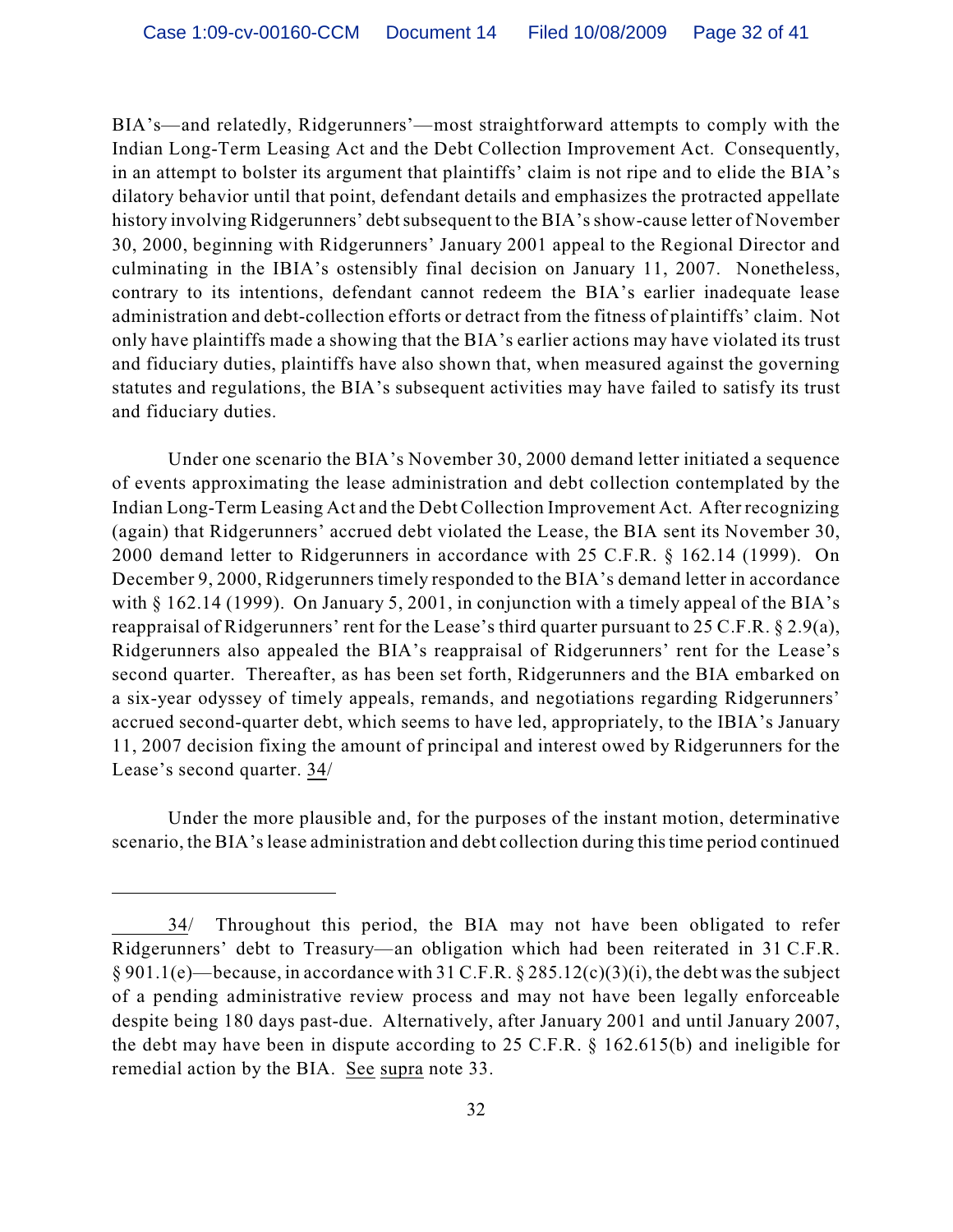to suggest a breach of its trust and fiduciary duties for at least two reasons. First, Ridgerunners did not timely appeal the Lease's second-quarter rent by December 26, 1996; therefore, in accordance with 25 C.F.R. § 2.9(a), Ridgerunners' obligation to pay \$3,230.00 annually was already final and effective. Similarly, Ridgerunners' obligation to pay the accrued principal and interest for 1996 and 1997 became final and effective when Ridgerunners failed to respond to or appeal the BIA's October 1997 demand letter. The Department of the Interior should not have engaged in its appellate consideration of the Lease's second-quarter reappraisal when Ridgerunners, in accordance with 25 C.F.R.  $§$  2.9(a), was appealing the third-quarter reappraisal. Even under the most generous interpretation of the permissible scope of the Government's appellate review of the Lease's second quarter, Ridgerunners could have appealed only its accrued rent from 1998, 1999, and 2000, for which no demand letter or BIA decision had been delivered. 35/ Any other appellate consideration should have been disallowed. 36/

Second, even as the BIA dallied with its debt-collection efforts, the statute of limitations was running for a judicial debt-collection action. While it may have coincided with the BIA's improved lease administration and debt-collection efforts, the implementation of 31 C.F.R. pts. 901-04 should have reminded the BIA not only of the need to act aggressively and promptly when collecting Ridgerunners' debt, see § 901.1(a), but also of the running of the statute of limitations against the Department of Justice's litigation option, see id. § 901.2(a). As stated in § 904.1(a):

<sup>35/</sup> Surprisingly, none of the appellate consideration of Ridgerunners' debt—not even the ostensibly final decision by the IBIA on January 11, 2007—distinguished Ridgerunners' second-quarter debt that accrued from 1996 until 1997 (for which Ridgerunners received notice but failed to appeal) from that which accrued for the subsequent three years, from 1998 until 2000 (for which no BIA action was taken until a November 2000 demand letter).

<sup>36/</sup> Even if Ridgerunners' appeals were proper and to the limited extent that they may have been, after the IBIA decision on January 11, 2007, the BIA waited almost nineteen months, until August 8, 2008, to begin cross-servicing Ridgerunners' debt. Unmentioned by both parties is the extent to which this delay contravened the prescribed cross-referencing schedule established by the Debt Collection Improvement Act. After the IBIA's ostensibly final decision, Ridgerunners' debt was incontestably 180 days past-due; legally enforceable; and, as a consequence, subject to mandatory cross-servicing within thirty days. See 31 C.F.R. §§ 285.12(c)(3)(i)-(ii). Further, Ridgerunners' extensive record of delay and denial might have put the BIA on notice that a thirty-day delay would be ineffectual and that Ridgerunners' debt should have been cross-serviced immediately after the January 11, 2007 decision. See supra note 27.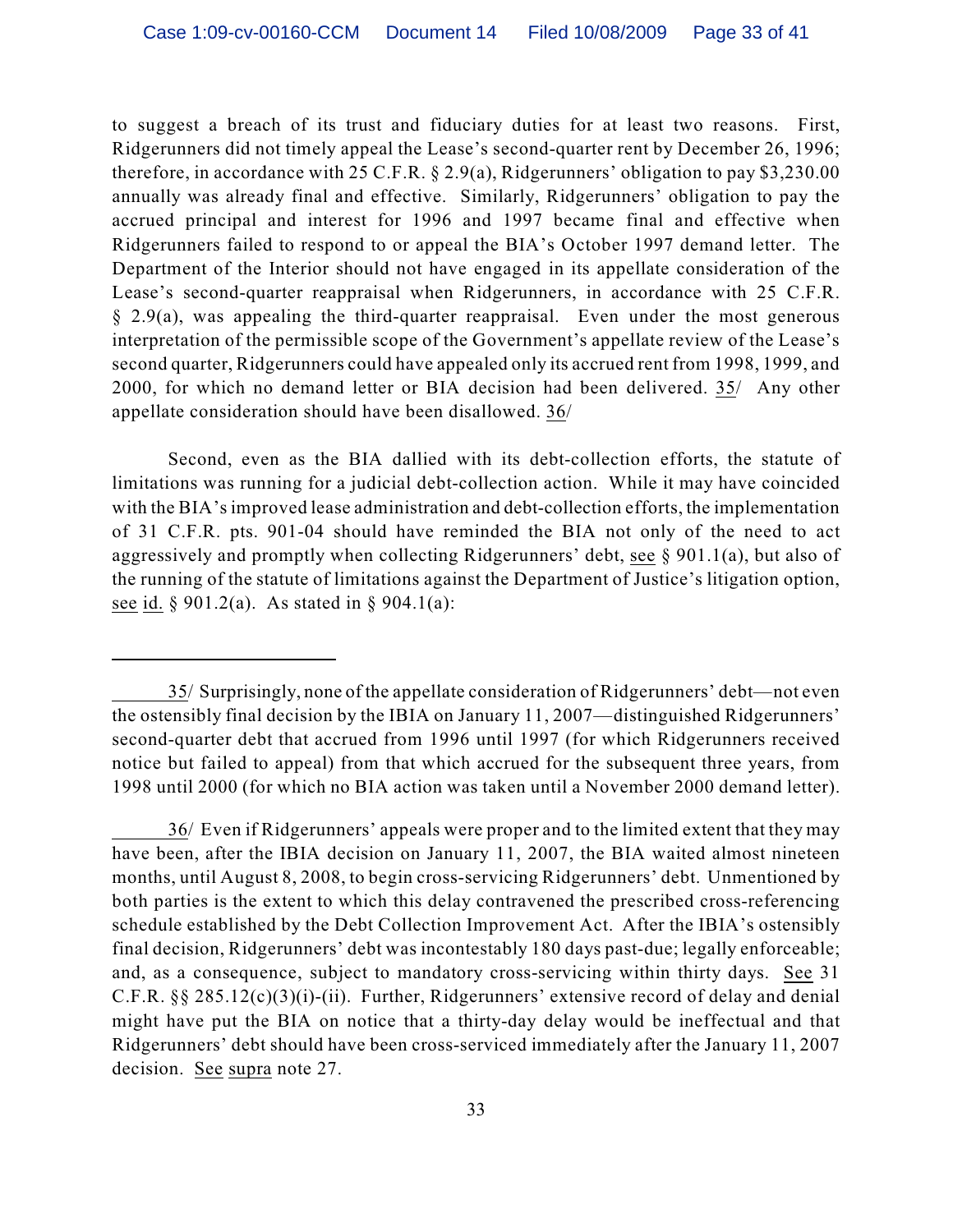Debts should be referred as early as possible, consistent with aggressive agency collection activity and the observance of the standards contained in parts 900-904 of this chapter, and, in any event, well within the period for initiating timely lawsuits against debtors. Agencies shall make every effort to refer delinquent debts to the Department of Justice within one year of the date such debts last became delinquent.

Id. § 904.1(a) (emphasis added). 37/

A government claim against Ridgerunners accrued on each date that Ridgerunners missed a prescribed deadline for paying its second-quarter rent—December 27, 1996, for calendar years 1996 and 1997; December 1, 1997, for 1998; December 1, 1998, for 1999; and December 1, 1999, for 2000—for which the \$3,230.00 rental amount unassailably was final and effective on account of Ridgerunners' failure to appeal the rent's reappraisal as of December 27, 1996. See Chevron U.S.A., 923 F.2d at 834; Phillips Petroleum Co., 4 F.3d at 861. Although defendant argues that the appellate process of Ridgerunners' debt from 2001 until 2007 deferred the appropriate cross-servicing date, appellate review within the Department of Interior of Ridgerunners' second-quarter debt—at least that which accrued in 1996 and 1997, as discussed above—was likely inappropriate, as Ridgerunners' liability became fixed prospectively when it failed to appeal the rent's reappraisal. Thus, the statute of limitations would have continued to run and—when discounting entirely the propriety of the second quarter's appellate review and assuming no other intervening event tolled the statute—ultimately expired on or about March 1, 2006, six years and ninety days after the accrual of the last claim arising from the Lease's second quarter. See 28 U.S.C. § 2415(a).

Still, defendant argues that intervening events did re-set the Government's statute of limitations. According to defendant, Ridgerunners acknowledged and offered to negotiate its outstanding debt on several occasions, the latest of which appears to have been on January 19, 2005. See Def.'s Br. filed July 27, 2009, Ex. H; supra note 15. Defendant cites Midstates Res. Corp. v. Farmers Aerial Spraying Serv., Inc., 914 F. Supp. 1424, 1426-27 (N.D. Tex. 1996), for the proposition that requests to negotiate a debt that do not express an unwillingness to pay the debt are considered "acknowledgments" sufficient to restart the limitations period. Similarly, binding precedent holds that an acknowledgment of a debt is

<sup>37/</sup> Section 904.1(a) further counsels that the referral of a debt to Treasury for future litigation by the Department of Justice must abide by the other prescribed standards for crossservicing, § 904.1(a), and § 901.1 restates what already has been shown—that debts should not be cross-serviced if not legally enforceable or if in litigation or foreclosure, id. §§ 901.1(d), (e)(1). See also 31 C.F.R. § 285.12.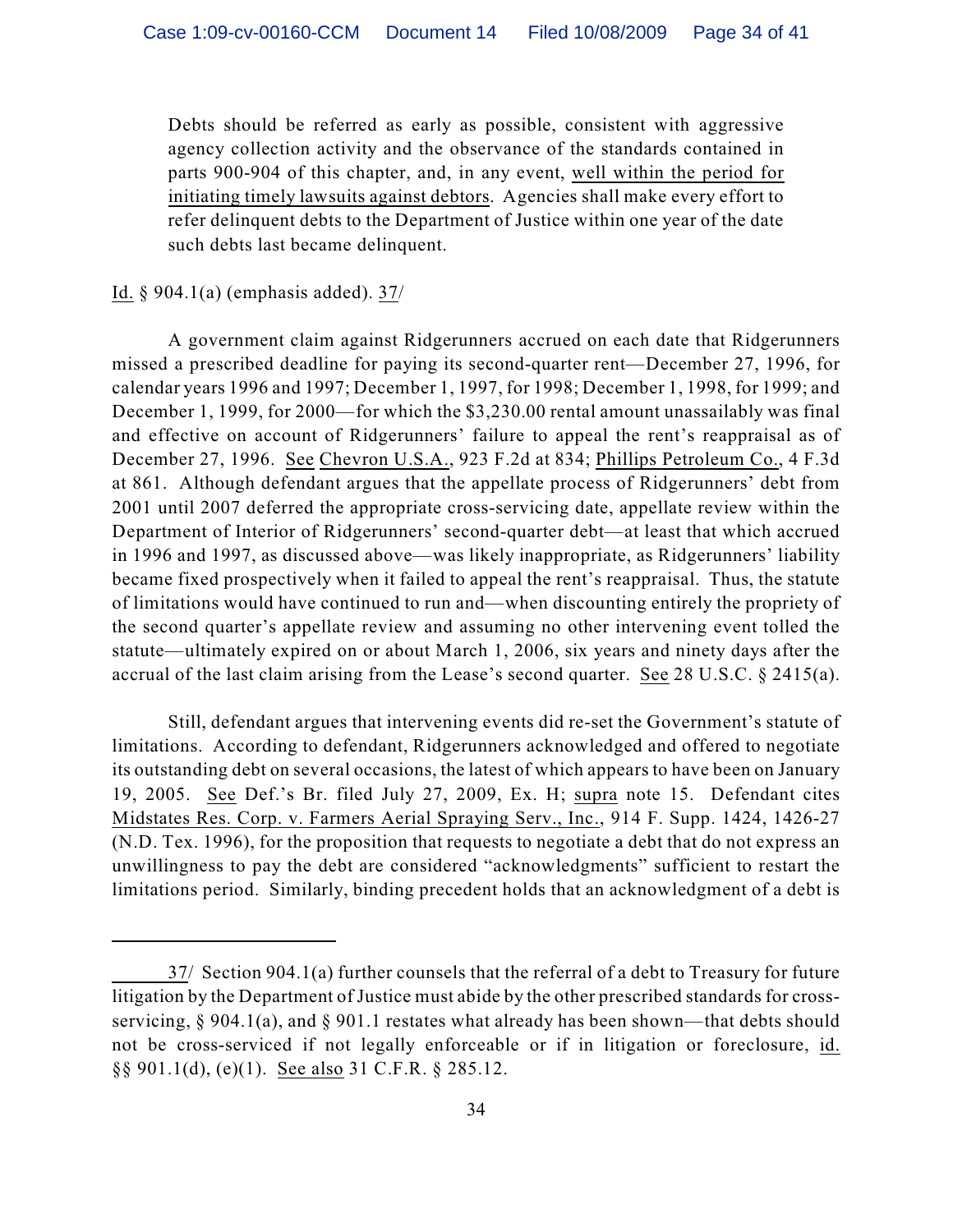sufficient to restart a limitations period if, based upon the acknowledgment's accompanying circumstances, the court can infer an intention or promise to pay the debt. See Int'l Potato Corp. v. United States, 142 Ct. Cl. 604, 608 (1958); Elliott v. United States, 134 Ct. Cl. 197, 198 (1956). Such circumstances could resurrect an otherwise barred claim by providing an entirely new point of accrual and statute of limitations period. See, e.g., Elliot, 134 Ct. Cl. at 198. Therefore, Ridgerunners' alleged acknowledgments would trigger an entirely new limitations period of six years and ninety days. See  $\S 2415(a)$  ("[I]n the event of ... written acknowledgment of debt, the right of action shall be deemed to accrue again at the time of each such payment or acknowledgment[.]").

Ridgerunners' communications did not initiate a new statute of limitations period. On one hand, Ridgerunners' January 19, 2005 letter concluded with an admission that "Ridgerunners is willing to pay one half of the principal amount from 1997 to 2000." Def.'s Br. filed July 27, 2009, Ex. H at 3. Such a concession suggests a willingness to pay, at least in part, that surpasses the alleged acknowledgments found insufficient to restart statutes of limitations in Int'l Potato Corp., 142 Ct. Cl. at 608 (finding that alleged acknowledgment was merely a "polite statement"), and Elliott, 134 Ct. Cl. at 199 (finding that alleged acknowledgment merely furnished requested information and expressed moral support). Nonetheless, Ridgerunners hedges its ultimate responsibility for the accrued second-quarter debt in its January 19, 2005 letter, impugning the BIA's invoicing and debt-collection and stating that "I do not know what Federal laws apply to this matter, but my attorney tells me that . . . this is not a legally owed debt. I feel that . . . the [Government] is more culpable than Ridgerunners." Def.'s Br. filed July 27, 2009, Ex. H at 3. Such language hardly rises to the level of a sufficiently unequivocal acknowledgment of indebtedness that would suffice to restart the statute of limitations.

Similarly, the purported acknowledgments and requests to negotiate found in Ridgerunners' notice of appeal from April 19, 2004, Def.'s Br. filed July 27, 2009, Ex. J at 2-4, are unconvincing. Ridgerunners concluded its notice of appeal by suggesting that it "is willing to pay one half the remaining rent shown in arrears . . . if the [Government] will pay the other half plus the interest . . . . If the [Regional Director] feels that a resolution can be reached through negotiation with the landowners, we are in favor of this approach . . . ." Id., Ex. J at 4. Ridgerunners still disputed its indebtedness entirely, stating that "[i]f there is money owed to the landowners . . . it is owed by the [Government], as this is [its] negligence in not performing lease payment negotiations in a timely manner, and not billing Ridgerunners for the correct amount." Id., Ex. J at 3. Ridgerunners argued that it "does not feel they [sic] owe any interest with the exception of lease year 2001." Id., Ex. J at 4. And, although Ridgerunners may have suggested a willingness to negotiate the Lease's accrued debt, Ridgerunners suggested that future negotiations would remain unsuccessful if the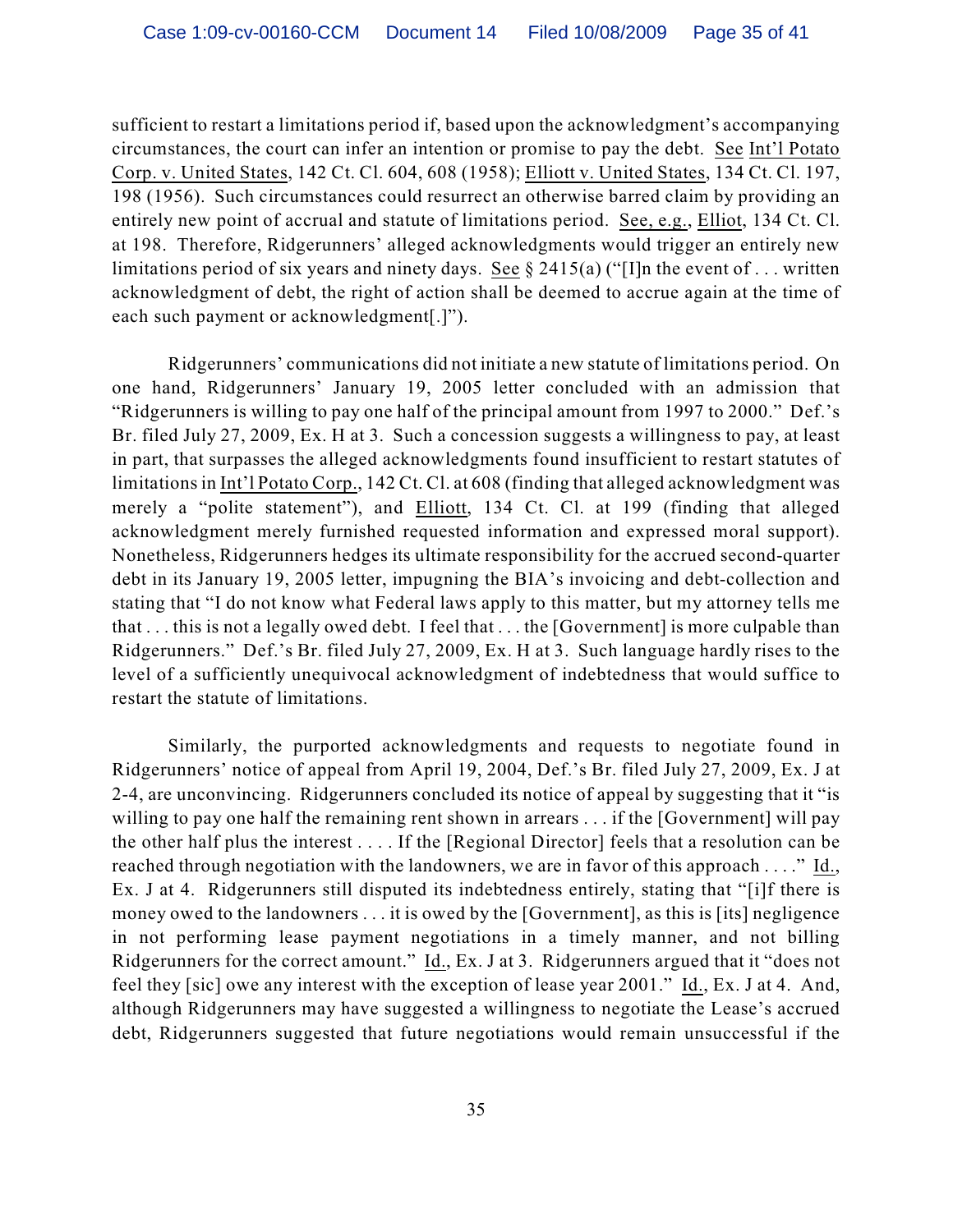Government continued its tactic from earlier negotiations: insisting that Ridgerunners owed a debt to the Indian landowners. 38/ Id., Ex. J at 2-4.

When considered in conjunction with Ridgerunners' well-documented dilatory actions, such language does not restart the statute of limitations. Defendant's cited case law itself states that "'[i]t is very generally held that an acknowledgment that a sum of money is actually due, if made without any accompanying denial of willingness, justifies the inference of a promise to pay.'" Midstates Res. Corp., 914 F. Supp. at 1426-27 (quoting United States v. Blusal Meats, 817 F.2d 1007 (2d Cir. 1987) (emphasis added)). Moreover, according to the United States Court of Claims:

"[A]n acknowledgment cannot be regarded as an admission of indebtedness, where the accompanying circumstances are such as to repel that inference, or to leave it in doubt whether the party intended to prolong the time of legal limitation." This is representative of the general rule that "The force of an acknowledgment [sufficient to toll the statute of limitations] depends in most states upon the inference to be drawn from it of an intention to pay. *If there is anything in the surrounding circumstances, even though not in the words of the acknowledgment*, tending to negative such an inference or to leave it in doubt, the indebtedness will not be revived."

Int'l Potato Corp., 142 Ct. Cl. at 608 (alteration in original) (emphasis in original) (citation omitted). Despite Ridgerunners' professed desire to seek a mutually equitable solution, negotiate, and partially pay the Lease's accrued balance, Ridgerunners' accompanying equivocal statements and behavior evidence Ridgerunners' continuous denial of its indebtedness, thereby "negativing" Ridgerunners' intention to pay.

Defendant insists that the Government can still pursue and collect Ridgerunners' debt through either judicial or administrative means. Regardless, plaintiffs' alleged claim for breach of trust and fiduciary duties already has accrued. Plaintiffs have shown that the BIA may have breached its trust and fiduciary duties by assessing its dilatory administration of the Lease and collection of Ridgerunners' debt against the standards of the Indian Long-

<sup>38/</sup> The BIA's decision of June 23, 2004, further contextualizes Ridgerunners' "negotiating": Ridgerunners insisted "that they [sic] paid what they [sic] were billed, and that since they [sic] were not notified in time, that the Bureau of Indian Affairs should be liable for the increase." Def.'s Br. filed June 11, 2009, Ex. E at 3.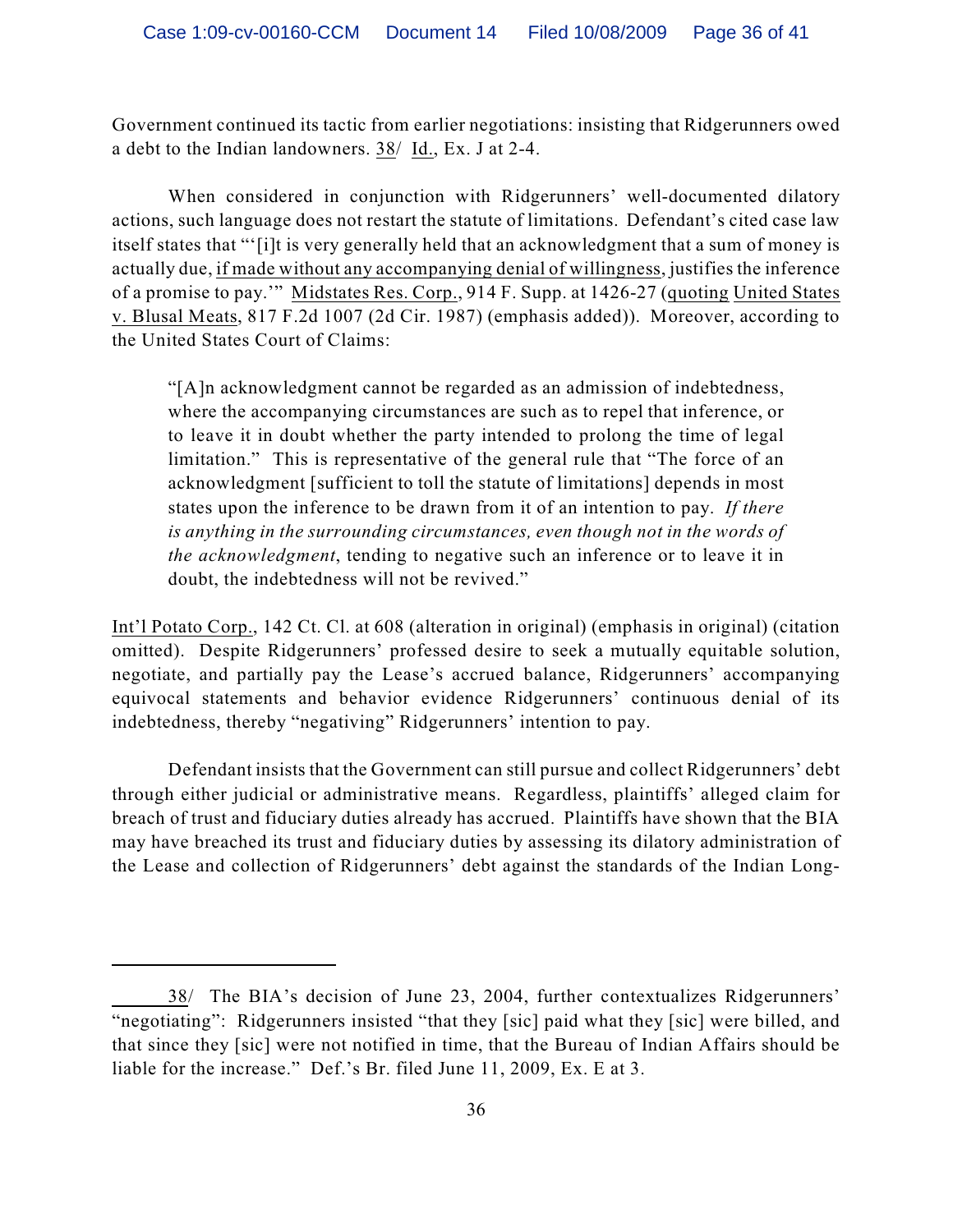Term Leasing Act, the Debt Collection Improvement Act, 39/ and the statute of limitations. Ultimately, such a showing sufficiently establishes, for purposes of ruling on defendant's motion to dismiss, "a preexisting duty to act, and [that plaintiffs] then 'knew or should have known of the breach.'" See Brown, 195 F.3d at 1337 (quoting Jones, 801 F.2d at 1335). Although defendant insists that the Government's future debt-collection efforts will alter "the operative facts of this case," Def.'s Br. filed June 11, 2009, at 1, hypothetical actions have no bearing on the accrual and fitness of plaintiffs' claim as alleged. Rather, they are relevant to the determination of the amount of damages that plaintiffs may recover. While the amount of money that the Government and plaintiffs might recover from Ridgerunners remains premised upon "contingent future events," Texas, 523 U.S. at 300 (internal quotation omitted), plaintiffs' claim as framed in their complaint is not. Plaintiffs' claim is fit for judicial review.

Defendant carefully has explained that the Government's debt-collection actions and choices are wholly discretionary in nature, and—in conjunction with its aforementioned insistence on the Government's debt-collection options—has directed the court's attention to Heckler v. Chaney, 470 U.S. 821, 831-32 (1985), and 25 C.F.R. § 162.615(b). See Tr. at 10; see also Def.'s Br. filed July 27, 2009, at 6. The court remains convinced that plaintiffs' claim has accrued and is fit for judicial review. Defendant draws the proposition that "whether the United States will ever bring a judicial action for enforcement of a debt is committed to agency discretion by law" from Heckler. 470 U.S. at 831-32. Heckler, however, is distinguishable—the action originally was brought to compel an agency action and to determine the scope of judicial review over agency decisions under the Administrative Procedure Act, 5 U.S.C. § 501 (2006), see Heckler, 470 U.S. at 823. To the extent that the decision might apply at all, it speaks to whether a viable or successful claim has been brought, not a ripe one. Similarly, although 25 C.F.R. § 162.615(b) seems to commit the nature of any remedial action by the BIA to the BIA's discretion, 40/ the discretionary nature of any BIA debt-collection action also speaks to the merits of plaintiffs' claim, not its ripeness. Plaintiffs seek not to compel any BIA action, but instead to hold the BIA accountable for its record of decision-making—or, more precisely, the lack thereof—dating

<sup>39/ 31</sup> C.F.R. § 900.8 disallows private causes of action enforceable against the United States for failure to comply with 31 C.F.R. pts. 900-04; however, plaintiffs' showing is that the BIA's neglect of the Debt Collection Improvement Act and its implementing regulations is not limited to 31 C.F.R. pts. 900-04.

<sup>40/ &</sup>quot;[W]e may immediately take action to recover the amount of the unpaid rent . . . . [W]e may also cancel the lease . . . , or invoke any other remedies available under the lease or applicable law, including collection on any available bond or referral of the debt to [Treasury] for collection." § 162.615(b) (emphasis added).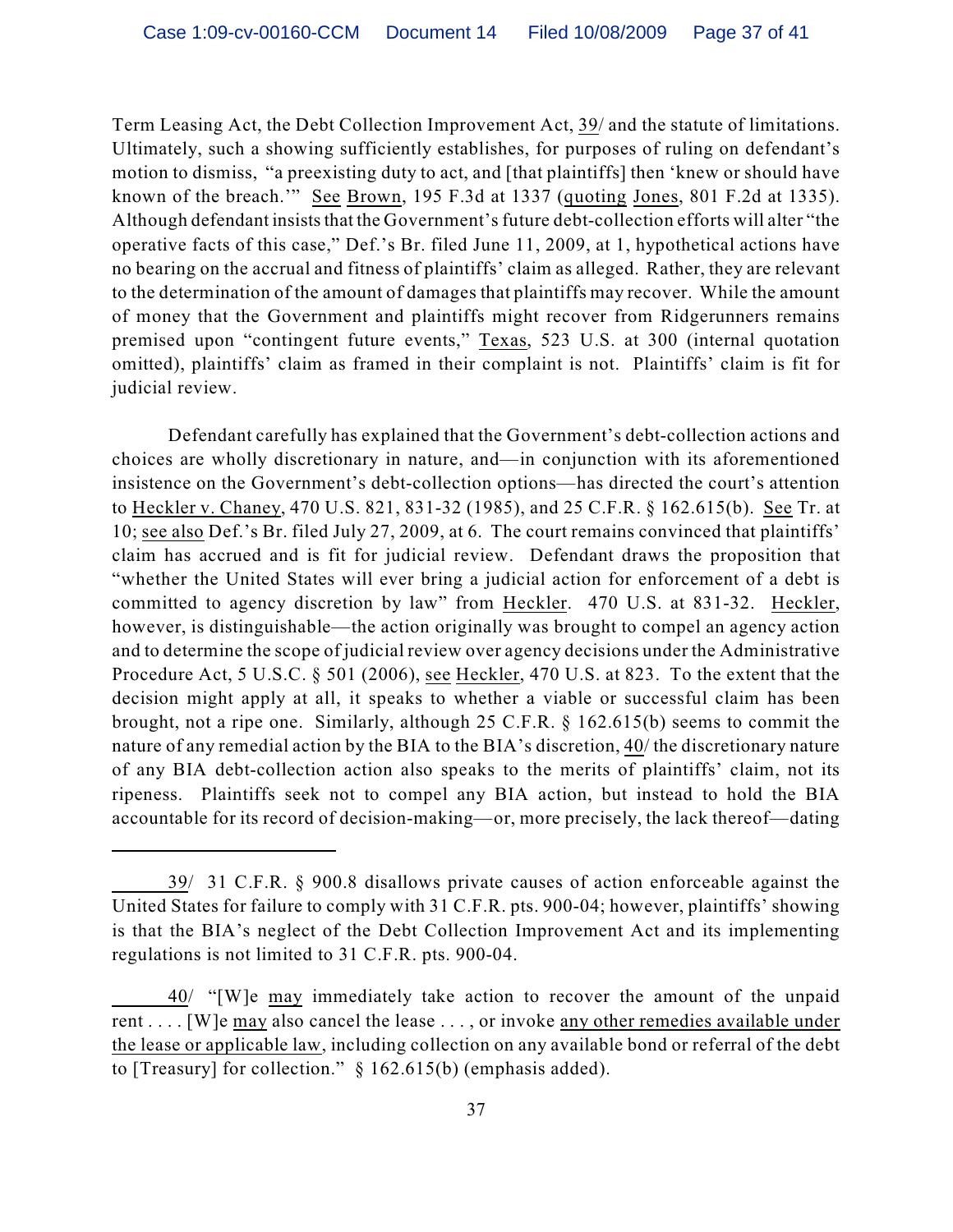back to the Lease's second quarter, culminating in the expiration of the Government's statute of limitations and measured against the trust and fiduciary duties obligated by the Indian Long Term Leasing Act. 41/

As distinguished by plaintiffs, Bannum, Inc. v. United States, 56 Fed. Cl. 453, 462 (2003), which defendant cites for its discussion of ripeness, clarifies the manner in which plaintiffs' claim is fit for review. In Bannum the court held that a claim for bid preparation costs was filed prematurely because the plaintiff had filed its claim before the conclusion of the procurement process that plaintiff was contesting. Id. The court noted that "a review of pre-award cases where bid preparation costs were sought shows that a necessary, if unstated, precondition to the award of these costs is that plaintiff be a disappointed offeror." Id. The plaintiff, however, was not a disappointed offeror because the procurement process remained open. The court could "foresee at least three possible resolutions to this procurement process: 1) plaintiff could be awarded the contract, 2) another vendor could be awarded the contract, or 3) the [government agency] would decide to cancel the solicitation." Id. One of these outcomes would moot entirely plaintiff's claim, because, "if plaintiff were awarded the contract, the court [could not] see how plaintiff could be entitled to bid preparation costs that [were] already built into the contract price that plaintiff proposed." Id. In the case at bar, the underlying facts of plaintiffs' claim are fixed: the BIA's acts and omissions allegedly have breached trust and fiduciary duties owed to plaintiffs. No necessary preconditions remain. Whether the Government subsequently is able to collect Ridgerunners' debt through

<sup>41/</sup> The running of the statute of limitations may also be inconsistent with 25 C.F.R. § 162.108(a), a 2001 amendment to the Indian Long-Term Leasing Act, which would apply to the subsequent expiration of the Government's limitations period. Section 162.108(a) provides that the BIA "will ensure that tenants meet their payment obligations to Indian landowners, through the collection of rent on behalf of the landowners and the prompt initiation of appropriate collection and enforcement actions." Id.  $\S 162.108(a)$ . As plaintiffs have shown, the expiration of the Government's statute of limitations undoubtedly affects the "prompt initiation of appropriate collection and enforcement actions," and arguably militates against the BIA's ability to "ensure that tenants meet their payment obligations." See id.; Pls.' Br. filed July 8, 2009, at 3-8. Contrary to defendant's protestations, now that the Government's judicial enforcement of Ridgerunners' debt is barred, it is unclear whether administrative debt-collection tools alone will be sufficient to ensure Ridgerunners' payment of its accrued debt. Although some of these tools may contemplate an ability to collect a debt in full, see supra note 24 (citing 31 U.S.C. §§ 3716(a), 3718(a), 3720A(c), 3720D(a)), others appear merely to be supplementary tools for assisting other, more vigorous debt-collection efforts, see 31 U.S.C. §§ 3717, 3720B, 3720E.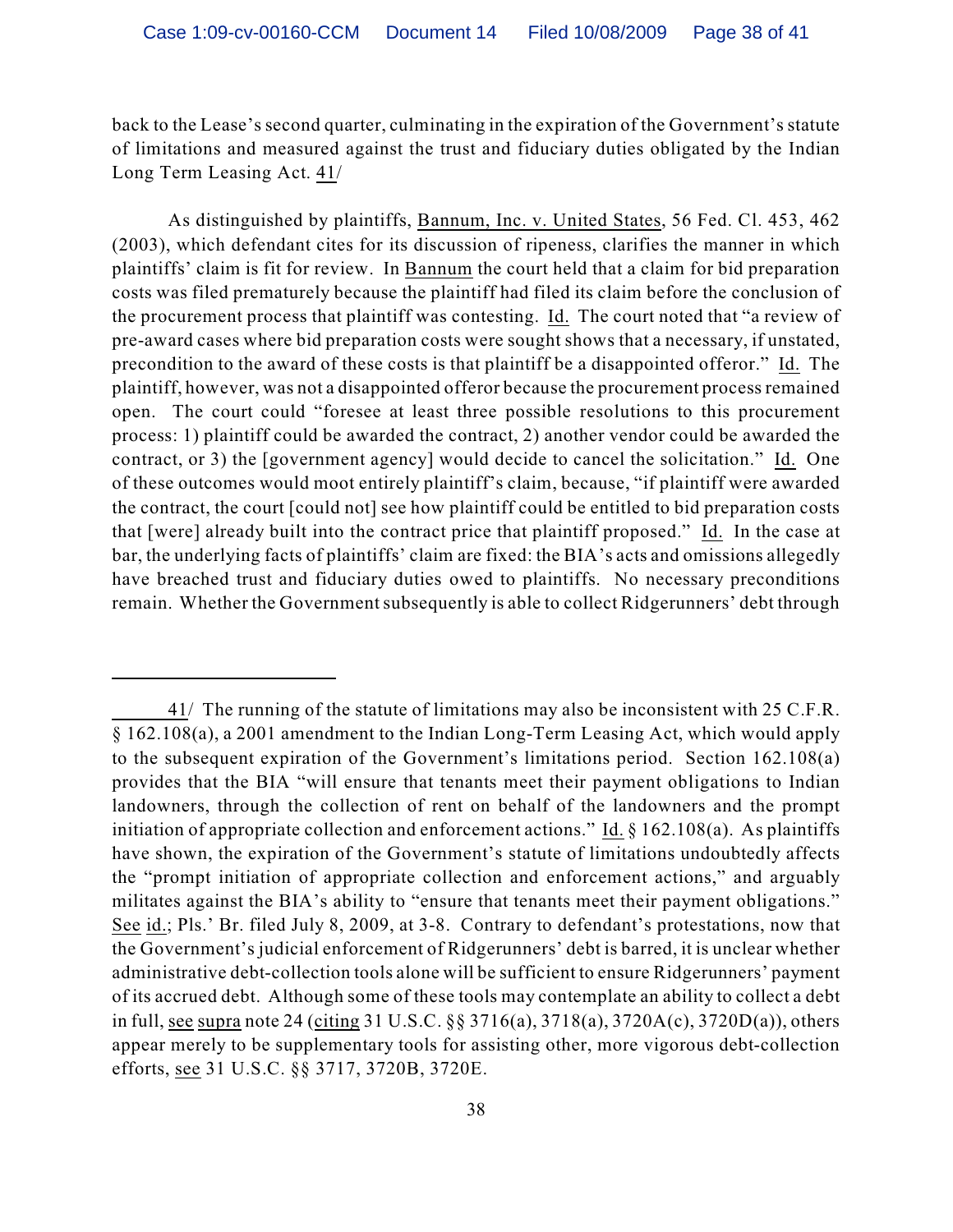any of its available debt-collection tools does not alter the claim or render it unfit for judicial review.

# 2. The hardship to the parties of withholding consideration and plaintiffs' statute of limitations

The second prong of ripeness consideration requires an assessment of "the hardship to the parties of withholding court consideration." Caraco Pharm. Labs, 527 F.3d at 1294-95 (internal quotation omitted). The court must assess whether "withholding court consideration of an action causes hardship to the plaintiff where the complained-of conduct has an 'immediate and substantial impact' on the plaintiff." Id. at 1295 (citation omitted). Failure to satisfy the "hardship prong" undercuts "the central concern [of the ripeness] doctrine [of] whether the case involves uncertain or contingent future events that may not occur as anticipated, or indeed may not occur at all." Cedars-Sinai Med. Ctr., 11 F.3d at 1583 (internal quotation omitted) (alteration in original) (affirming dismissal of claim as not ripe because of failure to satisfy hardship prong even though claim was otherwise fit for judicial review). Thus, even though plaintiffs' claim is fit for judicial review, plaintiffs also must show that they would suffer a hardship if the court withheld consideration of their claim for breach of trust and fiduciary duties. Ridgerunners' unpaid rent and accruing interest do suggest a financial hardship, but the United States Supreme Court previously has observed that "a possible financial loss is not by itself a sufficient interest to sustain a judicial challenge to governmental action." Abbott Labs., 387 U.S. at 153; see also Cedars-Sinai Med. Ctr., 11 F.3d at 1585.

The court finds that plaintiffs have shown that they would suffer a sufficient nonfinancial hardship were the court to withhold judicial review: the expiration of the applicable statute of limitations. Plaintiffs contend that the Government, in response to similar claims by other American Indian tribe plaintiffs, frequently defends that the claims are untimely under the relevant statute of limitations, 28 U.S.C. § 2501. Pls.' Br. filed July 8, 2009, at 9- 11 (describing expiration of § 2501 on claim for breach of trust in Brown, 195 F.3d at 1337). Indeed, defendant prognosticates that, "[e]ven though the government has not argued whether the statute of limitations bars Plaintiffs' action, . . . . [u]nder Plaintiffs' reading of 28 U.S.C. § 2501, Plaintiffs [sic] claim has already run." Def.'s Br. filed July 27, 2009, at 6-7. According to defendant, "Plaintiffs state that Indian beneficiaries are tasked with bringing claims when [they] 'knew or should have known of the breach.' Plaintiffs' claim are [sic] for outstanding rent due from 1996-2000, Plaintiffs were well aware of the breach and is [sic] more than six years before Plaintiffs filed this action." Id. at 7 (citing Pls.' Br. filed July 8, 2009, at 10 (citing Brown, 195 F.3d at 1337)).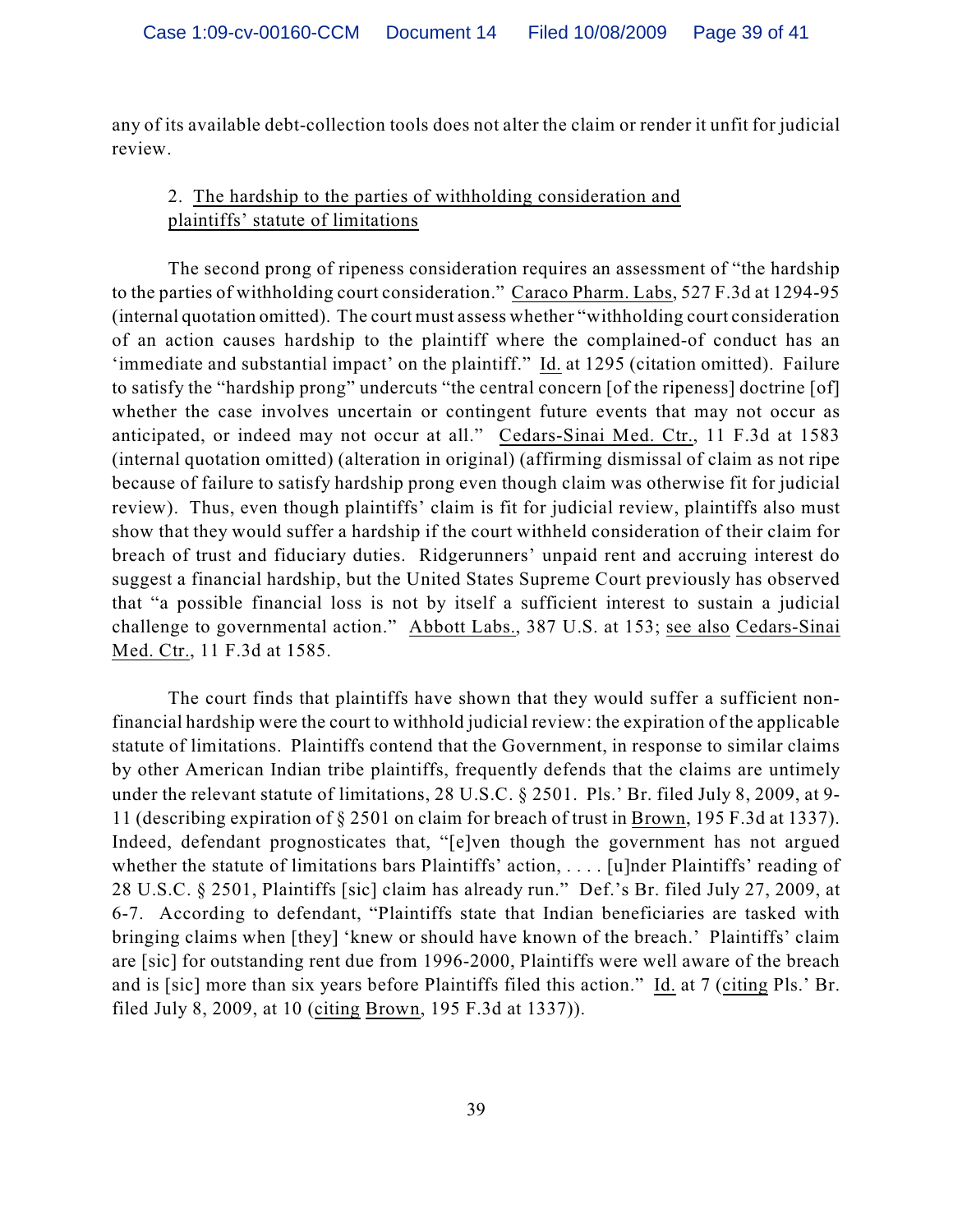Whether a claim falls within the six-year window of § 2501 implicates the court's subject matter jurisdiction over the claim, and § 2501 is applied rigidly and cannot be waived. John R. Sand & Gravel Co. v. United States, 128 S. Ct. 750, 753-54 (2008); see also Young v. United States, 529 F.3d 1380, 1384 (Fed. Cir. 2008). The timeliness of a claim under § 2501 may require *sua sponte* consideration even when it is not challenged. John R. Sand & Gravel, 128 S. Ct. at 752. Thus, although defendant intimates that plaintiffs' claim may be barred under plaintiffs' particular reading of § 2501, a more thorough evaluation of the timeliness of plaintiffs' claim must be undertaken to establish subject matter jurisdiction.

The court concludes that plaintiffs' claim for breach of trust and fiduciary duties is not barred by § 2501. Defendant's suggestion of untimeliness implies that defendant has either misread or misunderstood plaintiffs' claim. Plaintiffs claim that "[t]he acts and omissions of the defendant constitute breach of defendant's fiduciary and trust duty to the plaintiffs to enforce and collect rent for lease of their allotments as set forth in the [Indian Long-Term Leasing Act and the Debt Collection Improvement Act]." Compl. ¶ 45. Plaintiffs do not base their claim on the BIA's failure to collect Ridgerunners' outstanding rent from 1996-2000, but on the BIA's breaches of the legal authority—namely, the Indian Long-Term Leasing Act—relevant to the administration of the Lease, considered in the context of the relative benchmarks set by the Debt Collection Improvement Act and the Government's statute of limitations. Regarding the latter, plaintiffs allege that the culmination of the BIA's acts and omissions constituting breaches of trust and fiduciary duties occurred with the expiration of the Government's statute of limitations for bringing a judicial debt-collection action, 28 U.S.C. § 2415(a). See Pls.' Br. filed July 8, 2009, at 2-8; Compl. ¶¶ 25-26, 34-35, 40.

The Government's causes of action chronologically accrued from 1996 until 2000, and the Government's limitations period for bringing a judicial action thereupon began. Contrary to defendant's assertions, no intervening acknowledgments of debt or partial payments restarted defendant's statute of limitations. As prescribed by § 2415(a), the Government's statute of limitations expired on or about March 1, 2006, six years and ninety days after December 1, 2000, the last date on which Ridgerunners missed a prescribed deadline for a second-quarter rental payment. Moreover, to the extent that it appropriately considered any of Ridgerunners' debt, defendant's appellate record ended definitively with the IBIA's decision on January 11, 2007. At that time, even though the Government might have brought a judicial enforcement action within one year of the decision, see 28 U.S.C. § 2415(a), the Government failed to file a complaint within the limitations period. The BIA's move to cross-service the debt to Treasury for possible litigation began on August 8, 2008, almost seven months after the expiration of the most generous application of the limitations period. Plaintiffs' six-year statute of limitations under § 2501 for bringing this claim, then, began running on or about either March 1, 2006, or January 11, 2008.